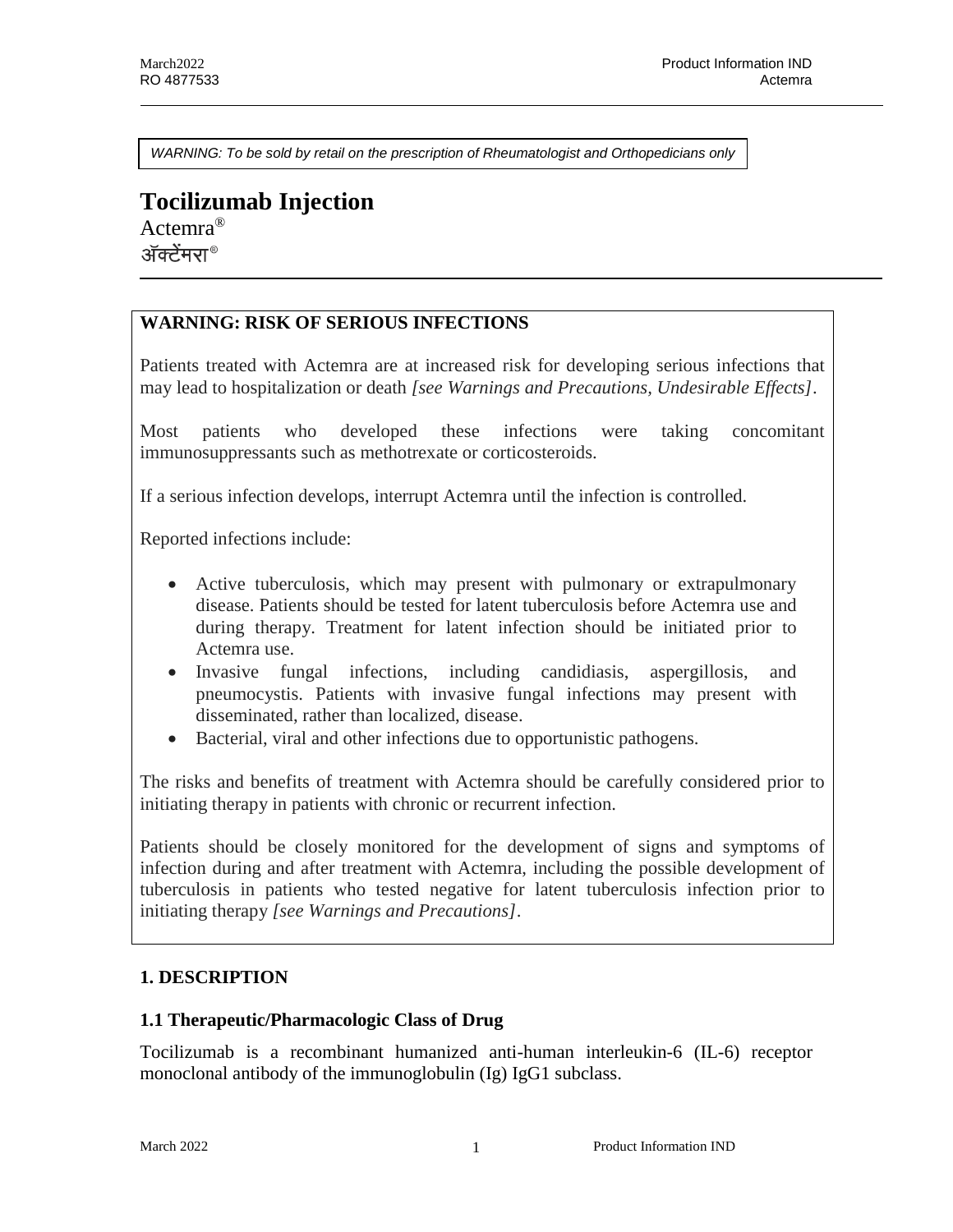ATC Code: L04AC07.

# **1.2 Type of Dosage Form and Strength**

Dosage form: Subcutaneous (SC) formulation. Ready-to-use sterile liquid solution in a single-use pre-filled syringe (PFS) with needle safety device (NSD).

Strength: 180 mg/ml

# **1.3 Route of Administration**

Subcutaneous (SC) injection.

# **1.4 Sterile/Radioactive Statement**

**Sterile** 

# **1.5 Qualitative and Quantitative Composition**

Active ingredient: tocilizumab

Excipients: Polysorbate 80, L-Arginine, L-Arginine Hydrochloride, L-Methionine, L-Histidine, L-Histidine Hydrochloride Monohydrate, Water for Injection.

Tocilizumab solution for subcutaneous (SC) injection is a yellowish, preservative free liquid supplied in a ready-to-use, single-use pre-filled syringe with needle safety device (PFS+NSD). Each device delivers 0.9 mL (162 mg) of tocilizumab.

# **2. CLINICAL PARTICULARS**

# **2.1 Therapeutic Indications**

# **Rheumatoid Arthritis (RA)**

Tocilizumab SC (subcutaneous) formulation, in combination with methotrexate (MTX), is indicated for

- the treatment of severe, active and progressive rheumatoid arthritis (RA) in adults not previously treated with MTX.
- the treatment of moderate to severe active RA in adult patients who have either responded inadequately to, or who were intolerant to, previous therapy with one or more disease-modifying anti-rheumatic drugs (DMARDs) or tumour necrosis factor (TNF) antagonists.

In these patients, Tocilizumab can be given as monotherapy in case of intolerance to MTX or where continued treatment with MTX is inappropriate.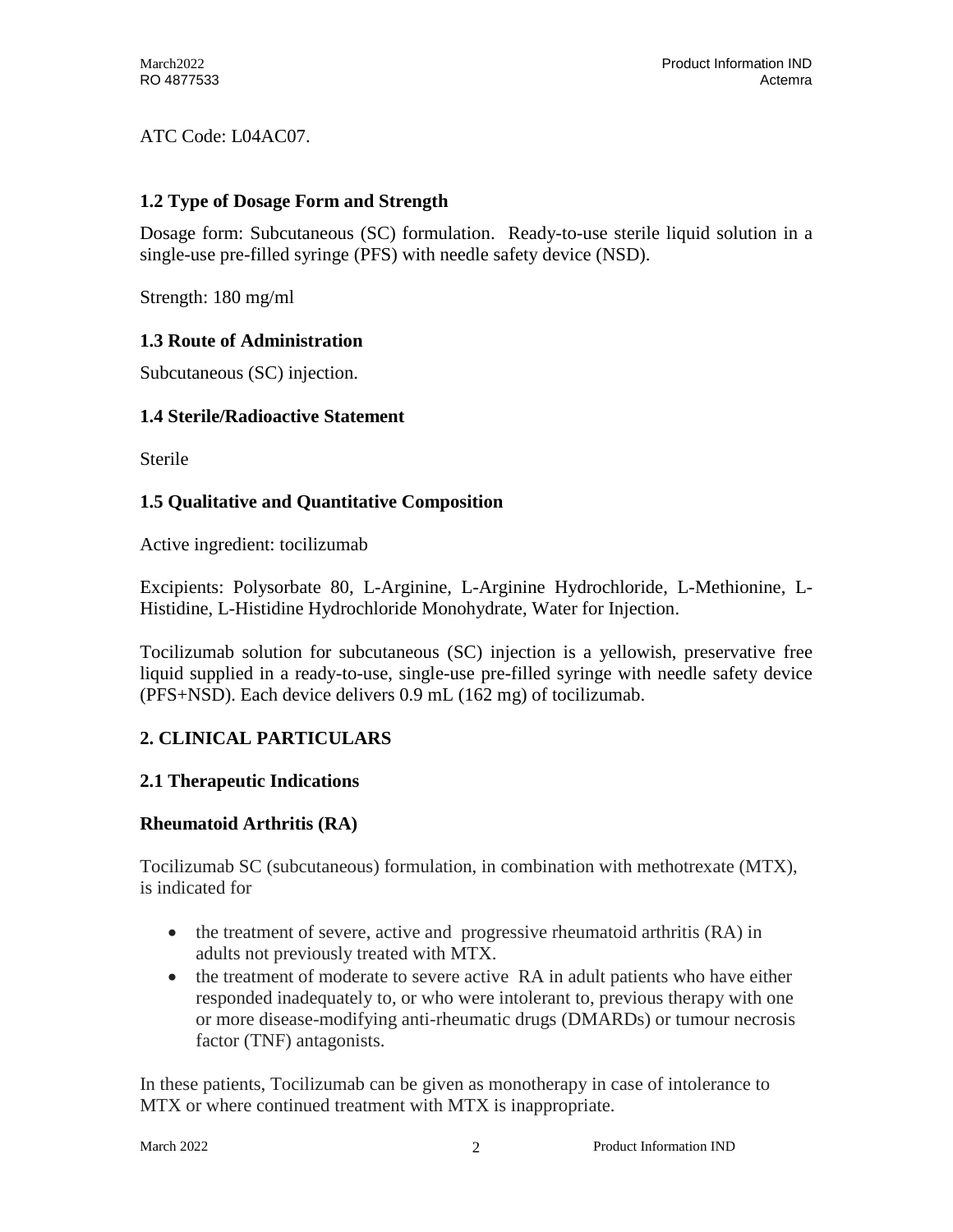### **Giant Cell Arteritis (GCA) [SC formulation only]**

Tocilizumab is indicated in combination with tapering glucocorticoid therapy for the treatment of giant cell arteritis (GCA) only in adult patients requiring no more than 60mg prednisone per day (or an equivalent drug) at initiation of Tocilizumab with regimen as follows:-

Dosage in patients with new-onset GCA: 162mg s.c. every two weeks, combined with a tapering course of glucocorticoids.

Dosage in patients with relapsing GCA: 162mg s.c. once weekly, combined with a tapering course of glucocorticoids.

#### **2.2 Dosage and Administration**

#### *General*

Substitution by any other biological medicinal product requires the consent of the prescribing physician.

For adult patients with RA, tocilizumab is administered as an SC injection.

For adult patients with GCA, tocilizumab is administered as a SC injection.

Subcutaneous Administration

Tocilizumab SC formulation is not intended for intravenous administration.

Tocilizumab SC formulation is administered with a single-use PFS+NSD. The first injection should be performed under the supervision of a qualified health care professional. A patient can self-inject Actemra only if the physician determines that it is appropriate and the patient agrees to medical follow-up as necessary and has been trained in proper injection technique. The recommended injection sites (abdomen, thigh and upper arm) should be rotated and injections should never be given into moles, scars, or areas where the skin is tender, bruised, red, hard, or not intact.

Patients who transition from tocilizumab IV therapy to SC administration should administer the first SC dose at the time of the next scheduled IV dose under the supervision of a qualified health care professional.

Assess suitability of patient or parent/guardian for SC home administration and instruct the patient or parent/guardian to inform a healthcare professional before administering the next dose, if any symptoms of allergic reaction are experienced.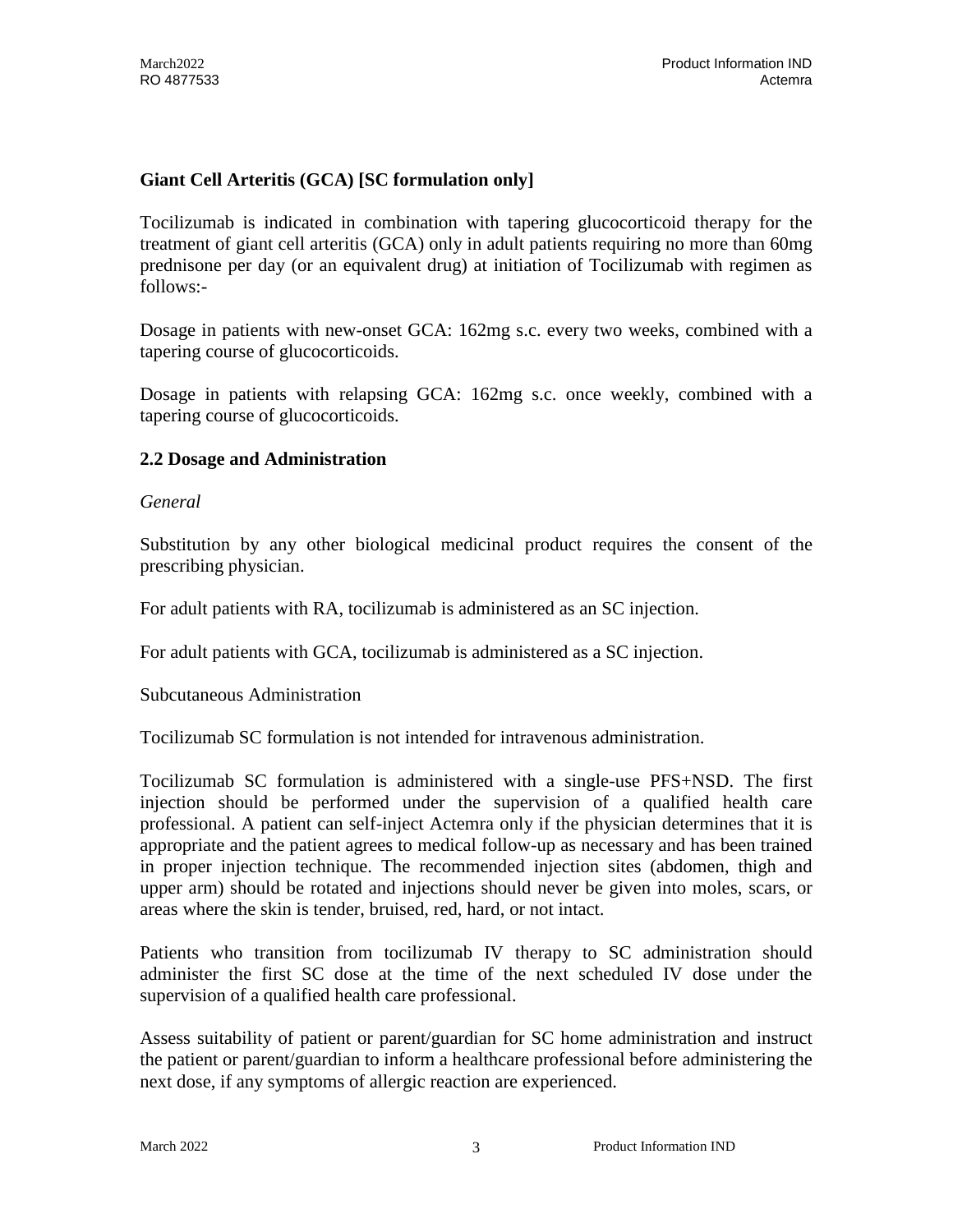Patients should seek immediate medical attention if they develop symptoms of serious allergic reactions (see section 2.4.1 Warnings and Precautions, General and 2.6 Undesirable Effects).

#### **Rheumatoid Arthritis**

Tocilizumab may be used as monotherapy or concomitantly with methotrexate or other nonbiologic DMARDs as a subcutaneous injection.

The recommended dosage regimen of Subcutaneous tocilizumab for adult RA patients:

| kg weight               | Patients less than 100   162 mg administered subcutaneously every other week, followed by an<br>increase to every week based on clinical response |
|-------------------------|---------------------------------------------------------------------------------------------------------------------------------------------------|
| $100 \text{ kg weight}$ | Patients at or above   162 mg administered subcutaneously every week                                                                              |

When transitioning from Tocilizumab intravenous therapy to subcutaneous administration, administer the first subcutaneous dose instead of the next scheduled intravenous dose.

Interruption of dose or reduction in frequency of administration of subcutaneous dose from every week to every other week dosing is recommended for management of certain dose-related laboratory changes including elevated liver enzymes, neutropenia, and thrombocytopenia.

#### **Giant Cell Arteritis (GCA) [SC formulation only]**

Dosage in patients with new-onset GCA: 162mg s.c. every two weeks, combined with a tapering course of glucocorticoids.

Dosage in patients with relapsing GCA: 162mg s.c. once weekly, combined with a tapering course of glucocorticoids.

*Dose Modification Recommendations for RA and GCA:* (*see section 2.4.1Warnings and Precautions, General* )

• Liver enzyme abnormalities

| Laboratory   | Action |
|--------------|--------|
| <b>Value</b> |        |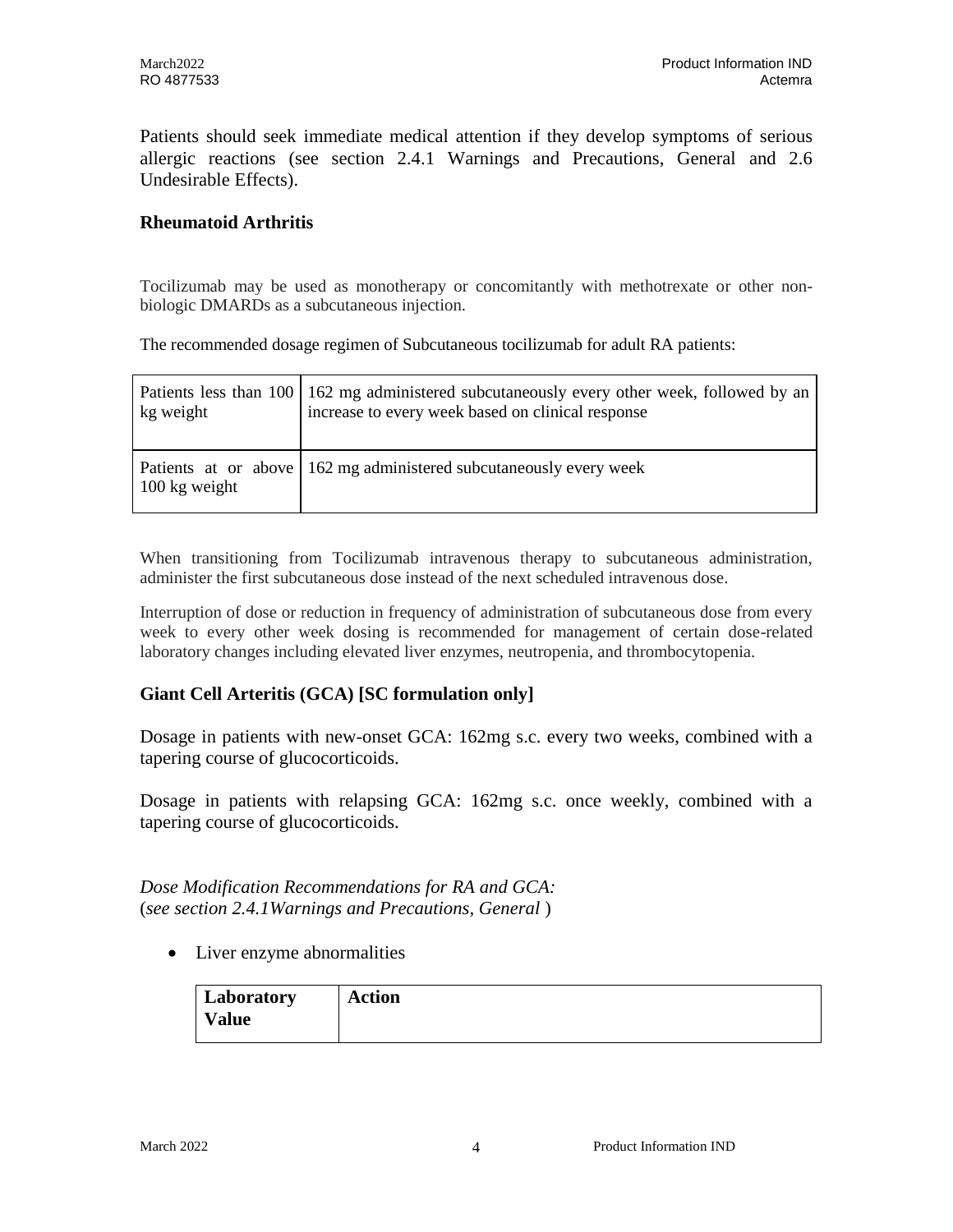| $> 1$ to 3 x Upper | Dose modify concomitant DMARDs (RA) or                                                                                     |
|--------------------|----------------------------------------------------------------------------------------------------------------------------|
| Limit of Normal    | immunomodulatory agents (GCA) if appropriate.                                                                              |
| (ULN)              |                                                                                                                            |
|                    | For patients on subcutaneous tocilizemab with persistent                                                                   |
|                    | increases in this range, reduce to cilizum ab injection                                                                    |
|                    | frequency to every other week or interrupt to cilizumab until<br>ALT/AST have normalized. Restart with weekly injection or |
|                    | injection every other week, as clinically appropriate.                                                                     |
| $>$ 3 to 5x ULN    | Interrupt toollizumab dosing until $\langle 3x \rangle$ ULN and follow<br>recommendations above for $>1$ to 3x ULN         |
|                    | For persistent increases $> 3x$ ULN (confirmed by repeat<br>testing, see section 2.4.4), discontinue to cilizumab          |
| $> 5x$ ULN         | Discontinue tocilizumab                                                                                                    |

• Low absolute neutrophil count (ANC)

| Laboratory<br><b>Value</b><br>(cells x $10^9$ /L) | <b>Action</b>                                                                                                               |
|---------------------------------------------------|-----------------------------------------------------------------------------------------------------------------------------|
| ANC > 1                                           | Maintain dose                                                                                                               |
| ANC $0.5$ to 1                                    | Interrupt tocilizumab dosing<br>For patients on subcutaneous tocilizumab, when $\text{ANC} > 1 \text{ x}$                   |
|                                                   | $10^9$ /L resume tocilizumab injection every other week and<br>increase frequency to every week, as clinically appropriate. |
| $\text{ANC} < 0.5$                                | Discontinue tocilizumab                                                                                                     |

• Low platelet count

| Laboratory<br><b>Value</b><br>(cells x $10^3/\mu L$ ) | <b>Action</b>                                                                                                                                                                                                                               |
|-------------------------------------------------------|---------------------------------------------------------------------------------------------------------------------------------------------------------------------------------------------------------------------------------------------|
| 50 to 100                                             | Interrupt tocilizumab dosing<br>For patients on subcutaneous tocilizumab, when platelet<br>count is > 100 x $10^3/\mu$ resume tocilizumab injection every<br>other week and increase frequency to every week, as<br>clinically appropriate. |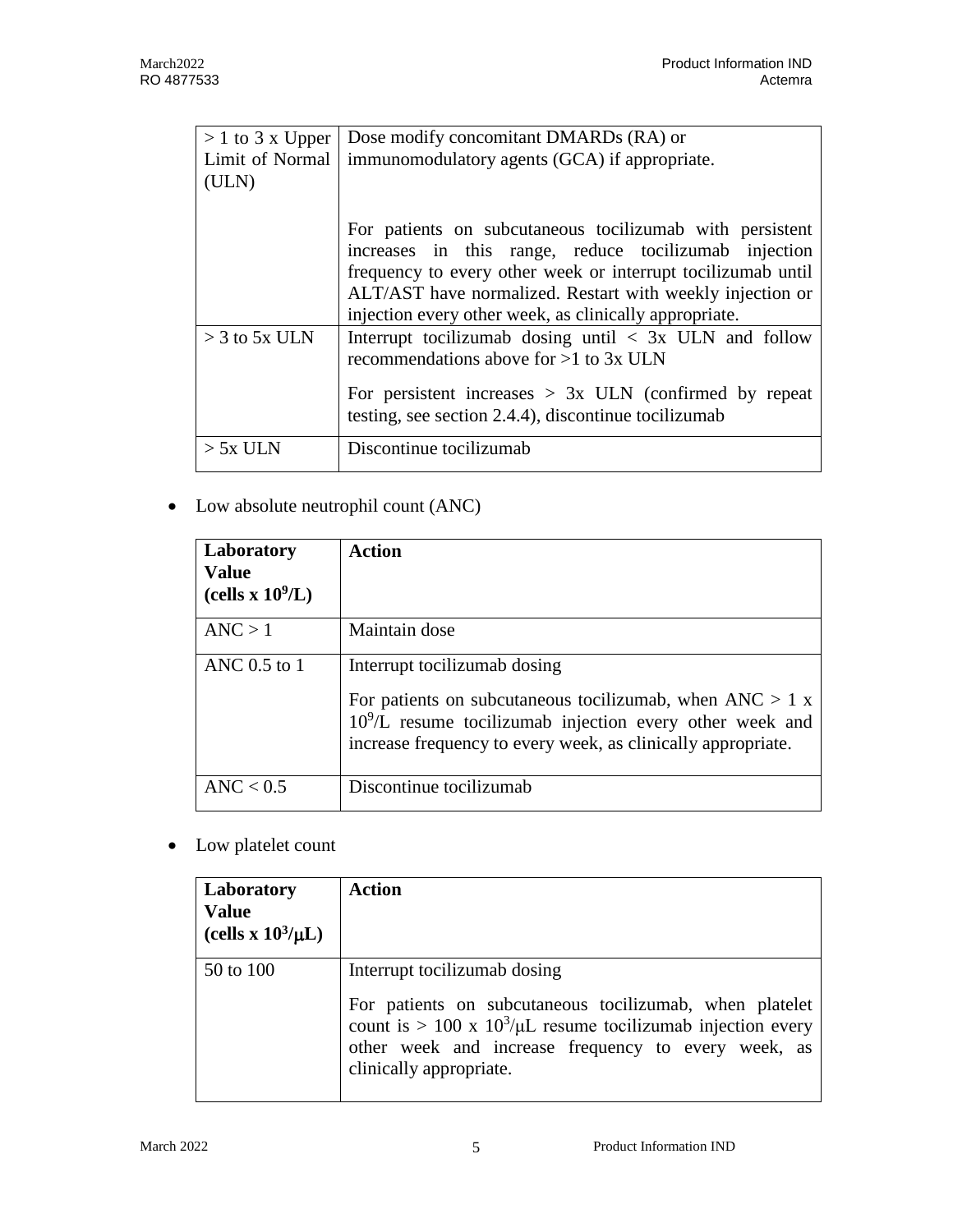| Discontinue tocilizumab |
|-------------------------|
|-------------------------|

#### **2.2.1 Special Dosage Instructions**

*Pediatric use:* No text

*Geriatric use:* No dose adjustment is required in elderly patients  $> 65$  years of age.

*Renal impairment*: No dose adjustment is required in patients with mild or moderate renal impairment (see section 3.2.5 *Pharmacokinetics in Special Populations*). Tocilizumab has not been studied in patients with severe renal impairment..

*Hepatic impairment:* The safety and efficacy of tocilizumab has not been studied in patients with hepatic impairment (see section 2.4.1 Warnings and Precautions, General).

#### **2.3 Contraindications**

Actemra is contraindicated in patients with a known hypersensitivity to tocilizumab or to any of the excipients.

#### **2.4 Warnings and Precautions**

#### **2.4.1 General**

In order to improve the traceability of biological medicinal products, the trade name and batch number of the administered product should be clearly recorded (or stated) in the patient file.

#### *Infections*

Serious and sometimes fatal infections have been reported in patients receiving immunosuppressive agents including tocilizumab (see section 2.6, Undesirable Effects). Tocilizumab treatment should not be initiated in patients with active infections. Administration of tocilizumab should be interrupted if a patient develops a serious infection until the infection is controlled. Healthcare professionals should exercise caution when considering the use of tocilizumab in patients with a history of recurring infection or with underlying conditions (e.g. diverticulitis, diabetes) which may predispose patients to infections.

Vigilance for the timely detection of serious infection is recommended for patients receiving immunosuppressive agents, such as tocilizumab, as signs and symptoms of acute inflammation may be lessened, due to suppression of the acute phase reactants. Patients (which include younger children who may be less able to communicate their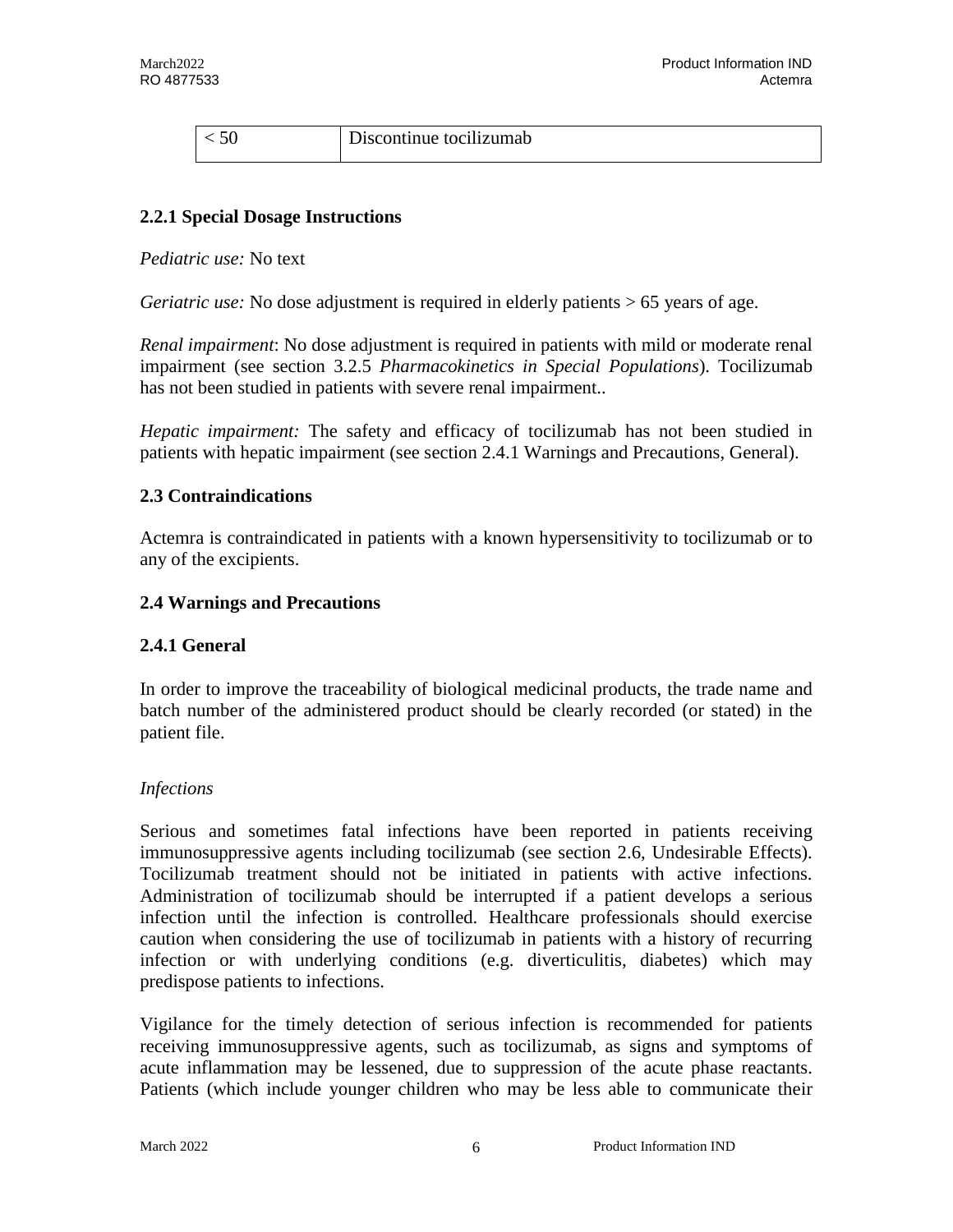symptoms) and parents/guardians of minors should be instructed to contact their healthcare professional immediately when any symptoms suggesting infection appear, in order to assure rapid evaluation and appropriate treatment.

### *Complications of diverticulitis*

Events of diverticular perforation as complications of diverticulitis have been reported in patients treated with tocilizumab. Tocilizumab should be used with caution in patients with previous history of intestinal ulceration or diverticulitis. Patients presenting with symptoms potentially indicative of complicated diverticulitis, such as abdominal pain, should be evaluated promptly for early identification of gastrointestinal perforation.

#### *Tuberculosis*

As recommended for other biologic therapies in all patients should be screened for latent tuberculosis infection prior to starting tocilizumab therapy. Patients with latent tuberculosis should be treated with standard antimycobacterial therapy before initiating tocilizumab.

#### *Vaccinations*

Live and live attenuated vaccines should not be given concurrently with tocilizumab as clinical safety has not been established.

No data are available on the secondary transmission of infection from persons receiving live vaccines to patients receiving tocilizumab.

In a randomized open-label study, adult RA patients treated with tocilizumab and MTX were able to mount an effective response to both the 23-valent pneumococcal polysaccharide and tetanus toxoid vaccines which was comparable to the response seen in patients on MTX only.

It is recommended that all patients, particularly pediatric or elderly patients, be brought up to date with all immunizations in agreement with current immunization guidelines prior to initiating tocilizumab therapy. The interval between live vaccinations and initiation of tocilizumab therapy should be in accordance with current vaccination guidelines regarding immunosuppressive agents.

#### *Hypersensitivity Reactions*

Serious hypersensitivity reactions, including anaphylaxis have been reported in association with tocilizumab (*see section 2.6.1 Undesirable Effects, Clinical Trials*). In the post marketing setting, events of serious hypersensitivity and anaphylaxis have occurred in patients treated with a range of doses of tocilizumab, with or without concomitant therapies, premedication, and / or a previous hypersensitivity reaction. In the post marketing setting, cases with a fatal outcome have been reported with intravenous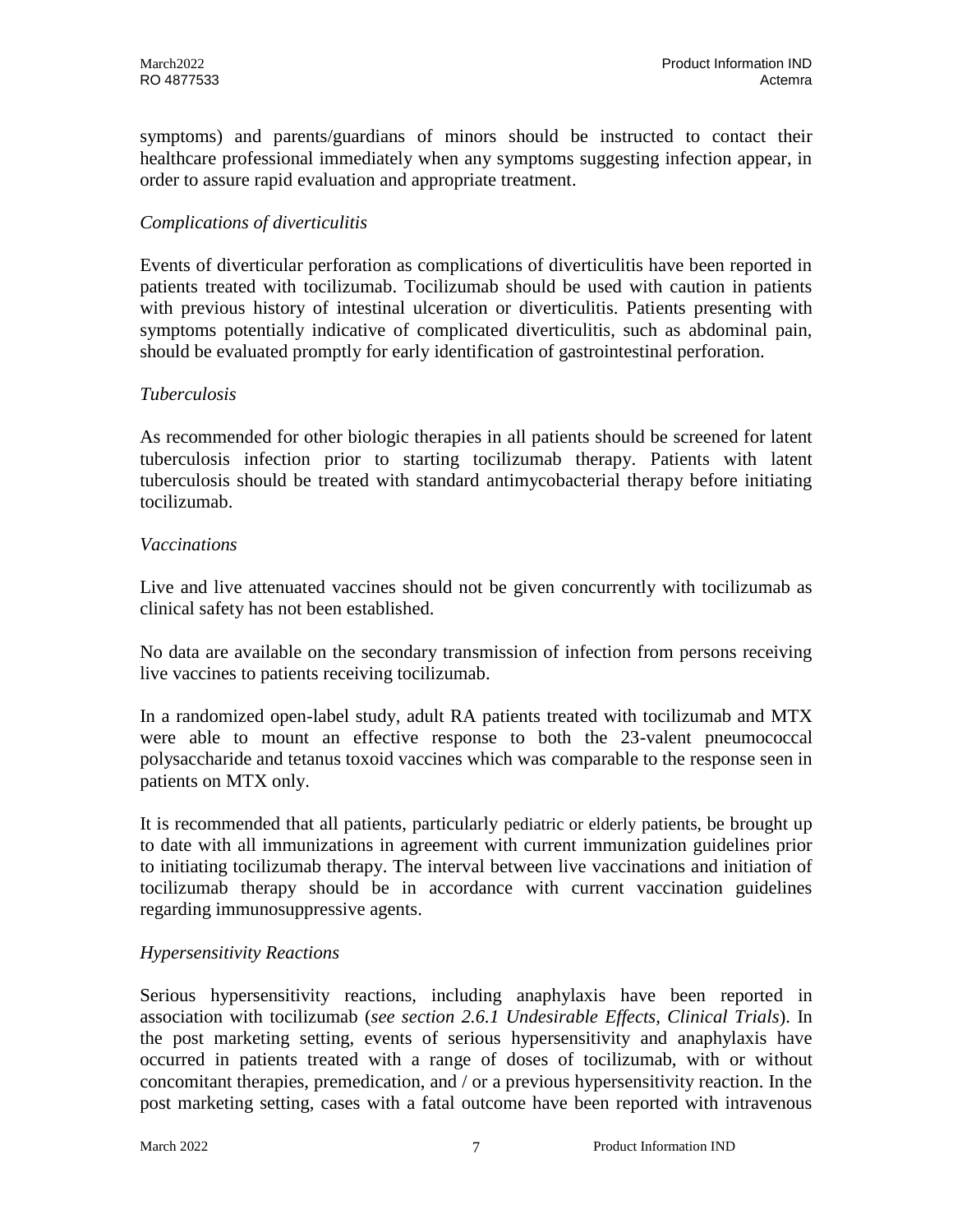tocilizumab. These events have occurred as early as the first infusion of tocilizumab (*see sections 2.3 Contraindications, 2.6.2 Post Marketing*). Appropriate treatment should be available for immediate use in the event of an anaphylactic reaction during infusion with tocilizumab. If an anaphylactic reaction or other serious hypersensitivity reaction occurs, administration of tocilizumab should be stopped immediately and tocilizumab should be permanently discontinued (*see section 2.2 Dosage and Administration*).

### *Active Hepatic Disease and Hepatic Impairment*

Treatment with tocilizumab particularly when administered concomitantly with methotrexate, may be associated with elevations in hepatic transaminases therefore caution should be exercised when considering treatment of patients with active hepatic disease or hepatic impairment (see section *2.2.1 Special Dosage Instructions*, 2.6.1 *Undesirable Effects, Clinical Trials*).

### *Hepatotoxicity*

Mild and moderate elevations of hepatic transaminases have been observed with tocilizumab treatment (*see section 2.6.1 Undesirable Effects, Clinical Trials*). Increased frequency of these elevations was observed when drugs, which are known to cause hepatotoxicity (e.g. methotrexate (MTX)), were used in combination with tocilizumab.

Serious drug-induced liver injury, including acute liver failure, hepatitis and jaundice, have been observed with tocilizumab (*see section 2.6.2 Undesirable Effects, Post Marketing Experience*). Serious hepatic injury occurred between 2 weeks to more than 5 years after initiation of tocilizumab. Cases of liver failure resulting in liver transplantation have been reported.

Caution should be exercised when considering initiation of tocilizumab treatment in patients with elevated transaminases ALT or AST above 1.5x ULN. In patients with elevated ALT or AST above 5x ULN treatment is not recommended.

In RA, GCA, pJIA, sJIA, ALT/AST should be monitored every 4 to 8 weeks for the first 6 months of treatment followed by every 12 weeks thereafter. For recommended dose modifications, including tocilizumab discontinuation, based on transaminases levels, see section 2.2 Dosage and Administration.

#### *Viral reactivation*

Viral reactivation (e.g. hepatitis B virus) has been reported with biologic therapies for rheumatoid arthritis. In clinical studies with tocilizumab, patients who screened positive for hepatitis were excluded.

#### *Demyelinating disorders*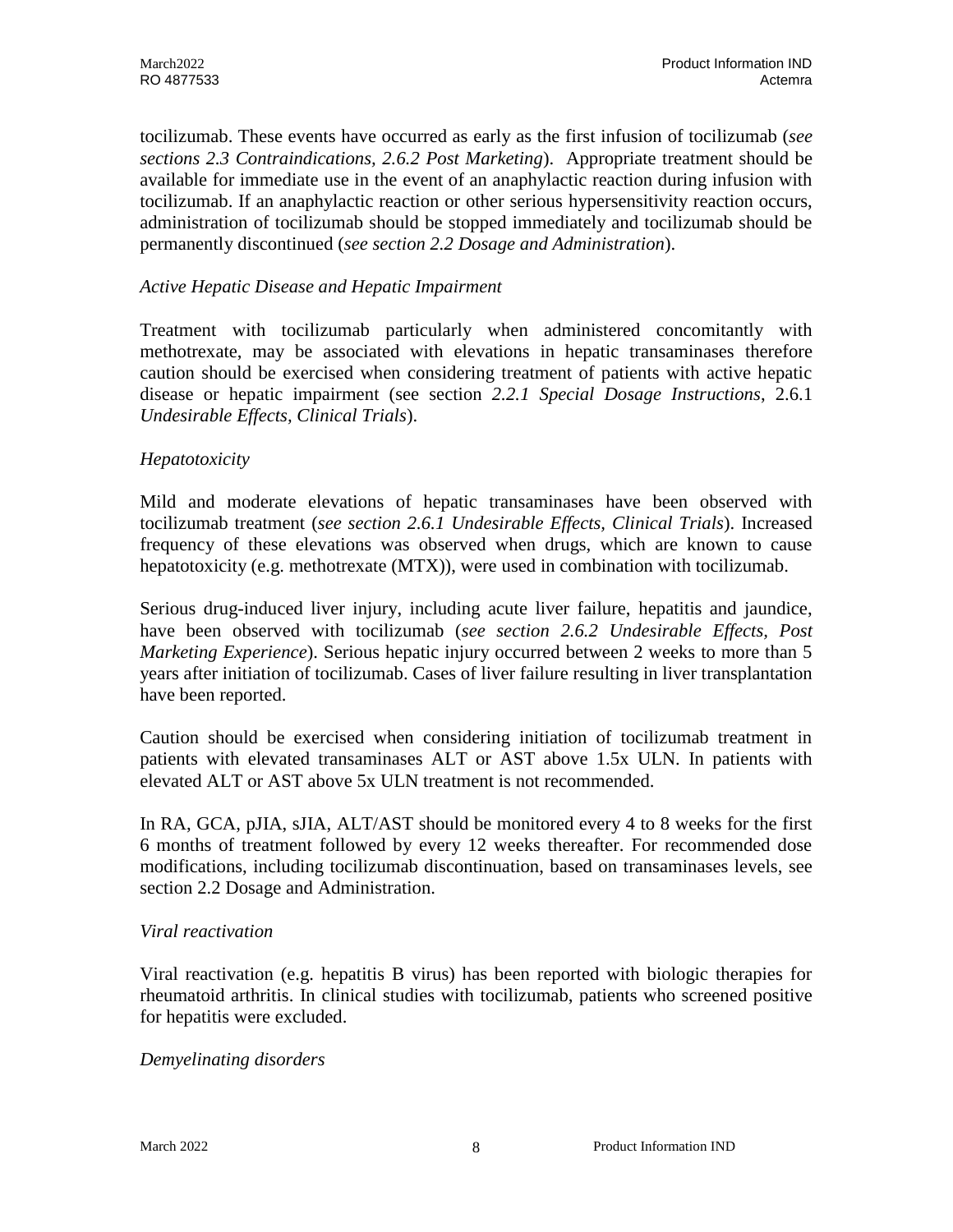Physicians should be vigilant for symptoms potentially indicative of new onset central demyelinating disorders. The potential for central demyelination with tocilizumab is currently unknown.

### *Neutropenia*

Treatment with tocilizumab was associated with a higher incidence of neutropenia. Treatment-related neutropenia was not associated with serious infection in clinical trials (*see section 2.6.1 Undesirable Effects, Clinical Trials*).

Caution should be exercised when considering initiation of tocilizumab treatment in patients with a low neutrophil count i.e. absolute neutrophil count (ANC) below 2 x  $10^9$ /L. In patients with an absolute neutrophil count below 0.5 x  $10^9$ /L treatment is not recommended.

In RA and GCA, the neutrophil count should be monitored 4 to 8 weeks after start of therapy and thereafter according to good clinical practice. For recommended dose modifications based on ANC results, see section 2.2 Dosage and Administration.

In pJIA and sJIA, the neutrophil count should be monitored at the time of the second administration and thereafter according to good clinical practice (*see section 2.2 Dosage and Administration, Dose modifications*).

#### *Thrombocytopenia*

Treatment with tocilizumab was associated with a reduction in platelet counts. Treatment-related reduction in platelets was not associated with serious bleeding events in clinical trials (*see section 2.6.1 Undesirable Effects, Clinical Trials*).

Caution should be exercised when considering initiation of tocilizumab treatment in patients with a platelet count below 100 x  $10^3/\mu$ L. In patients with a platelet count below 50 x  $10^3/\mu$ L treatment is not recommended.

In RA and GCA, platelets should be monitored 4 to 8 weeks after start of therapy and thereafter according to good clinical practice. For recommended dose modifications based on platelet counts, see section 2.2 Dosage and Administration.

In pJIA and sJIA, platelets should be monitored at the time of the second administration and thereafter according to good clinical practice (see section 2.2 Dosage and Administration, Dose modifications).

#### *Lipids parameters*

Elevations of lipid parameters such as total cholesterol, triglycerides and/or low density lipoprotein (LDL) cholesterol have been observed (*see section 2.6.1Undesirable Effects, Clinical Trials*).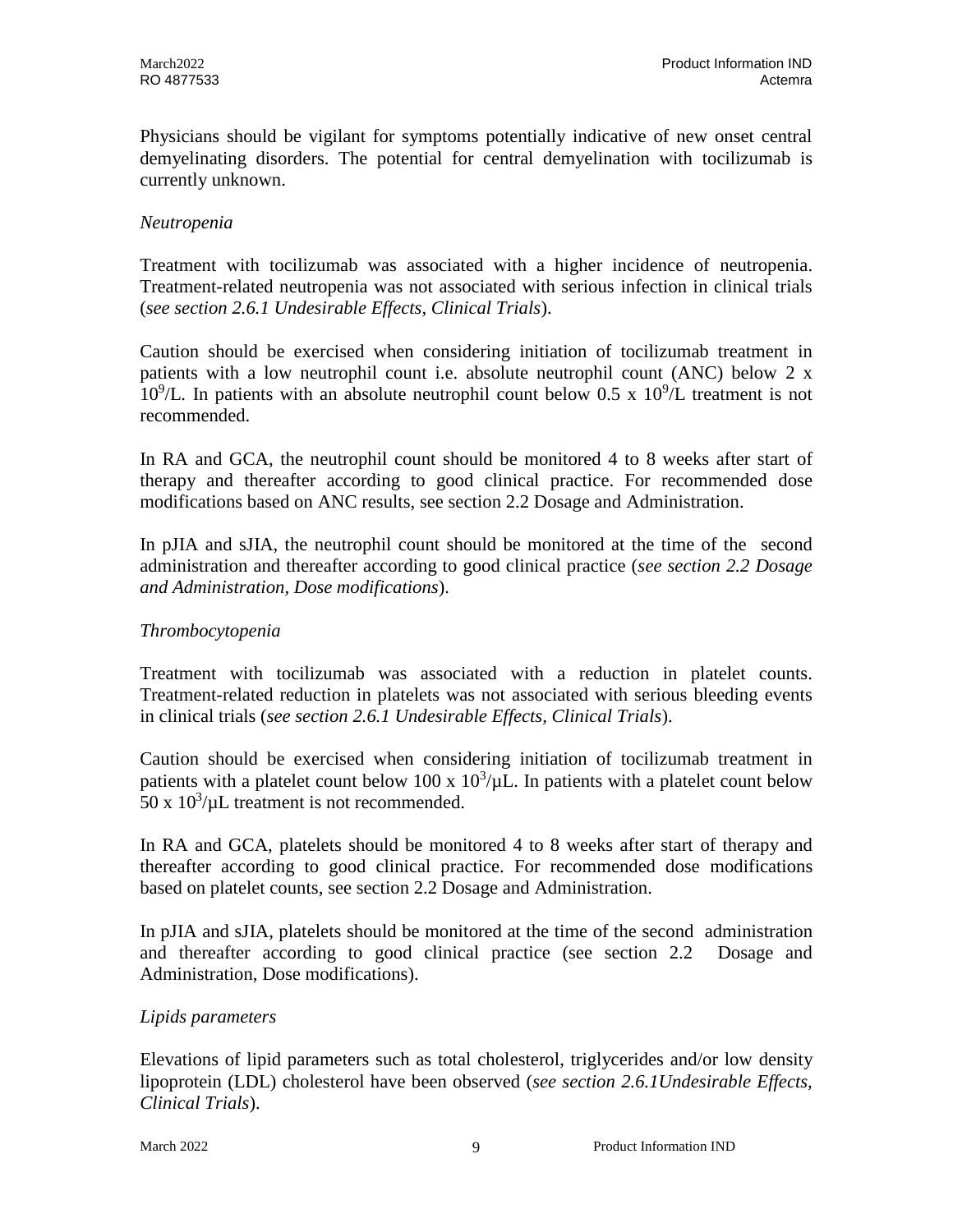In patients treated with tocilizumab, assessment of lipid parameters should be performed 4 to 8 weeks following initiation of tocilizumab therapy. Patients should be managed according to local clinical guidelines for management of hyperlipidaemia.

### *Systemic Juvenile Idiopathic Arthritis*

*Macrophage activation syndrome (MAS)*  MAS is a serious life-threatening disorder that may develop in patients with sJIA. In clinical trials, tocilizumab has not been studied in patients during an episode of active MAS.

### **2.4.2 Drug Abuse and Dependence**

No studies on the effects on the potential for tocilizumab to cause dependence have been performed. However, there is no evidence from the available data that tocilizumab treatment results in dependence.

# **2.4.3 Ability to Drive and Use Machines**

No studies on the effects on the ability to drive and use machine have been performed. However, there is no evidence from the available data that tocilizumab treatment affects the ability to drive and use machines.

#### **2.5 Use in Special Populations**

#### **2.5.1 Pregnancy**

There are no adequate data from the use of tocilizumab in pregnant women. A study in monkeys did not indicate any dysmorphogenic potential but has yielded a higher number of spontaneous abortion/embryo-foetal death at a high dose (see section 3.3.5 Nonclinical Safety, Other). The relevance of these data for humans is unknown.

Tocilizumab should not be used during pregnancy unless clearly indicated by medical need.

#### **2.5.2 Labour and Delivery**

No text

#### **2.5.3 Nursing Mothers**

It is unknown whether tocilizumab is excreted in human breast milk. Although endogenous immunoglobulins of the IgG isotope are secreted into human milk, a systemic absorption of tocilizumab via breast feeding is unlikely due to the rapid proteolytic degradation of such proteins in the digestive system. A decision on whether to continue/discontinue breast-feeding or to continue/discontinue therapy with tocilizumab should be made taking into account the benefit of breast-feeding to the child and the benefit of tocilizumab therapy to the woman.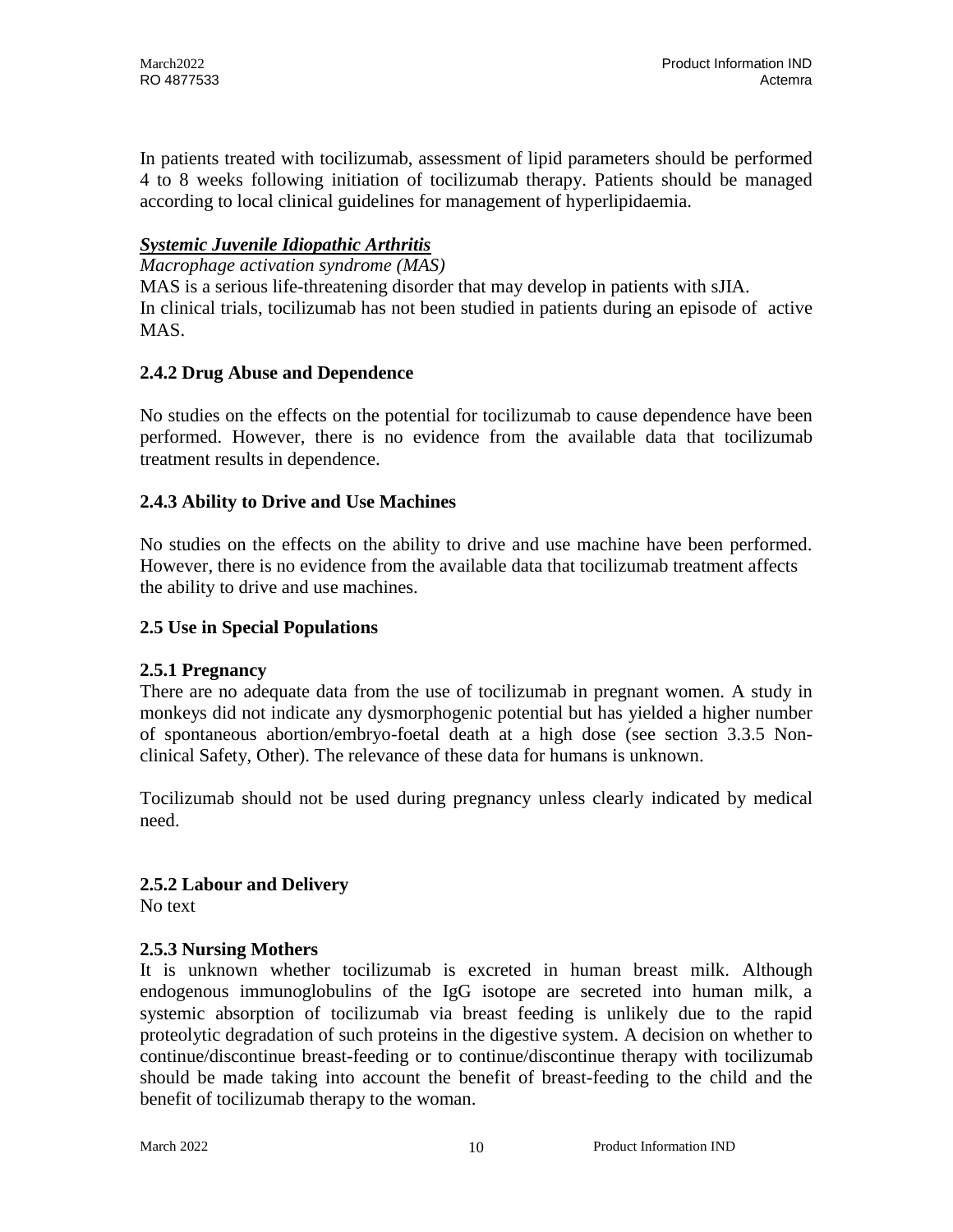# **2.5.4 Paediatric Use**

(See section 2.2.1 Special Dosage Instructions).

# **2.5.5 Geriatric Use**

(See section 2.2.1 Special Dosage Instructions, section 3.2.5 Pharmacokinetics in Special Populations).

# **2.5.6 Renal Impairment**

(See section 2.2.1 Special Dosage Instructions, section 3.2.5 Pharmacokinetics in Special Populations).

# **2.5.7 Hepatic Impairment**

(See section 2.2.1 Special Dosage Instructions, section 3.2.5 Pharmacokinetics in Special Populations).

# **2.6 Undesirable Effects**

# **2.6.1 Clinical Trials**

The safety profile in this section comes from 4510 patients exposed to tocilizumab in clinical trials; the majority of these patients were participating in RA studies  $(n=4009)$ while the remaining experience comes from pJIA  $(n=240)$ , sJIA  $(n=112)$ , and GCA (n=149) studies. The safety profile of tocilizumab across these indications remains similar and undifferentiated.

Adverse Drug Reactions (ADRs) from clinical trials (Table 1) is listed by MedDRA system organ class according to clinical importance to the patient. The corresponding frequency category for each ADR is based on the following convention: very common  $(\geq 1/10)$ , common  $(\geq 1/100$  to < 1/10) or uncommon  $(\geq 1/1000$  to < 1/100).

| <b>System</b><br>Organ   | <b>Very Common</b> | Common                        | <b>Uncommon</b>           |
|--------------------------|--------------------|-------------------------------|---------------------------|
| <b>Class</b>             |                    |                               |                           |
| Infections<br>and        | Upper respiratory  | Cellulitis,<br>Oral<br>herpes | Diverticulitis            |
| infestations             | tract infections   | simplex, Herpes zoster        |                           |
| Gastrointestinal         |                    | Abdominal pain,<br>Mouth      | Stomatitis, Gastric ulcer |
| disorders                |                    | ulceration, Gastritis         |                           |
| <b>Skin</b><br>and       |                    | Rash, Pruritus, Urticaria     |                           |
| subcutaneous             |                    |                               |                           |
| tissue disorders         |                    |                               |                           |
| <b>Nervous</b><br>system |                    | Headache, Dizziness           |                           |
| disorders                |                    |                               |                           |
| Investigations           |                    | Hepatic<br>transaminases      | Total bilirubin increased |
|                          |                    | increased,<br>Weight          |                           |
|                          |                    | increased.                    |                           |

# *Table 1: Summary of ADRs occurring in patients treated with Tocilizumab*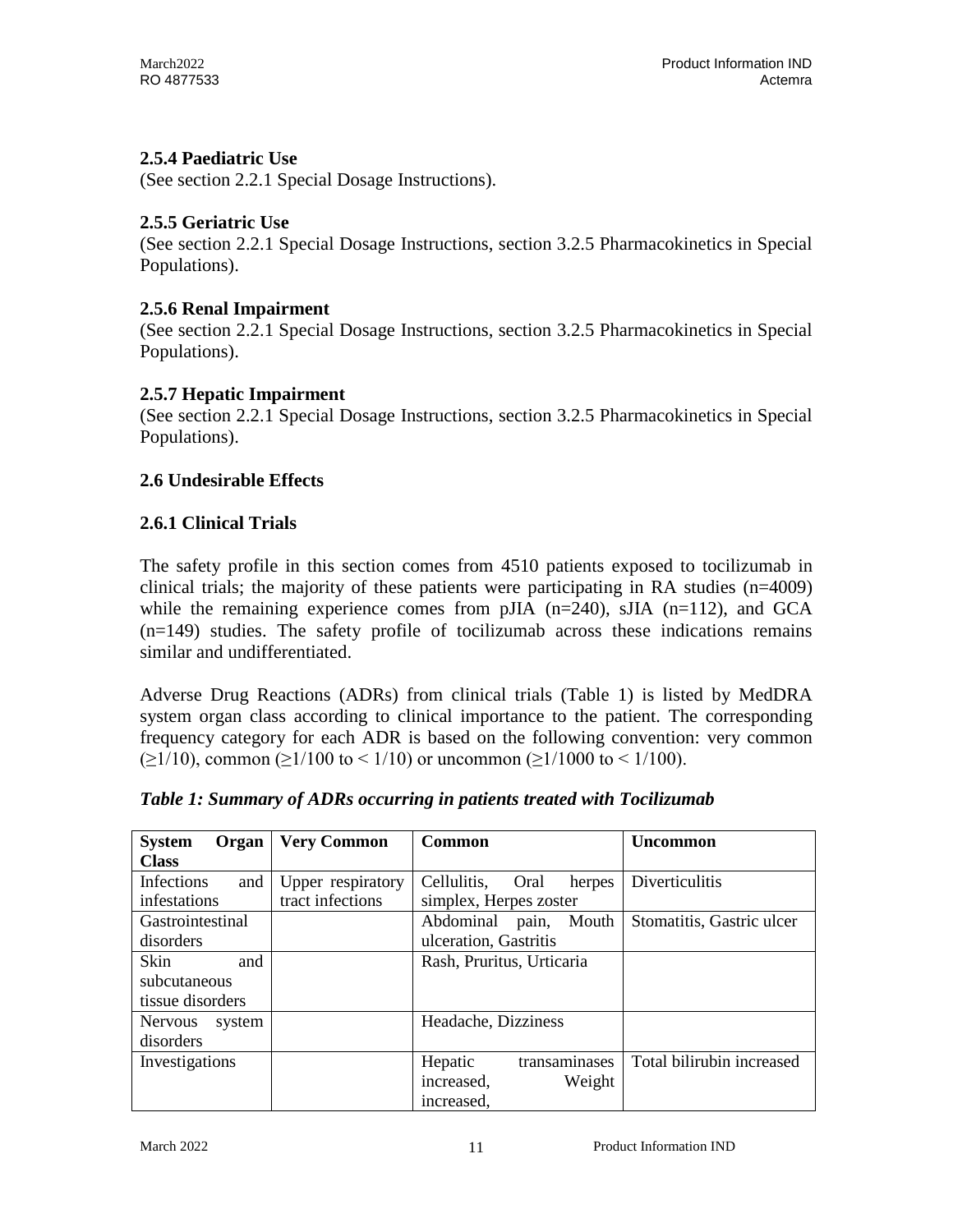| Vascular            |                   | Hypertension                |                       |
|---------------------|-------------------|-----------------------------|-----------------------|
| disorders           |                   |                             |                       |
| <b>Blood</b><br>and |                   | Leukopenia,                 |                       |
| lymphatic system    |                   | Neutropenia                 |                       |
| disorders           |                   |                             |                       |
| Metabolism<br>and   |                   | Hypercholesterolaemia       | Hypertriglyceridaemia |
| nutrition           |                   |                             |                       |
| disorders           |                   |                             |                       |
| General disorders   | Injection<br>site | Peripheral<br>oedema        |                       |
| and                 | reaction          | Hypersensitivity reactions, |                       |
| administration      |                   | Injection site reaction     |                       |
| site conditions     |                   |                             |                       |
| Respiratory,        |                   | Cough, Dyspnoea             |                       |
| thoracic<br>and     |                   |                             |                       |
| mediastinal         |                   |                             |                       |
| disorders           |                   |                             |                       |
| Eye disorders       |                   | Conjunctivitis              |                       |
| Renal disorders     |                   |                             | Nephrolithiasis       |
| Endocrine           |                   |                             | Hypothyroidism        |
| disorders           |                   |                             |                       |

*Description of selected adverse drug reactions from clinical trials:*

# **Rheumatoid Arthritis**

# *Patients Treated with Intravenous Tocilizumab:*

The safety of tocilizumab has been studied in 5 Phase III, double-blind controlled trials and their extension periods.

The *all control* population includes all patients from the double-blind phases of each core study from randomization until either the first change in the treatment regimen, or two years is reached. The control period in 4 of the studies was 6 months and in 1 study was up to 2 years. In the double-blind controlled studies, 774 patients received tocilizumab 4 mg/kg in combination with MTX, 1870 patients received Tocilizumab 8 mg/kg in combination with MTX/other DMARDs, and 288 patients received tocilizumab 8 mg/kg monotherapy.

The *all exposure* population includes all patients who received at least one dose of tocilizumab either in the double-blind control period or open label extension phase in studies. Of the 4009 patients in this population, 3577 received treatment for at least 6 months, 3296 for at least one year; 2806 received treatment for at least 2 years and 1222 for 3 years.

# *Infections*

In the 6-month controlled trials, the rate of all infections reported with tocilizumab 8  $mg/kg + DMARD$  treatment was 127 events per 100 patient (pt) years compared to 112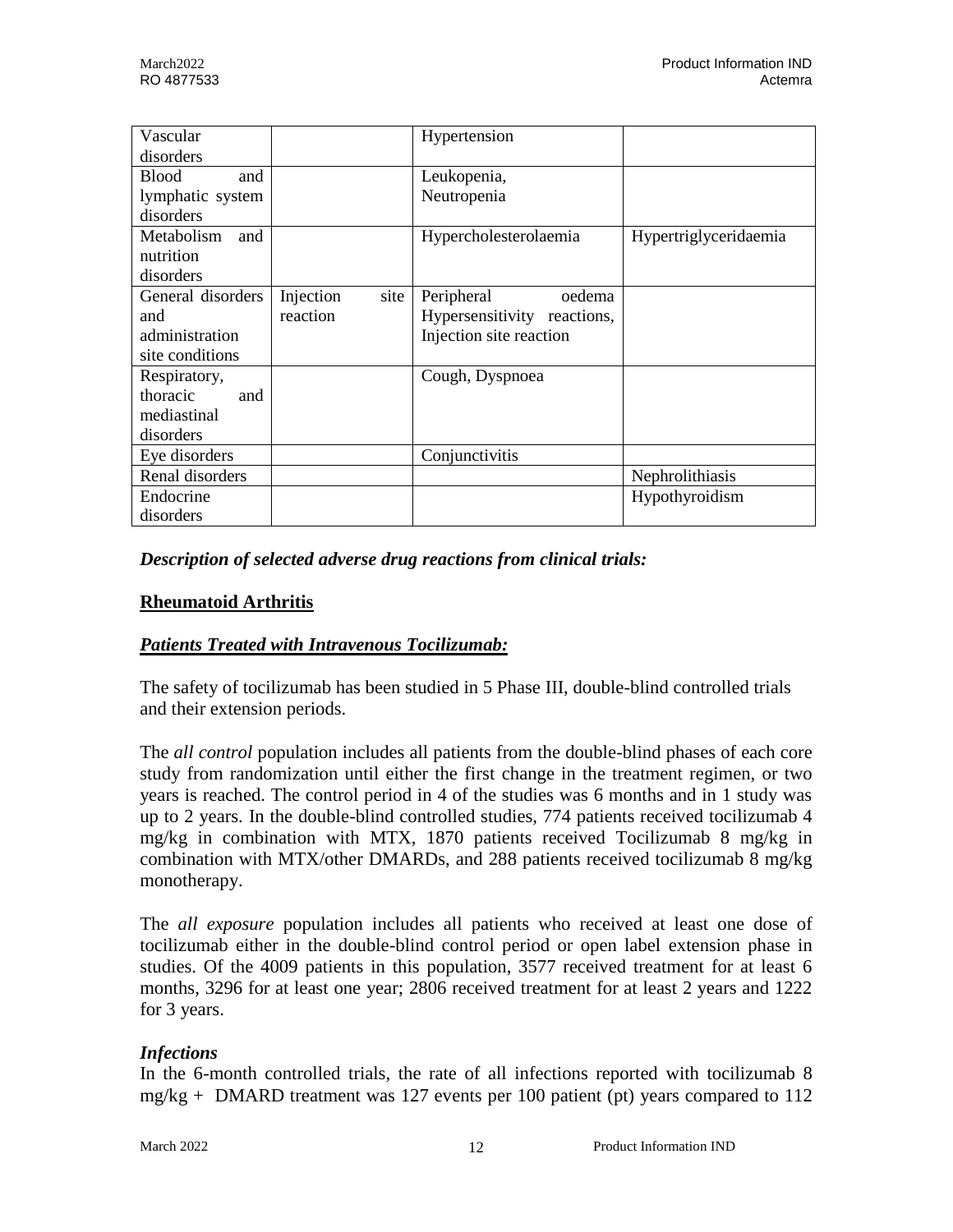events per 100 pt years in the placebo + DMARD group. In the *all exposure* population, the overall rate of infections with tocilizumab was 108 events per 100 pt years exposure.

In 6-month controlled clinical trials, the rate of serious infections (bacterial, viral and fungal) with tocilizumab 8 mg/kg + DMARD was 5.3 events per 100 pt years exposure compared to 3.9 events per 100 pt years exposure in the placebo+ DMARD group. In the monotherapy study the rate of serious infections was 3.6 events per 100 pt years of exposure in the tocilizumab group and 1.5 events per 100 pt years of exposure in the MTX group.

In the *all exposure* population, the overall rate of serious infections was 4.7 events per 100 pt years. Reported serious infections, some with fatal outcome, included pneumonia, cellulitis, herpes zoster, gastroenteritis, diverticulitis, sepsis, bacterial arthritis. Cases of opportunistic infections have also been reported.

# *Gastrointestinal Perforation*

During the 6 month controlled clinical trials, the overall rate of gastrointestinal perforation was 0.26 events per 100 pt years with tocilizumab therapy. In the *all exposure* population the overall rate of gastrointestinal perforation was 0.28 events per 100 pt years. Reports of gastrointestinal perforation on tocilizumab were primarily reported as complications of diverticulitis including generalized purulent peritonitis, lower GI perforation, fistula and abscess.

#### *Infusion reactions*

In the 6-month controlled trials adverse events associated with infusion (selected events occurring during or within 24 hours of infusion) were reported by 6.9% of patients in the tocilizumab 8 mg/kg + DMARD and 5.1% of patients in the placebo + DMARD group. Events reported during the infusion were primarily episodes of hypertension; events reported within 24 hours of finishing an infusion were headache and skin reactions (rash, urticaria). These events were not treatment limiting.

The rate of anaphylaxis (occurring in a total of 6/3778 patients) was several-fold higher in the 4 mg/kg arm in comparison to the 8 mg/kg dose. Clinically significant hypersensitivity reactions associated with tocilizumab and requiring treatment discontinuation, were reported in a total of 13 out of 3778 patients (0.3%) treated with tocilizumab during the controlled and open label clinical trials. These reactions were generally observed during the second to fifth infusions of tocilizumab (*see section 2.4.1 Warnings and Precautions, General*).

#### *Immunogenicity*

A total of 2876 patients have been tested for anti-tocilizumab antibodies in the 6-month controlled clinical trials. Forty six patients (1.6%) developed positive anti-tocilizumab antibodies of whom 5 had an associated medically significant hypersensitivity reaction leading to withdrawal. Thirty patients (1.1%) developed neutralising antibodies.

# *Early Rheumatoid Arthritis*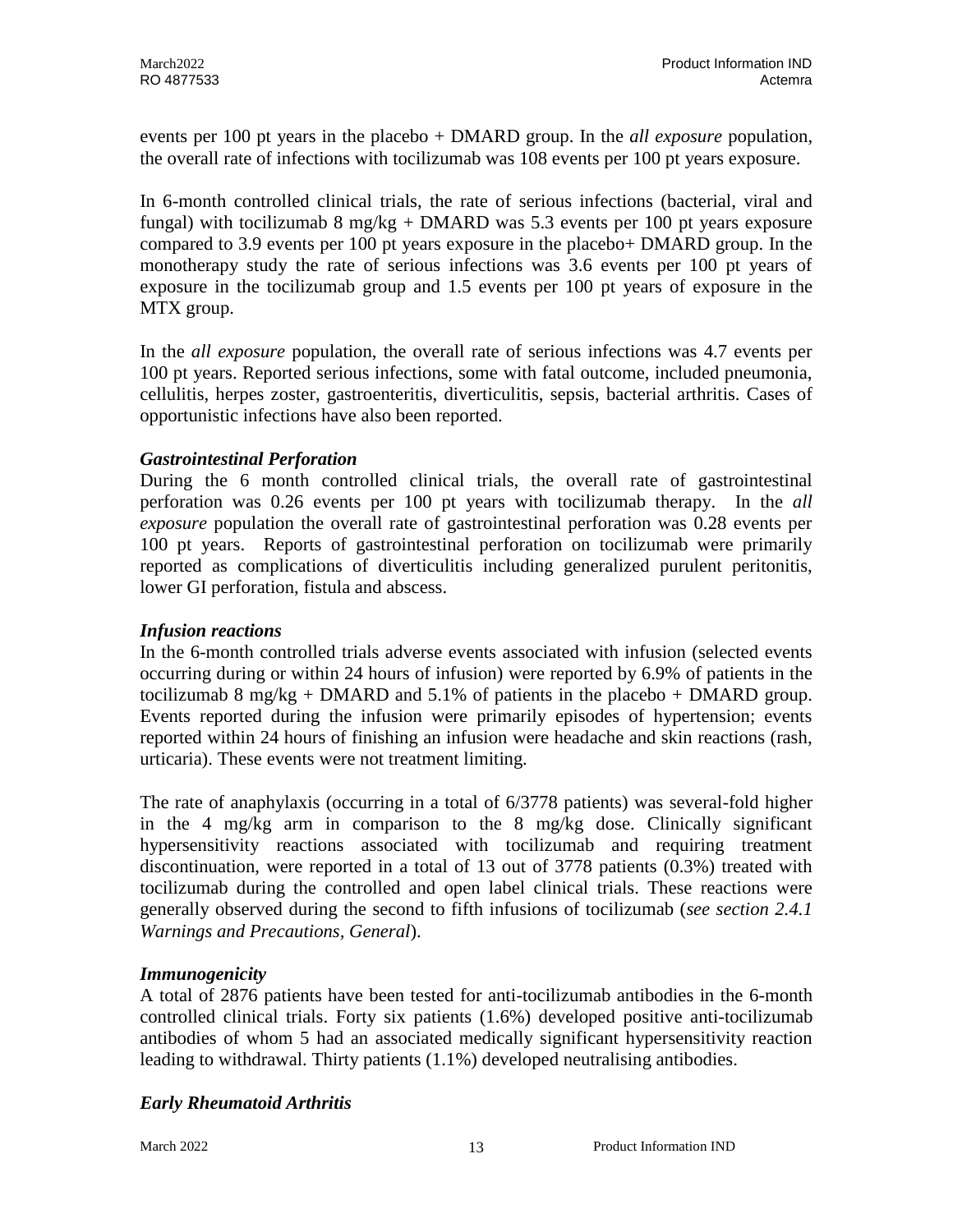Study VI (WA19926) evaluated 1162 patients with early, moderate to severe RA who were naïve to treatment with both MTX and a biologic agent. The overall safety profile observed in the tocilizumab treatment groups was consistent with the known safety profile of tocilizumab (see Table 1) (*see section 3.1.2 Clinical/Efficacy Studies*).

### *Monotherapy: tocilizumab versus adalimumab*

In a 24 week double-blinded, parallel study (monotherapy with tocilizumab 8 mg/kg IV  $q4w$  (N=162) compared to adalimumab 40 mg SC  $q2w$  (N=162)), the overall clinical adverse event profile was similar between tocilizumab and adalimumab. The proportion of patients with serious adverse events was balanced between the treatment groups (tocilizumab 11.7% vs. adalimumab 9.9%) with the most common event being infections (3.1% each). Both study treatments induced the same pattern of changes in laboratory safety parameters (decreases in neutrophil and platelet counts, increases in ALT, AST and lipids), however, the magnitude of change and the frequency of marked abnormalities was higher with tocilizumab compared with adalimumab. Four (2.5%) patients in the tocilizumab arm and two (1.2%) patients in the adalimumab arm experienced CTC grade 3 or 4 neutrophil count decreases. Eleven (6.8%) patients in the tocilizumab arm and five (3.1%) patients in the adalimumab arm experienced ALT increases of CTC grade 2 or higher. The mean LDL increase from baseline was 0.64 mmol/L (25 mg/dL) for patients in the tocilizumab arm and 0.19 mmol/l  $(7 \text{ mg/dL})$  for patients in the adalimumab arm. The safety observed in the tocilizumab arm was consistent with the known safety profile of tocilizumab and no new or unexpected adverse drug reactions were observed (see Table 1) (*see section 3.1.2 Clinical/Efficacy Studies*).

# *Patients Treated with Subcutaneous Tocilizumab*

The safety of subcutaneous tocilizumab in RA was studied in SC-I. The study compared the efficacy and safety of tocilizumab 162 mg administered every week SC versus 8 mg/kg IV in 1262 subjects with adult RA. All patients in the study received background non-biologic DMARD(s). The safety and immunogenicity observed for tocilizumab administered SC was consistent with the known safety profile of IV tocilizumab and no new or unexpected adverse drug reactions were observed (see Table 1). A higher frequency of injection site reactions (ISRs) was observed in the SC arms compared with placebo SC injections in the IV arms (see section 3.1.2 Clinical/Efficacy Studies).

#### *Injection Site Reactions (ISRs)*

During the 6-month controlled period, in SC-I, the frequency of ISRs was 10.1% (64/631) and 2.4% (15/631) for the SC tocilizumab and the SC placebo (IV group) weekly injections, respectively. These ISRs (including erythema, pruritus, pain and haematoma) were mild to moderate in severity. The majority was resolved without any treatment and none necessitated drug discontinuation.

#### *Immunogenicity*

In SC-I, a total of 625 patients treated with tocilizumab 162 mg weekly were tested for anti-tocilizumab antibodies in the 6 month controlled period. Five patients (0.8%)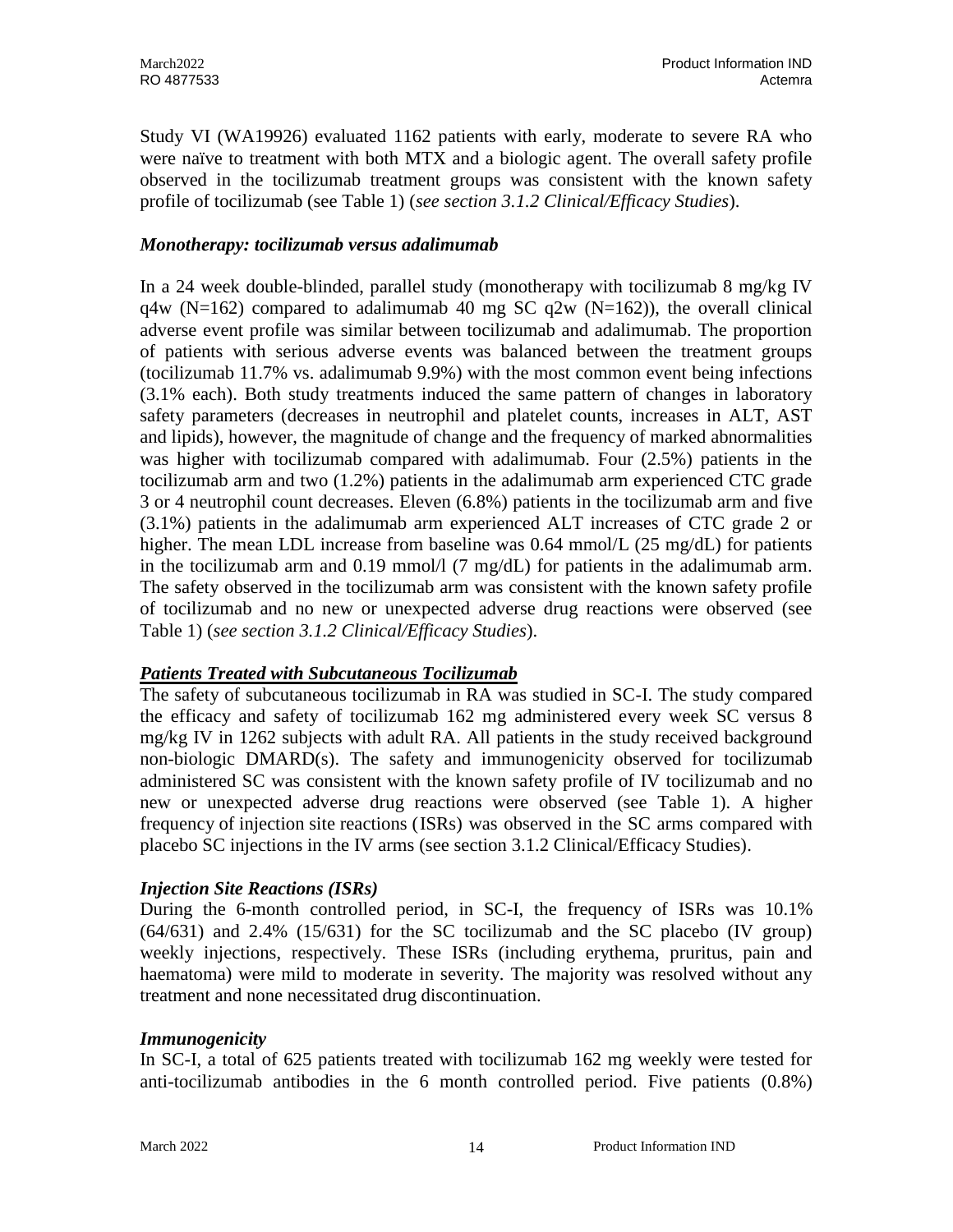developed positive anti-tocilizumab antibodies; of these, all developed neutralizing antitocilizumab antibodies.

A total of 1454 SC tocilizumab all exposure patients have been tested for antitocilizumab antibodies, thirteen patients (0.9%) developed positive anti-tocilizumab antibodies, and of these 12 patients (0.8%) developed neutralizing anti-tocilizumab antibodies.

No correlation of antibody development to clinical response or adverse events was observed.

# **Giant Cell Arteritis**

The safety of subcutaneous tocilizumab has been studied in one Phase III study (WA28119) with 251 GCA patients. The total patient years duration in the tocilizumab all exposure population was 138.5 patient years during the 12-month double blind, placebo-controlled phase of the study. The overall safety profile observed in the tocilizumab treatment groups was consistent with the known safety profile of tocilizumab (see Table 1) (*see section 3.1.2 Clinical/Efficacy Studies*).

# *Infections*

The rate of infection/serious infection events was balanced between the tocilizumab weekly group (200.2/9.7 events per 100 patient years) versus placebo plus 26 weeks prednisone taper (156.0/4.2 events per 100 patient years) and placebo plus 52 weeks taper (210.2/12.5 events per 100 patient years) groups.

#### **Polyarticular Juvenile Idiopathic Arthritis**

The safety profile of tocilizumab was studied in 240 pediatric patients with pJIA. In Study WA19977, 188 patients, (2 to 17 years of age),were treated with IV tocilizumab and in Study WA28117, 52 patients (1 to 17 years of age) were treated with SC tocilizumab. The total patient exposure in the tocilizumab in the pJIA all exposure population was 184.4 patient years for IV tocilizumab and 50.4 patient years for SC tocilizumab. In general, the safety profile observed in patients with pJIA was consistent with the known safety profile of tocilizumab with the exception of ISRs (see Table 1). A higher frequency of ISRs was experienced by pJIA patients following SC tocilizumab injections compared to adult RA patients (*see Undesirable Effects section*).

#### *Infections*

Infections are the most common observed events in pJIA. The rate of infections in the PJIA IV tocilizumab all exposure population was 163.7 per 100 patient years. The most common events observed were nasopharyngitis and upper respiratory tract infections. The rate of serious infections was numerically higher in patients weighing below 30 kg treated with 10 mg/kg tocilizumab (12.2 per 100 patient years) compared to patients weighing  $\geq$ 30 kg, treated with 8 mg/kg Tocilizumab (4.0 per 100 patient years). The incidence of infections leading to dose interruptions was also numerically higher in patients weighing below 30 kg treated with 10 mg/kg tocilizumab (21.4%) compared to patients weighing  $\geq$ 30 kg, treated with 8 mg/kg tocilizumab (7.6%). The rate of infection in pJIA patients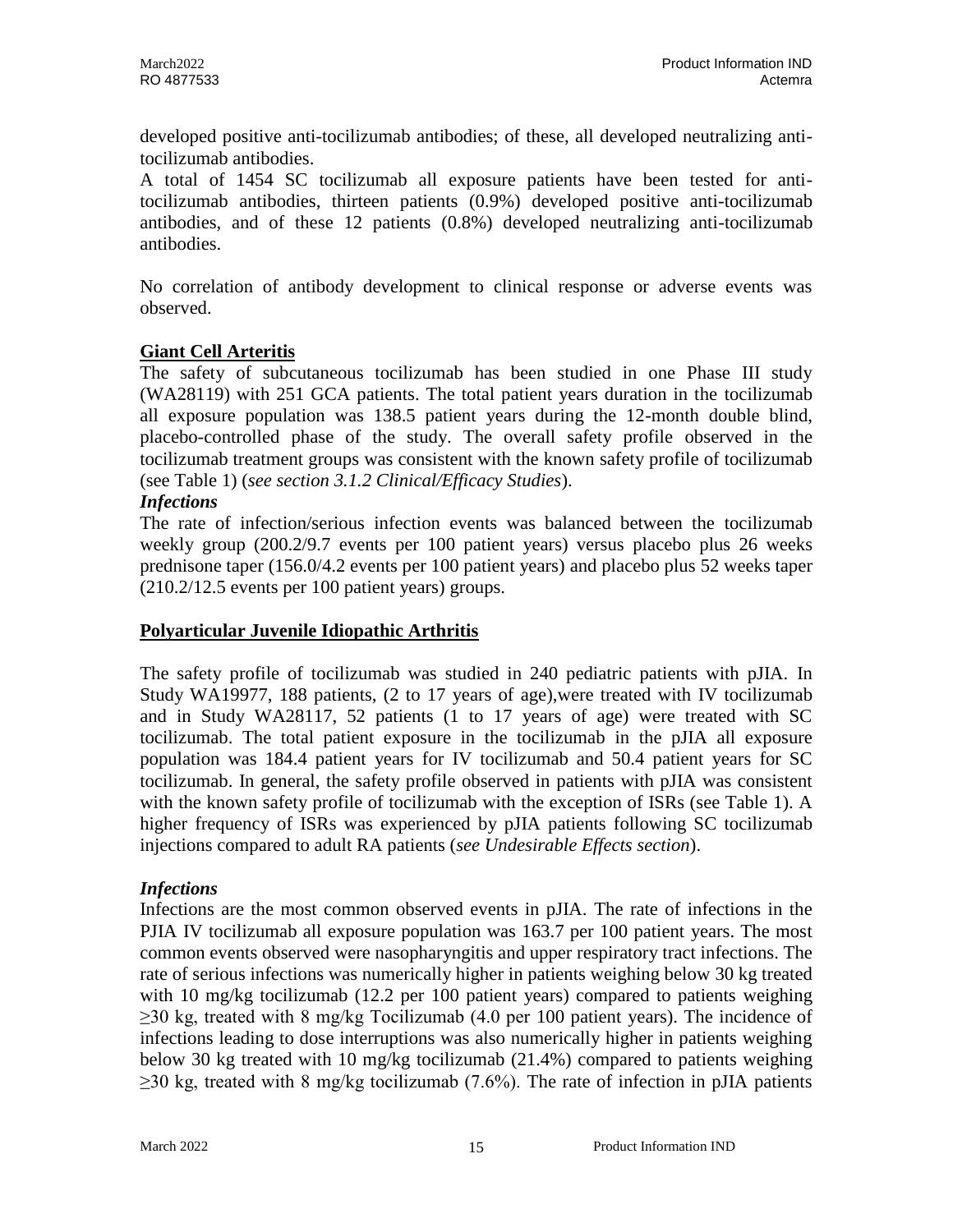treated with SC tocilizumab was comparable with pJIA patients treated with IV tocilizumab.

### *Infusion Reactions*

In pJIA patients, infusion related reactions are defined as all events occurring during or within 24 hours of an infusion with IV tocilizumab. In the tocilizumab all exposure population, 11 patients (5.9%) experienced infusion reactions during the infusion, and 38 patients (20.2%) experienced an event within 24 hours of an infusion. The most common events occurring during infusion were headache, nausea and hypotension and within 24 hours of infusion were dizziness and hypotension. In general, the adverse drug reactions observed during or within 24 hours of an infusion were similar in nature to those seen in RA and sJIA patients (*see Undesirable Effects section*).

No clinically significant hypersensitivity reactions associated with tocilizumab and requiring treatment discontinuation were reported.

### *Injection Site Reactions*

A total of 28.8% (15/52) pJIA patients experienced ISRs to SC tocilizumab. These ISRs occurred in 44% of patients  $\geq 30$  kg compared to 14.8% of patients below 30 kg. The most common ISRs were injection site erythema, swelling, hematoma, pain and pruritis. All ISRs reported were non-serious Grade 1 events, and none of the ISRs required patient withdrawal from treatment or dose interruption.

#### *Immunogenicity*

Across the two studies in pJIA patients, a total of four patients (0.5% [1/188] in the IV Study WA19977 and 5.8% [3/52] in the SC Study WA28117) developed positive neutralizing anti-tocilizumab antibodies without developing a serious or clinically significant hypersensitivity reaction. Of these 4 patients, 2 subsequently withdrew from the study. No correlation between antibody development and clinical response or adverse events was observed.

#### **Systemic Juvenile Idiopathic Arthritis -**

The safety profile of tocilizumab in sJIA was studied in 163 pediatric patients. In Study WA18221 (12-week trial and long term extension), 112 pediatric patients 2 to 17 years of age were treated with IV tocilizumab. and in Study WA28118 (52-week trial), 51 patients (1 to 17 years of age) were treated with SC tocilizumab. In general, the adverse drug reactions in patients with sJIA were similar in type to those seen in RA patients (see Undesirable Effects section above).

# *Infections*

In the 12 week controlled trial (Study WA 18221), the rate of all infections in the IV tocilizumab group was 344.7 per 100 patient-years and 287.0 per 100 patient-years in the placebo group. In the open label extension study (Part II) the overall rate of infections remained similar at 306.6 per 100 patient- years.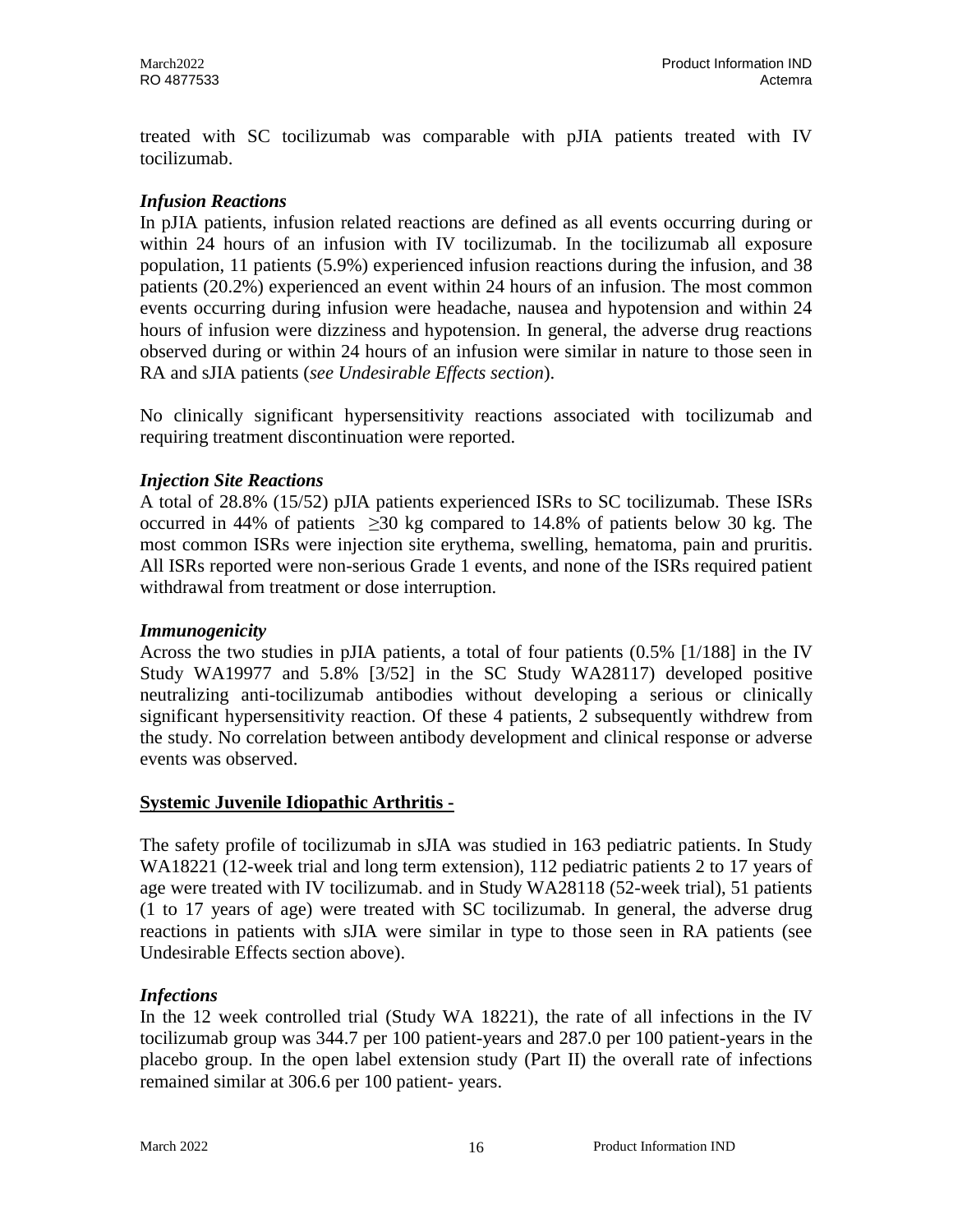In the 12 week controlled trial (Study WA18221), the rate of serious infections in the IV tocilizumab group was 11.5 per 100 patient years. In the open label extension study the overall rate of serious infections remained stable at 11.3 per 100 patient years. Reported serious infections were similar to those seen in RA patients with the addition of varicella and otitis media.

The rate of infection in sJIA patients treated with SC tocilizumab was comparable to sJIA patients treated with IV tocilizumab.

# *Infusion Reactions*

For sJIA patients, infusion related reactions are defined as all events occurring during or within 24 hours of an infusion with IV tocilizumab. In the 12 week controlled trial (Study WA18221), four percent (4.0%) of patients from the tocilizumab group experienced events occurring during infusion, one event (angioedema) was considered serious and life-threatening, and the patient was discontinued from study treatment.

In the 12 week controlled trial experience, 16% of patients in the IV tocilizumab group and 5.4% of patients in the placebo group experienced an event within 24 hours of infusion. In the tocilizumab group, the events included, but not limited to rash, urticaria, diarrhoea, epigastric discomfort, arthralgia and headache. One of these events, (urticaria) was considered serious.

Clinically significant hypersensitivity reactions associated with IV tocilizumab and requiring treatment discontinuation, were reported in 1 out of 112 patients (below 1%) treated with tocilizumab during the controlled and open-label parts of the clinical trial.

# *Injection Site Reactions (ISRs)*

In Study WA28118, a total of 41.2% (21/51) sJIA patients experienced ISRs to SC tocilizumab. The most common ISRs were erythema, pruritus, pain, and swelling at the injection site. The majority of ISRs reported were Grade 1 events and all ISRs reported were non-serious and none of the ISRs required patient withdrawal from treatment or dose interruption

#### *Immunogenicity*

In Study WA 18221, all 112 patients were tested for anti-tocilizumab antibodies at baseline. Two patients developed positive anti-tocilizumab antibodies with one of these patients having a hypersensitivity reaction leading to withdrawal. In Study WA28118, 46 of the 51 (90.2%) patients tested for anti-tocilizumab antibodies at baseline had at least one post-baseline screening assay result. No patient developed positive anti-tocilizumab antibodies post-baseline

# **Laboratory Abnormalities**

# **Haematological abnormalities:**

# *Neutrophils*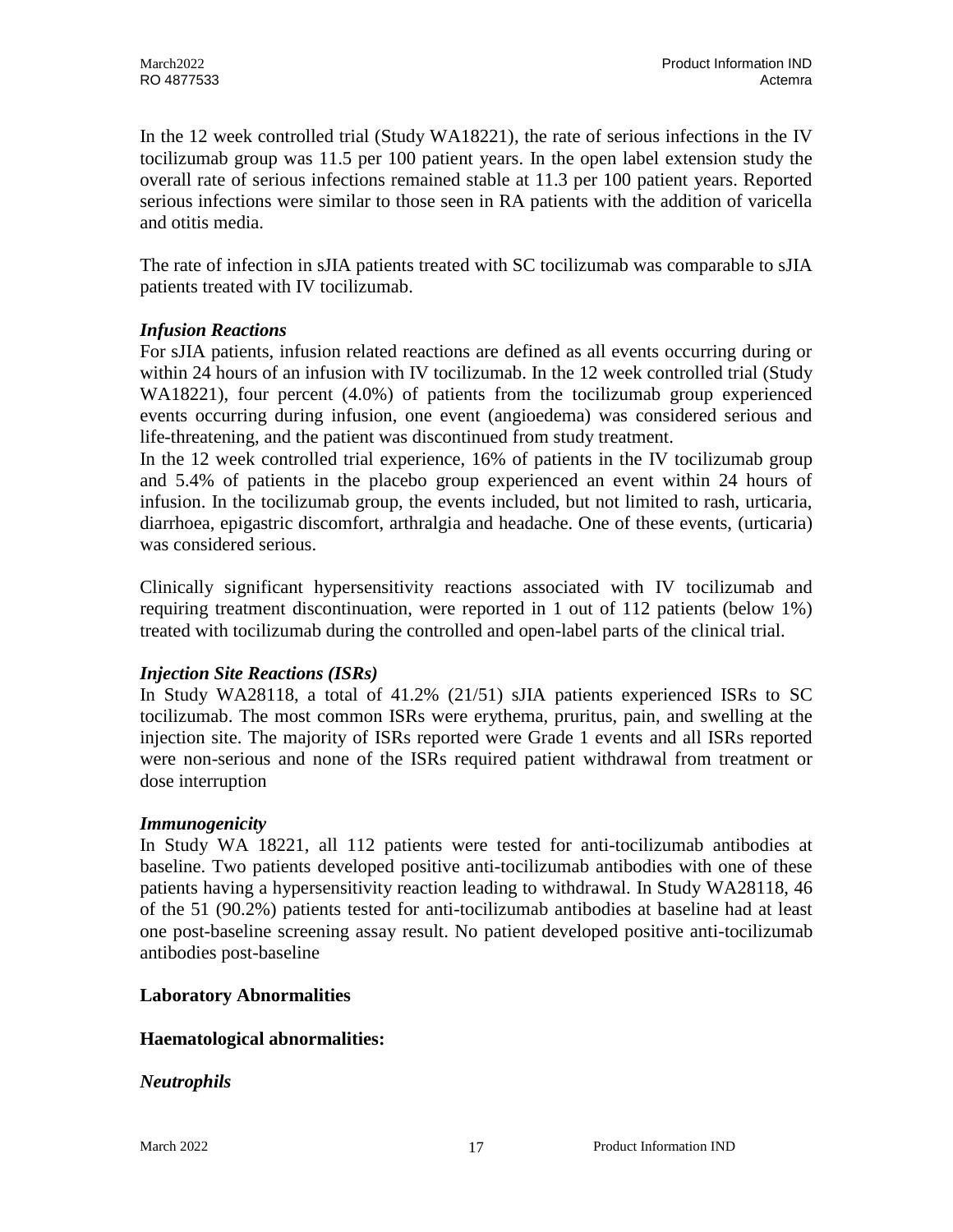There was no clear relationship between decreases in neutrophils below 1 x  $10<sup>9</sup>/L$  and the occurrence of serious infections in any of the indications.

# **Rheumatoid Arthritis**

### *Intravenous Administration:*

In the 6-month controlled trials decreases in neutrophil counts below 1 x  $10^9$ / L occurred in 3.4% of patients on tocilizumab 8 mg/kg + DMARD compared to below 0.1% of patients on placebo + DMARD. Approximately half of the instances of ANC below 1 x  $10^9$ / L occurred within 8 weeks after starting therapy. Decreases below 0.5 x  $10^9$ / L were reported in 0.3% patients receiving tocilizumab 8 mg/kg + DMARD (*see sections 2.2 Dosage and Administration, 2.4.1 Warnings and Precautions*).

In the *all control* and *all exposure* population, the pattern and incidence of decreases in neutrophil counts remained consistent with what was seen in the 6-month controlled clinical trials.

### *Subcutaneous Administration:*

During routine laboratory monitoring in the tocilizumab 6-month controlled period of clinical trial SC-I, a decrease in neutrophil count below  $1 \times 10^9$ /L occurred in 2.9% of patients on tocilizumab 162 mg SC weekly.

# **Giant Cell Arteritis**

During routine laboratory monitoring in the tocilizumab 12-month double blind, placebocontrolled phase of study WA28119, a decrease in neutrophil count below 1 x  $10^9$ /L occurred in 4% of patients in the tocilizumab SC weekly group. This was not observed in either of the placebo plus prednisone taper groups.

# **Polyarticular Juvenile Idiopathic Arthritis**

During routine laboratory monitoring in the tocilizumab all exposure population, a decrease in neutrophil count below  $1 \times 10^9$ /L occurred in 3.7% of patients treated with IV tocilizumab and 15.4% of patients treated with SC tocilizumab.

# **Systemic Juvenile Idiopathic Arthritis**

During routine laboratory monitoring in the 12 week controlled trial (Study WA18221), a decrease in neutrophil counts below  $1 \times 10^9$ /L occurred in 7% of patients in the IV tocilizumab group, and in none in the placebo group.

In the open-label extension study (WA18221) decreases in neutrophil counts below 1 x 10<sup>9</sup> /L, occurred in 15% of the tocilizumab group.

In the 52-week open-label trial (Study WA28118), neutrophil count decrease below  $1 \times$ 10<sup>9</sup> /L occurred in 23.5% of patients treated with SC tocilizumab.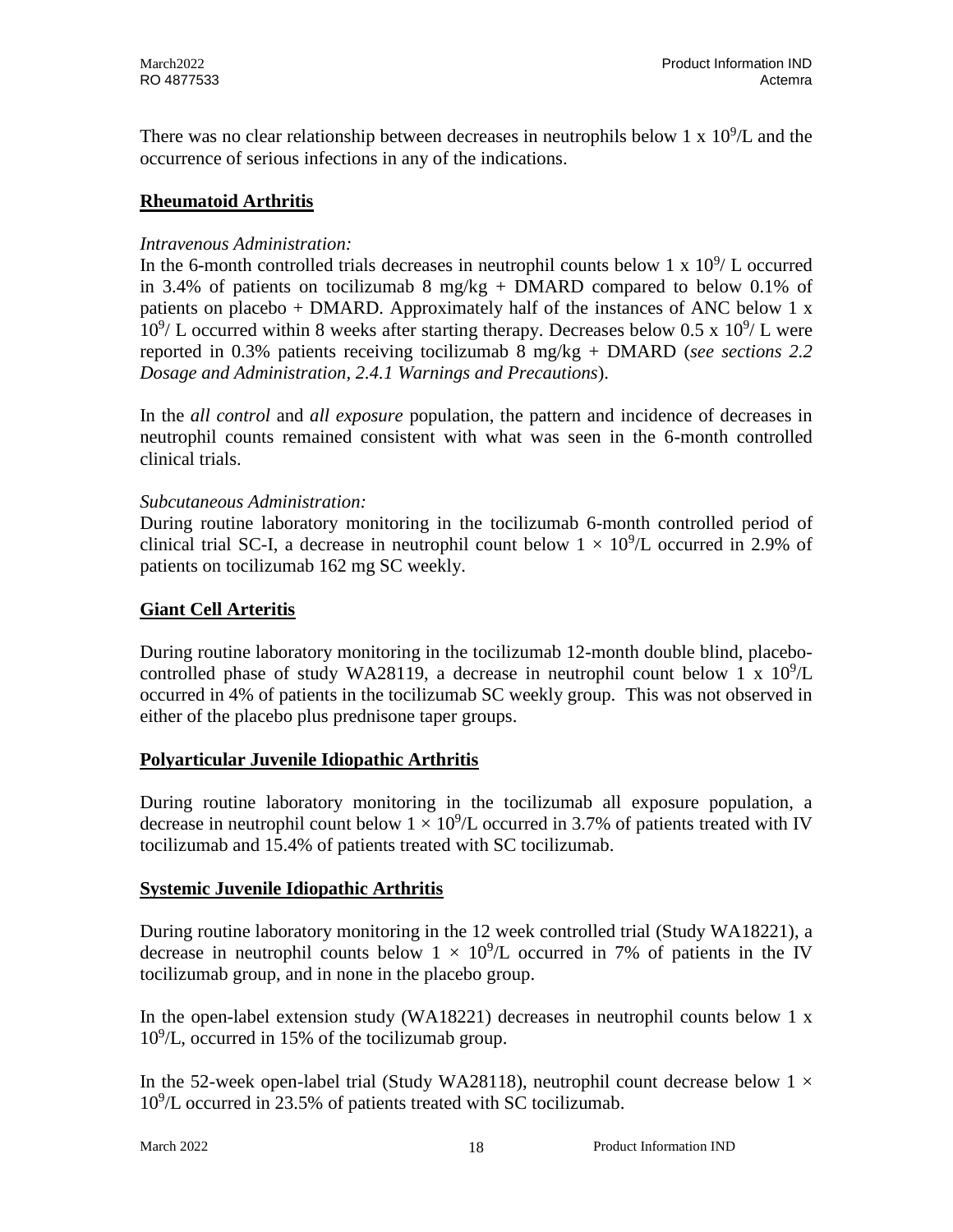# *Platelets*

# **Rheumatoid Arthritis**

# *Intravenous Administration:*

In the 6-month controlled trials decreases in platelet counts below 100 x  $10^3$ /  $\mu$ l occurred in 1.7% of patients on tocilizumab 8 mg/kg plus traditional DMARDs compared to below 1% on placebo plus traditional DMARDs. These decreases occurred without associated bleeding events (*see sections 2.2 Dosage and Administration, 2.4.1 Warnings and Precautions* )

In the *all control* and *all exposure* population, the pattern and incidence of decreases in platelet counts remained consistent with what was seen in the 6-month controlled clinical trials.

# *Subcutaneous Administration:*

During routine laboratory monitoring in the tocilizumab 6-month controlled period of clinical trial SC-I, none of the patients had a decrease in platelet count to  $\leq 50 \times 10^3$  /  $\mu$ L.

# **Giant Cell Arteritis**

During routine laboratory monitoring in the tocilizumab 12-month double blind, placebocontrolled phase of study WA28119, one patient  $(1\%, 1/100)$  in the tocilizumab SC weekly group had a single transient occurrence of decreased platelet count below 100 x  $10^3$ / μL without associated bleeding events. A decrease in platelet count below 100 x  $10^3$ / μL was not observed in either of the placebo plus prednisone taper groups

# **Polyarticular Juvenile Idiopathic Arthritis**

During routine laboratory monitoring in the tocilizumab all exposure population, a decrease in platelet count to  $\leq 50 \times 10^3$  /  $\mu$ L occurred in 1% of patients treated with IV tocilizumab without associated bleeding events and in no patients treated with SC tocilizumab.

# **Systemic Juvenile Idiopathic Arthritis**

During routine laboratory monitoring in the 12 week controlled trial (Study WA18221), 3% of patients in the placebo group and 1% in the IV tocilizumab group had a decrease in platelet count to  $\leq 100 \times 10^3$  /  $\mu$ L.

In the open-label extension study (WA18221) decreases in platelet counts below 100 x 10<sup>3</sup> / μL occurred in 3% of patients of the IV tocilizumab group, without associated bleeding events.

In the 52-week open-label trial (Study WA28118), decreases in platelet counts below 100  $\times$  10<sup>3</sup> /  $\mu$ L occurred in 2% of patients treated with SC tocilizumab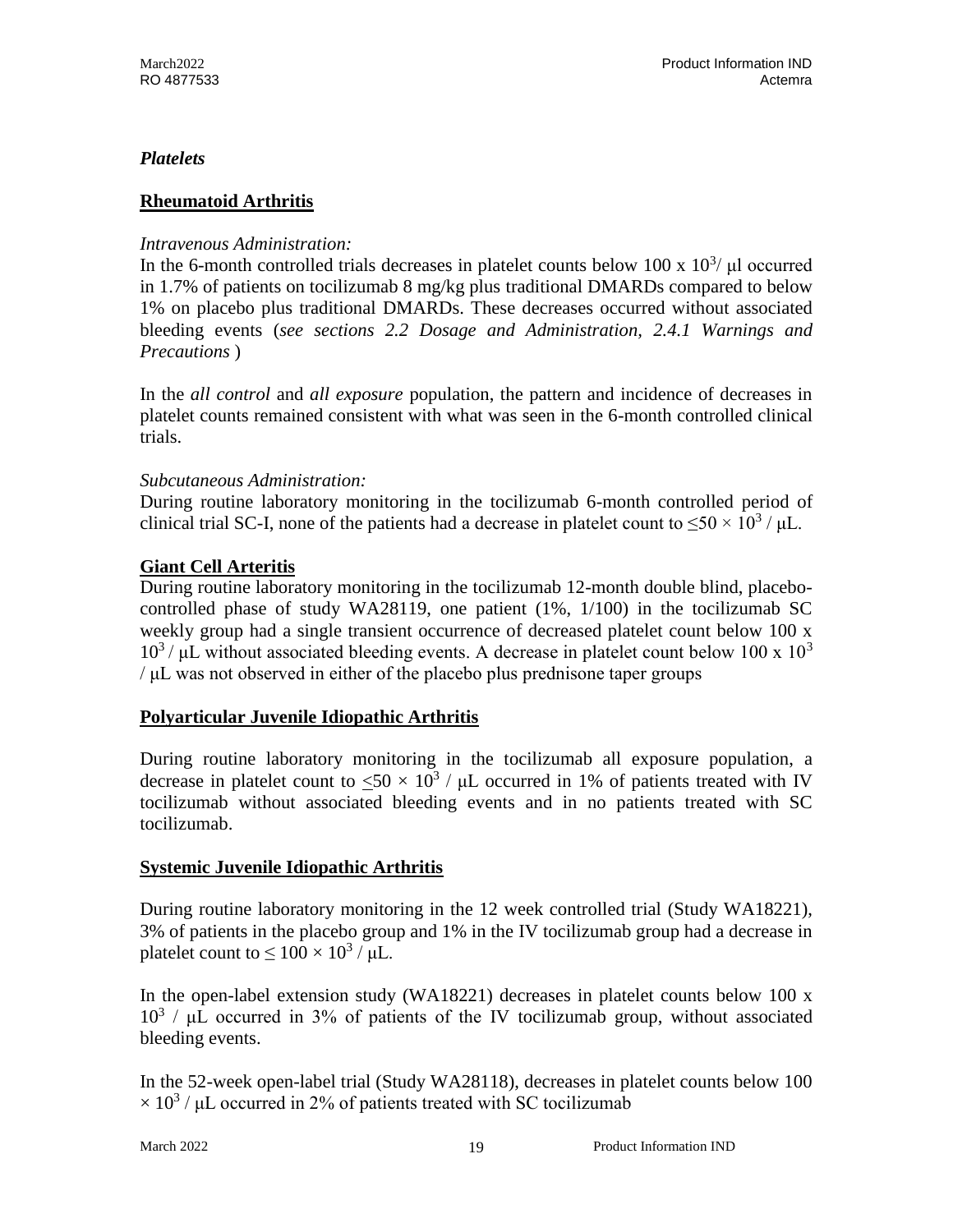### *Liver Enzyme elevations*

### **Rheumatoid Arthritis**

#### *Intravenous Administration:*

During the 6-month controlled trials transient elevations in ALT/AST above 3 x ULN were observed in 2.1% of patients on tocilizumab 8 mg/kg compared to 4.9% of patients on MTX, and in 6.5% of patients who received tocilizumab 8 mg/kg + DMARD compared to  $1.5\%$  of patients on placebo + DMARDs. The addition of potentially hepatotoxic drugs (e.g. MTX) to tocilizumab monotherapy resulted in increased frequency of these elevations. Elevations of ALT/AST above 5 x ULN were observed in 0.7% of tocilizumab monotherapy patients and 1.4% of tocilizumab + DMARD patients, the majority of whom were discontinued from tocilizumab treatment (*see section 2.2 Dosage and Administration, 2.4.1 Warnings and Precautions*). During routine laboratory monitoring, the incidence of indirect bilirubin greater than the upper limit of normal was 6.2% in patients treated with 8 mg/kg Tocilizumab + DMARD in the *all control* population.

In the *all control* and *all exposure* population, the pattern and incidence of elevations in ALT/AST remained consistent with what was seen in the 6-month controlled clinical trials.

In Study VI, MTX-naïve adult patients with moderate to severe, active early RA (mean disease duration  $\leq 6$  months) experienced more transient elevations in ALT above 3xULN compared with the *all control* population. This was observed in both tocilizumab treated patients and MTX monotherapy patients.

In Study WA25204, of the 1538 patients with moderate to severe RA (*see Section 3.1.2 Clinical/Efficacy Studies*) and treated with tocilizumab, elevations in ALT or AST >3 x ULN occurred in 5.3% and 2.2% patients, respectively. One serious event of drug induced hepatitis with hyperbilirubinemia was reported in association with tocilizumab treatment (*see section 2.4.1 Warnings and Precautions*)

#### *Subcutaneous Administration:*

During routine laboratory monitoring in the tocilizumab 6-month controlled period of clinical trial SC-I, elevation in ALT or AST  $\geq$ 3 x ULN occurred in 6.5% and 1.4% of patients, respectively on SC weekly.

#### **Giant Cell Arteritis**

During routine laboratory monitoring in the tocilizumab 12-month double blind, placebocontrolled phase of study WA28119, elevation in ALT ≥3 ULN occurred in 3% of patients in the tocilizumab SC weekly group compared to 2% in the placebo plus 52 week prednisone taper group and none in the placebo plus 26 weeks prednisone taper group.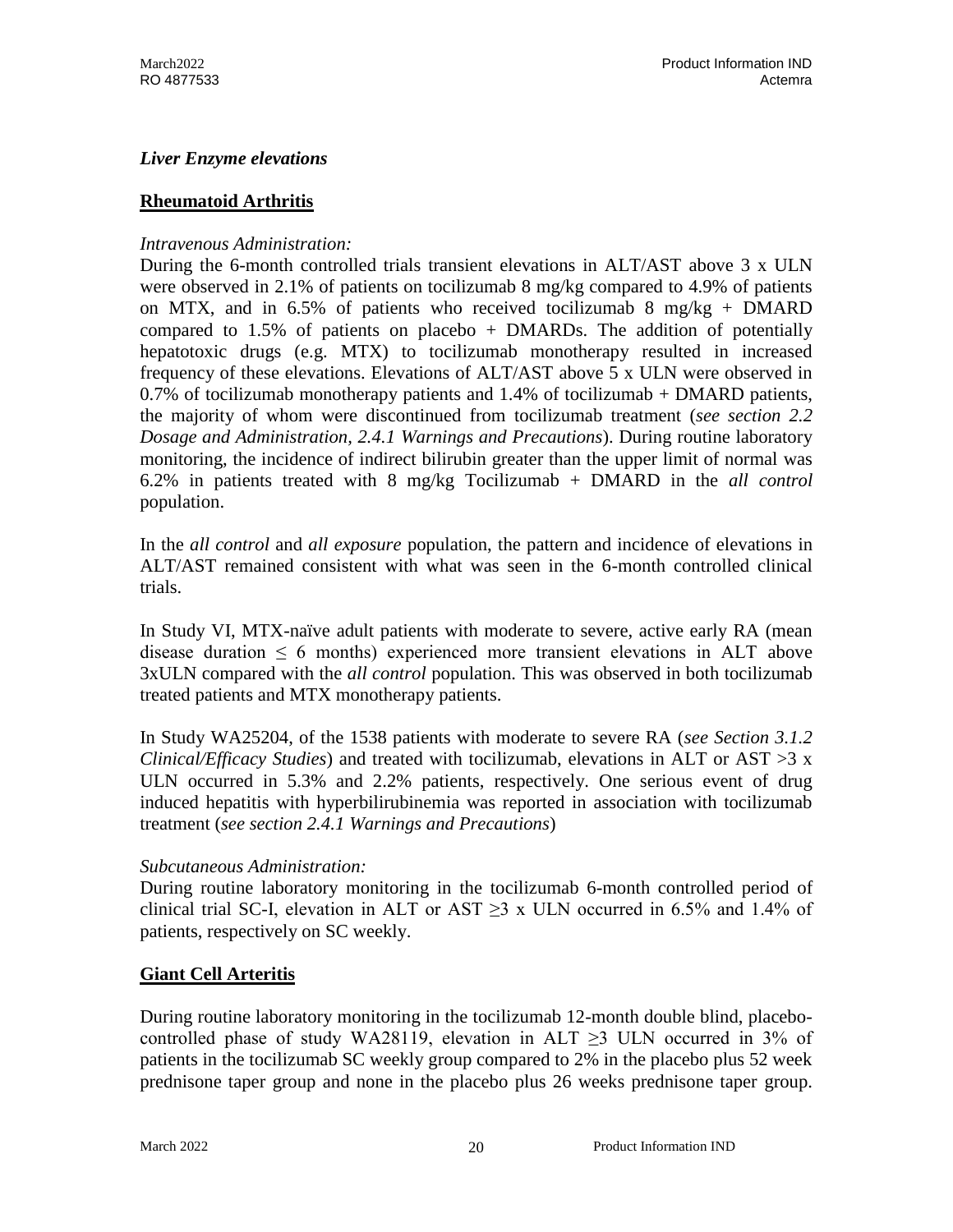An elevation in AST > 3 ULN occurred in 1% of patients in the tocilizumab SC weekly group, compared to no patients in either of the placebo plus prednisone taper group

### **Polyarticular Juvenile Idiopathic Arthritis**

During routine laboratory monitoring in the tocilizumab all exposure population, elevation in ALT or AST  $\geq$ 3 x ULN occurred in 3.7% and below 1% of patients, treated with IV tocilizumab, and in 9.6% and 3.8% patients treated with SC Tocilizumab respectively.

### **Systemic Juvenile Idiopathic Arthritis**

During routine laboratory monitoring in the 12 week controlled trial (Study WA18221), elevation in ALT or AST  $\geq$  3xULN occurred in 5% and 3% of patients, respectively, in the Tocilizumab group, and in 0% of placebo patients.

In the ongoing open-label extension study (WA18221), elevation in ALT or AST  $\geq$ 3xULN occurred in 12% and 4% of patients, respectively, in the IV tocilizumab group.

In the 52-week open-label trial (Study WA28118), elevation in ALT or AST ≥3 x ULN occurred in 9.8% and 4.0% patients treated with SC tocilizumab, respectively.

#### *Elevations in Lipid parameters*

# **Rheumatoid Arthritis**

#### *Intravenous Administration:*

During routine laboratory monitoring in the 6 month controlled trials, elevations in lipid parameters (total cholesterol, LDL, HDL, triglycerides) were observed in patients treated with tocilizumab. Approximately 24% of patients receiving tocilizumab in clinical trials experienced sustained elevations in total cholesterol above 6.2 mmol/ L (240 mg/dL), with 15% experiencing a sustained increase in LDL to  $> 4.1$  mmol/ L (160 mg/dL).

In the majority of patients there was no increase in atherogenic indices, and elevations in total cholesterol responded to treatment with lipid-lowering agents.

In the *all control* and *all exposure* population, the pattern and incidence of elevations in lipid parameters remained consistent with what was seen in the 6 month controlled clinical trials.

#### *Subcutaneous Administration:*

During routine laboratory monitoring in the tocilizumab 6-month controlled period of clinical trial SC-I, 19% of patients on SC weekly experienced sustained elevations in total cholesterol above 6.2 mmol/L (240 mg/dL), with 9% experiencing a sustained increase in LDL to  $\geq$  4.1 mmol/L (160 mg/dL) on SC weekly.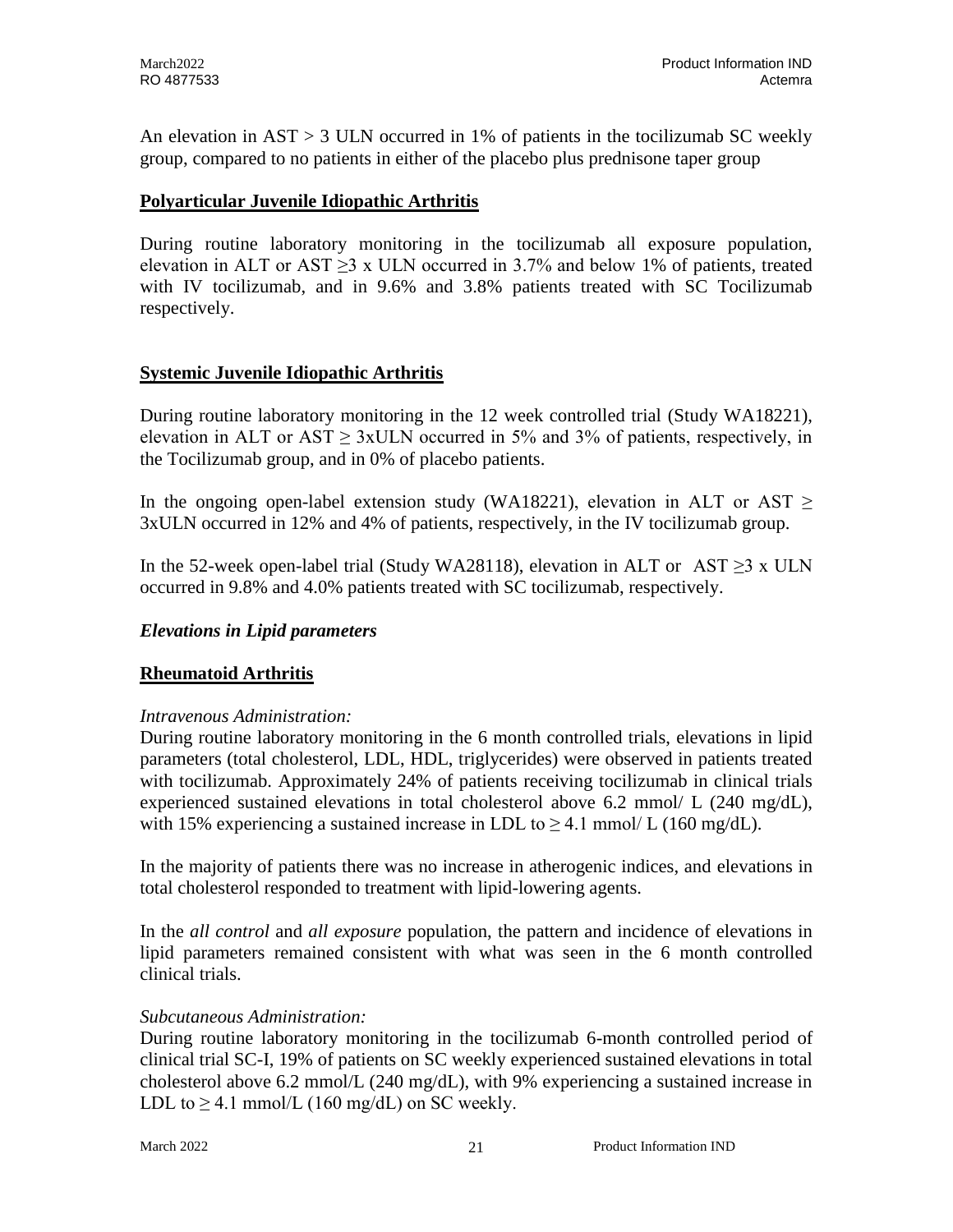# **Giant Cell Arteritis**

During routine laboratory monitoring in the tocilizumab 12-month double blind, placebocontrolled phase of study WA28119 [86], 29% of patients experienced elevations in total cholesterol above 6.2 mmol/L (240 mg/dL), with 12% experiencing an increase in LDL to  $\geq$  4.1 mmol/L (160 mg/dL) in the tocilizumab SC weekly group.

# **Polyarticular Juvenile Idiopathic Arthritis**

During routine laboratory monitoring in the IV tocilizumab Study WA19977 3.4 % and 10.4% of patients experienced a post-baseline elevation of their LDL cholesterol value to  $\geq$  130 mg/dL and total cholesterol value to  $\geq$  200 mg/dL at any time during the study treatment, respectively. In the SC tocilizumab Study WA28117, 14.3% and 12.8% of patients experienced a post-baseline elevation of their LDL-cholesterol value to  $\geq 130$ mg/dL and total cholesterol value to  $\geq 200$  mg/dL at any time during study treatment, respectively.

# **Systemic Juvenile Idiopathic Arthritis**

During routine laboratory monitoring in the 12-week controlled trial (Study WA18221), 13.4% and 33.3% of patients experienced a post-baseline elevation of their LDLcholesterol value to  $\geq 130$  mg/dL and total cholesterol value to $\geq 200$  mg/dL, respectively.

In the open-label extension study (WA18221), 13.2% and 27.7% of patients experienced a post-baseline elevation of their LDL-cholesterol value to  $\geq$  130 mg/dL and total cholesterol value to  $\geq 200$  mg/dL, respectively.

In the 52-week open-label trial (Study WA28118), 23.4% and 35.4% of patients experienced a post-baseline elevation of their LDL-cholesterol value to  $\geq 130$  mg/dL and total cholesterol value to  $> 200$  mg/dL, respectively.

# **2.6.2 Post Marketing Experience**

The following adverse drug reactions have been identified from post marketing experience with tocilizumab (Table 1a) based on spontaneous case reports, literature cases and cases from non-interventional study programs. Adverse drug reactions are listed according to system organ classes in MedDRA and the corresponding frequency category estimation for each adverse drug reaction is based on the following convention: very common ( $\geq$ 1/10); common ( $\geq$ 1/100 to  $\leq$ 1/10); uncommon ( $\geq$ 1/1,000 to  $\leq$ 1/100); rare  $(>1/10,000$  to  $\leq 1/1,000$ ; very rare  $( \leq 1/10,000)$ .

#### **Table 1a: Adverse drug reactions from post marketing experience**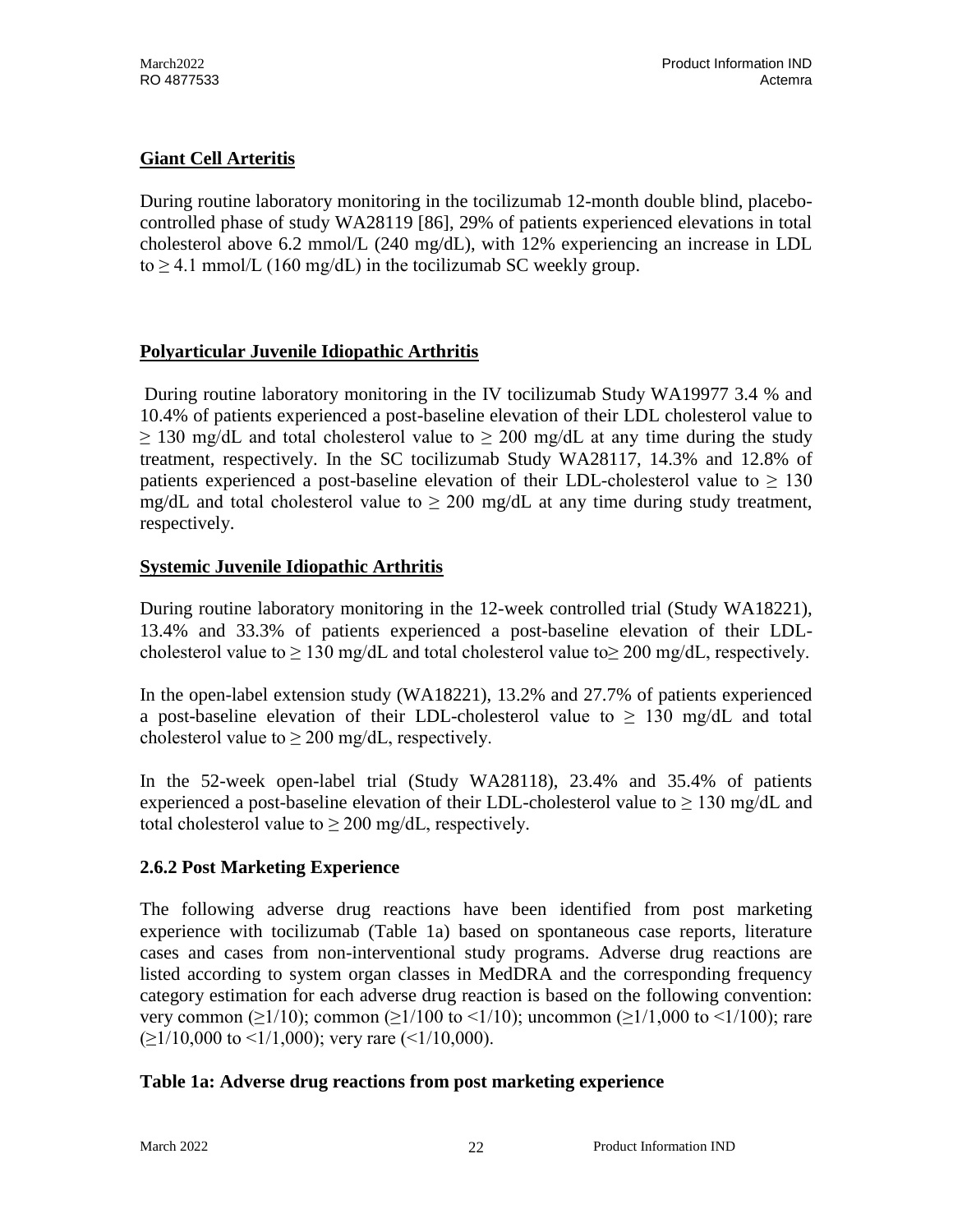| <b>Adverse reaction (MedDRA)</b>              | Incidence <sup>4</sup>                          | <b>Frequency Category</b> |
|-----------------------------------------------|-------------------------------------------------|---------------------------|
| <b>Immune System Disorders</b>                |                                                 |                           |
| Anaphylaxis (fatal) <sup>1, 2</sup>           | <b>Not</b><br>observed<br>in<br>clinical trials | Rare                      |
| <b>Skin and Subcutaneous Tissue Disorders</b> |                                                 |                           |
| Stevens-Johnson syndrome <sup>3</sup>         | in<br>Not<br>observed<br>clinical trials        | Rare                      |
| <b>Blood and lymphatic system disorders</b>   |                                                 |                           |
| Hypofibrinogenemia                            | 1.3 per 100 patient<br>years                    | Common                    |
| <b>Hepatobiliary disorders</b>                |                                                 |                           |
| Drug-induced liver injury                     | 0.027 per 100<br>patient years                  | Rare                      |
| Hepatitis                                     | 0.035 per 100<br>patient years                  | Rare                      |
| Hepatic failure                               | 0.004 per 100<br>patient years                  | Very Rare                 |
| Jaundice <sup>3</sup>                         | Not observed in<br>clinical trials              | Rare                      |

<sup>1</sup> See section *2.3 Contraindications*

<sup>2</sup>See section *2.4.1 Warnings and Precautions, General*

<sup>3</sup>This adverse reaction was identified through post marketing surveillance but not observed in clinical trials. The frequency category was estimated as the upper limit of the 95% confidence interval calculated on the basis of the total number of patients exposed to TCZ in clinical trials.

<sup>4</sup> Incidence rate calculated based on all-exposure data obtained from relevant completed clinical trials for all indications.

#### **2.7 Overdose**

There are limited data available on overdosage with tocilizumab. One case of accidental overdose was reported in which a patient with multiple myeloma received a single dose of 40 mg/kg IV. No adverse drug reactions were observed. No serious adverse drug reactions were observed in healthy volunteers who received a single dose up to 28 mg/kg IV, although dose-limiting neutropenia was observed.

### **2.8 Interactions with other Medicinal Products and other Forms of Interaction**

Population pharmacokinetic analyses did not detect any effect of MTX, nonsteroidal antiinflammatory drugs or corticosteroids on tocilizumab clearance in RA patients. In GCA patients, no effect of cumulative corticosteroid dose on tocilizumab exposure was observed.

Concomitant administration of a single dose of 10 mg/kg tocilizumab with 10-25 mg MTX once weekly had no clinically significant effect on MTX exposure.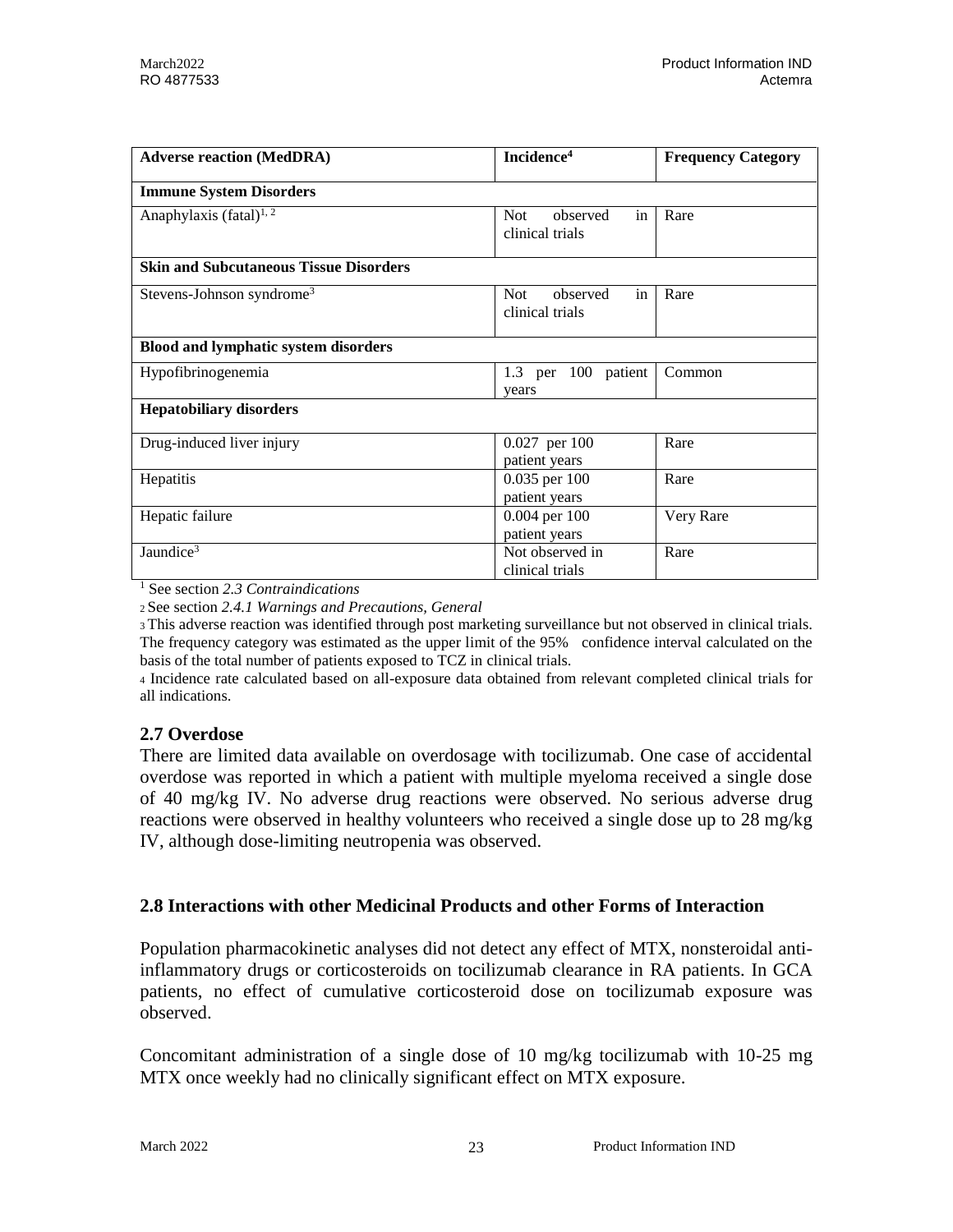Tocilizumab has not been studied in combination with other biological DMARDs.

The expression of hepatic CYP450 enzymes is suppressed by cytokines, such as IL-6, that stimulate chronic inflammation. Thus, CYP450 expression may be reversed when potent cytokine inhibitory therapy, such as tocilizumab is introduced.

*In vitro* studies with cultured human hepatocytes demonstrated that IL-6 caused a reduction in CYP1A2, CYP2C9, CYP2C19, and CYP3A4 enzyme expression. Tocilizumab normalizes expression of these enzymes.

The effect of tocilizumab on CYP enzymes (except CYP2C19 and CYP2D6) is clinically relevant for CYP450 substrates with a narrow therapeutic index, and/or where the dose is individually adjusted.

In a study in RA patients, levels of simvastatin (CYP3A4) were decreased by 57% one week following a single dose of tocilizumab, to the level similar or slightly higher than those observed in healthy subjects.

When starting or stopping therapy with tocilizumab, patients taking medicinal products, which are individually dose-adjusted and are metabolised via CYP450 3A4, 1A2, or 2C9 (e.g. atorvastatin, calcium channel blockers, theophylline, warfarin, phenytoin, ciclosporin, or benzodiazepines) should be monitored as doses of these products may need to be adjusted to maintain their therapeutic effect. Given its long elimination halflife (t1/2), the effect of tocilizumab on CYP450 enzyme activity may persist for several weeks after stopping therapy.

# **3. PHARMACOLOGICAL PROPERTIES AND EFFECTS**

# **3.1 Pharmacodynamic Properties**

In clinical studies with tocilizumab in RA, rapid decreases in C-Reactive Protein (CRP), erythrocyte sedimentation rate (ESR), serum amyloid A and fibrinogen were observed. Increases in haemoglobin levels were observed, through tocilizumab decreasing the IL-6 driven effects on hepcidin production to increase iron availability.

In study WA28119, similar rapid decreases in CRP and ESR were observed along with slight increases in mean corpuscular haemoglobin concentration.

In healthy subjects administered tocilizumab in doses from 2 to 28 mg/kg, absolute neutrophil counts decreased to their lowest 3 to 5 days following administration. Thereafter, neutrophils recovered towards baseline in a dose dependent manner. Rheumatoid arthritis patients and GCA patients demonstrated a similar pattern of absolute neutrophil counts following tocilizumab administration (*see section 2.4.1 Warning and Precautions, General*).

#### **3.1.1 Mechanism of action**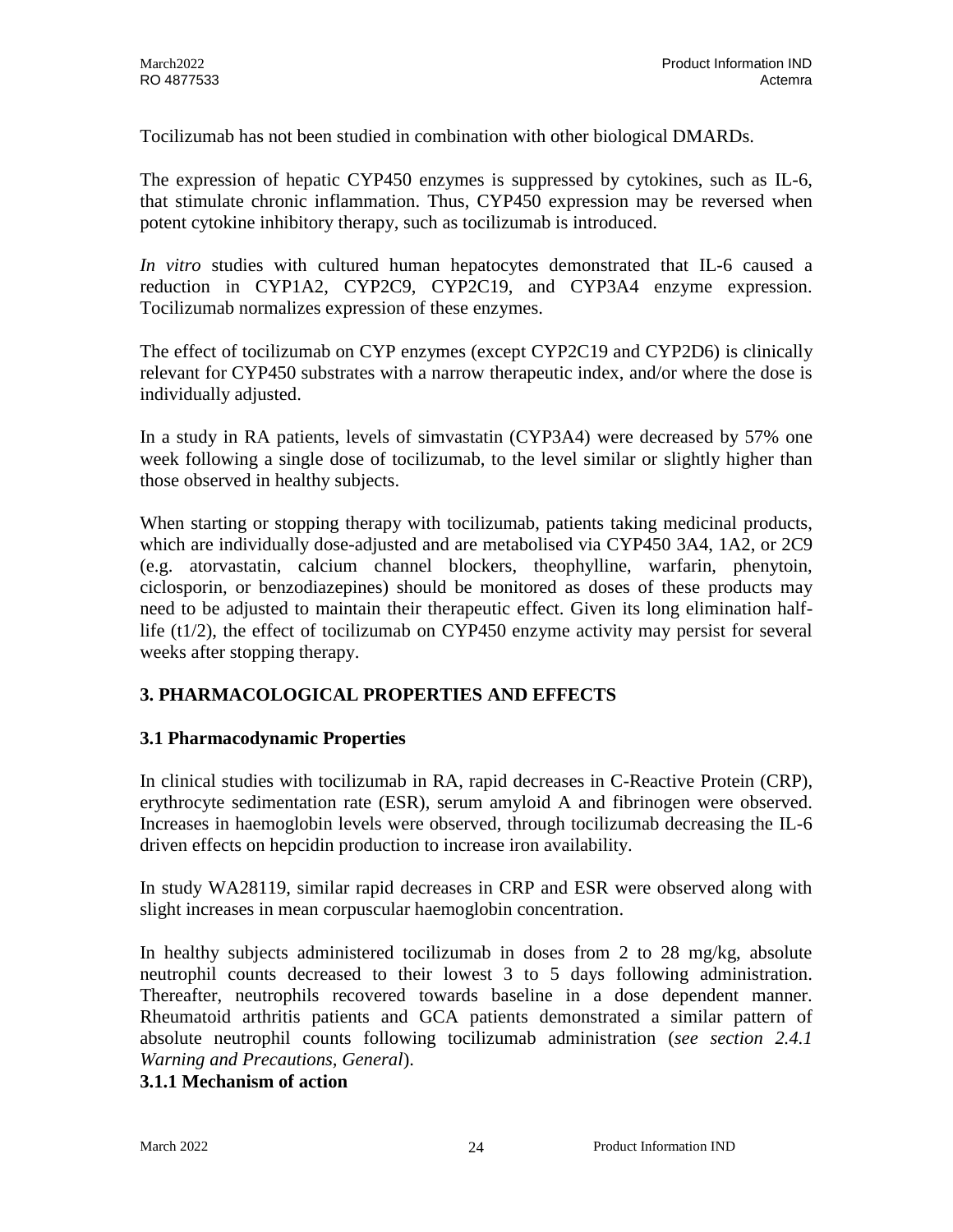Tocilizumab is a recombinant humanized anti-human interleukin-6 (IL-6) receptor monoclonal antibody of the immunoglobulin  $(Ig)$  IgG<sub>1</sub> subclass. To cilizumab binds to both soluble and membrane-bound IL 6 receptors (sIL-6R and mIL-6R), and has been shown to inhibit sIL-6R and mIL-6R-mediated signaling. IL-6 is a multifunctional cytokine, produced by a variety of cell types involved in local paracrine function as well as regulation of systemic physiological and pathological processes such as induction of immunoglobulin secretion, T-cell activation, induction of hepatic acute phase proteins and stimulation of haematopoiesis. IL-6 has been implicated in the pathogenesis of diseases including inflammatory diseases, osteoporosis, and neoplasia.

The possibility exists for tocilizumab to affect host defences against infections and malignancies. The role of Il-6 receptor inhibition in the development of malignancies is not known.

# **3.1.2 Clinical / Efficacy Studies**

# **Rheumatoid Arthritis**

The efficacy of subcutaneously administered tocilizumab was assessed in a double-blind, controlled, multicentre study in patients with active RA. The study (SC-I) required patients to be above 18 years of age with active rheumatoid arthritis diagnosed according to ACR criteria and who had at least 4 tender and 4 swollen joints at baseline. All patients received background non-biologic DMARD(s).

Study SC-I evaluated patients with moderate to severe active rheumatoid arthritis who had an inadequate clinical response to their existing rheumatologic therapy, including one or more DMARD(s). Approximately 20% had a history of inadequate response to at least one TNF inhibitor. In SC-I, 1262 patients were randomized 1:1 to receive tocilizumab SC 162 mg every week or tocilizumab IV 8 mg/kg every four weeks in combination with non-biologic DMARD(s). The primary endpoint in the study was the difference in the proportion of patients who achieved an ACR20 response at week 24. The results from study SC-I is shown in Table 2.

### **Table 2: Clinical Response at Week 24 in Subcutaneous Trial (Percent of Patients)**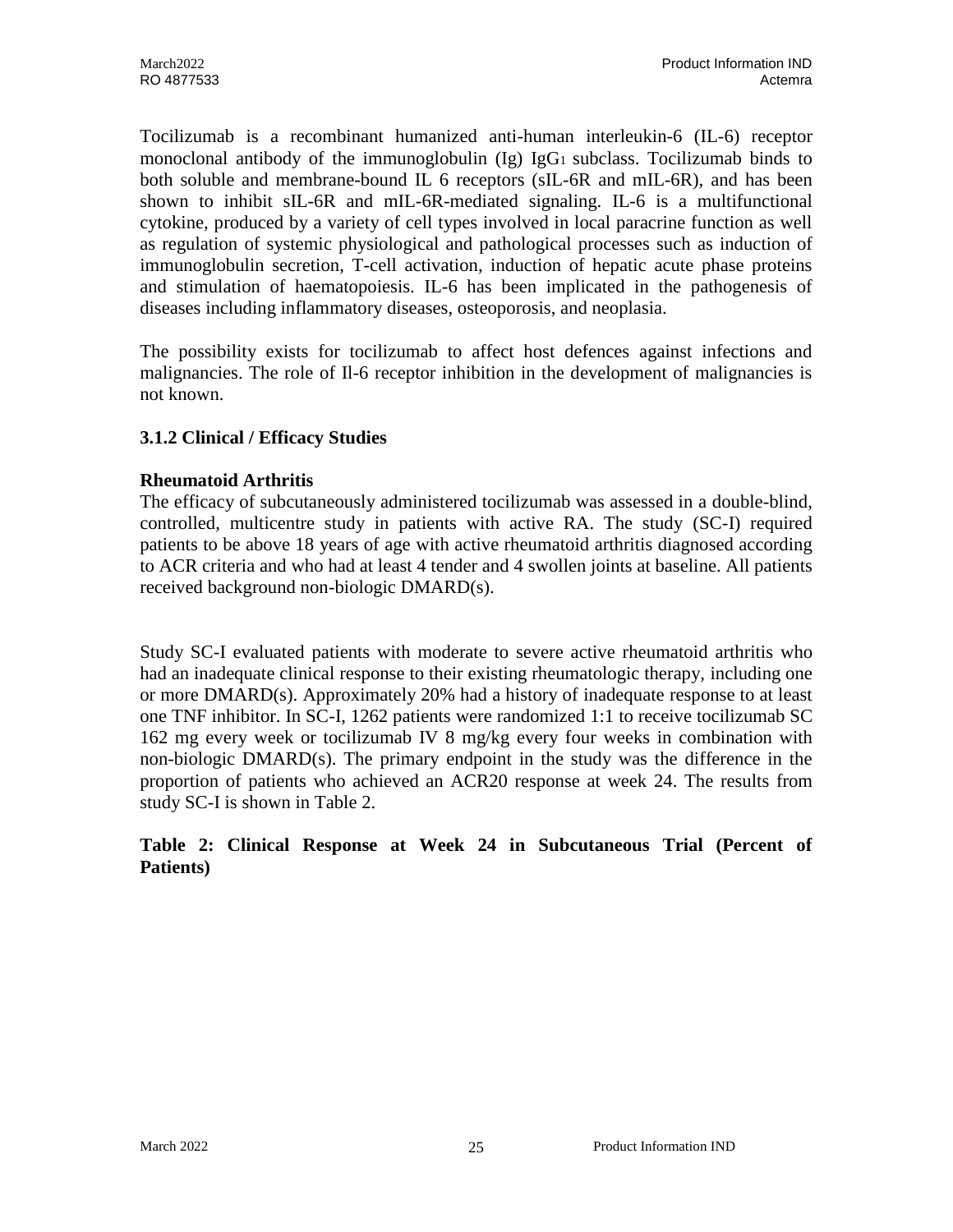|                            | $SC-Ia$                                         |                                                         |  |
|----------------------------|-------------------------------------------------|---------------------------------------------------------|--|
|                            | TCZ SC 162 mg week<br>$+$ DMARD(s)<br>$N = 558$ | TCZ IV $8 \text{ mg/kg} + \text{DMARD(s)}$<br>$N = 537$ |  |
| ACR <sub>20</sub>          |                                                 |                                                         |  |
| Week 24                    | 69.4%                                           | 73.4%                                                   |  |
| Weighted difference (95%   |                                                 | $-4.0$ $(-9.2, 1.2)$                                    |  |
| $\overline{\text{CI}}$     |                                                 |                                                         |  |
| ACR50                      |                                                 |                                                         |  |
| Week 24                    | 47.0%                                           | 48.6%                                                   |  |
| Weighted difference (95%   |                                                 | $-1.8$ $(-7.5, 4.0)$                                    |  |
| $\overline{\text{CI}}$     |                                                 |                                                         |  |
| ACR70                      |                                                 |                                                         |  |
| Week 24                    | 24.0%                                           | 27.9%                                                   |  |
| Weighted difference (95%   |                                                 | $-3.8$ $(-9.0, 1.3)$                                    |  |
| $\mathbf{C}$               |                                                 |                                                         |  |
| Change in DAS28 [adjusted] |                                                 |                                                         |  |
| mean]                      |                                                 |                                                         |  |
| Week 24                    | $-3.5$                                          | $-3.5$                                                  |  |
| Weighted difference (95%   |                                                 | $0(-0.2, 0.1)$                                          |  |
| $\overline{\text{CD}}$     |                                                 |                                                         |  |
| DAS28 < 2.6                |                                                 |                                                         |  |
| Week 24                    | 38.4%                                           | 36.9%                                                   |  |
| Weighted difference (95%   |                                                 | $0.9$ ( $-5.0$ , 6.8)                                   |  |
| $\mathbf{C}$               |                                                 |                                                         |  |
| EULAR response (%)         |                                                 |                                                         |  |
| None                       | 3.3%                                            | 4.8%                                                    |  |
| Moderate                   | 41.7%                                           | 42.7%                                                   |  |
| Good                       | 55.0%                                           | 52.4%                                                   |  |

 $TCZ =$  tocilizumab

a = Per Protocol Population

#### *Radiographic Response – Subcutaneous Administration*

The radiographic response of subcutaneously administered tocilizumab was assessed in a double-blind, controlled, multicentre study in patients with active RA. This study (SC-II) evaluated patients with moderate to severe active rheumatoid arthritis who had an inadequate clinical response to their existing rheumatologic therapy, including one or more DMARD(s) where approximately 20% had a history of inadequate response to at least one TNF inhibitor. Patients were required to be above 18 years of age with active rheumatoid arthritis diagnosed according to ACR criteria and who had at least 8 tender and 6 swollen joints at baseline. In SC-II, 656 patients were randomized 2:1 to tocilizumab SC 162 mg every other week or placebo, in combination with non-biologic DMARD(s).

In study SC-II, inhibition of structural joint damage was assessed radiographically and expressed as a change from baseline in the van der Heijde modified mean total Sharp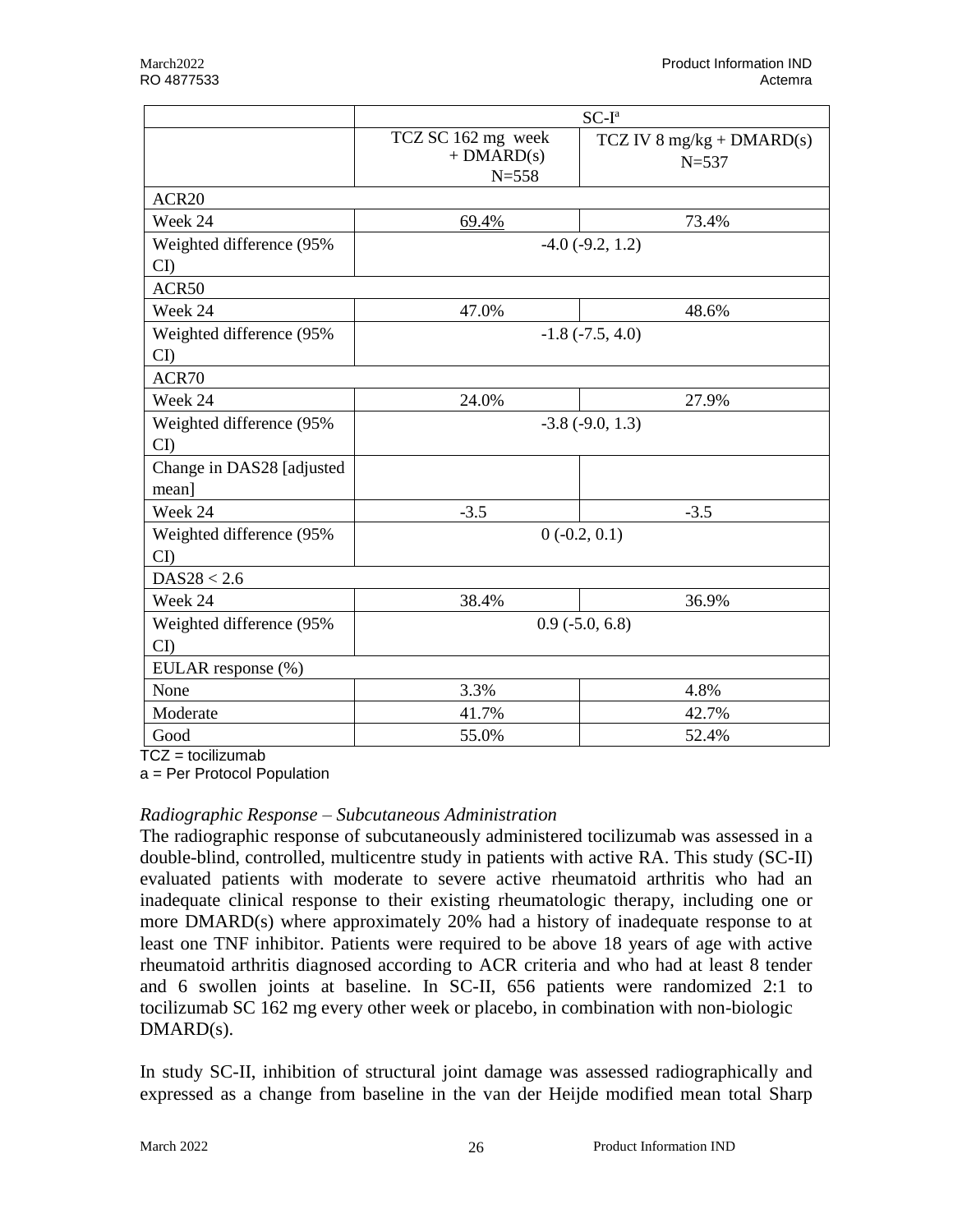score (mTSS). At week 24, inhibition of structural damage was shown, with significantly less radiographic progression in patients receiving tocilizumab SC compared with placebo (mTSS of 0.62 vs. 1.23, p=0.0149 (van Elteren). These results are consistent with those observed in patients treated with intravenous tocilizumab.

# *Quality of Life Outcomes – Subcutaneous Administration*

In study SC-I, the mean decrease in HAQ-DI from baseline to week 24 was 0.6 for both tocilizumab SC 162 mg weekly and tocilizumab IV 8 mg/kg every 4 weeks. The proportion of patients achieving a clinically relevant improvement in HAQ-DI at week 24 (change from baseline of  $> 0.3$  units) was comparable in the tocilizumab SC every week group  $(65.2\%)$  versus the tocilizumab IV 8 mg/kg group  $(67.4\%)$ , with a weighted difference in proportions of -2.3% (95% CI -8.1, 3.4). The SF-36 summary was split into mental and physical components. The mental component scores were similar between the groups, with a mean change from baseline at week 24 of 6.22 for the SC group and 6.54 for the IV group. The physical component scores were also similar between the groups, with mean change from baseline at week 24 of 9.49 for the SC group and 9.65 for the IV group.

# *Laboratory Evaluations*

Treatment with 8 mg/kg tocilizumab in combination with DMARD/MTX or as monotherapy resulted in a highly statistically significant improvement in haemoglobin levels compared with placebo + MTX/DMARD ( $p<0.0001$ ) at week 24. The greatest improvement was observed in patients with chronic anaemia associated with RA; mean haemoglobin levels increased by week 2 and remained within normal range through week 24.

A marked decrease in mean levels of acute phase reactants, CRP, ESR, and serum amyloid A occurred rapidly after tocilizumab administration. Consistent with the effect on acute phase reactants, treatment with tocilizumab was associated with reduction in platelet count within the normal range

# **Giant Cell Arteritis (GCA)**

Study WA28119 was a randomized, multi-center, double-blind placebo-controlled Phase III superiority study conducted to assess the efficacy and safety of tocilizumab in patients with GCA.

Two hundred and fifty one (251) patients with new-onset or relapsing GCA were enrolled and assigned to one of four treatment arms. The study consisted of a 52-week blinded period (Part 1), followed by a 104-week open-label extension (Part 2). The purpose of the Part 2 is to describe the long-term safety and maintenance of efficacy after 52 weeks of tocilizumab therapy, to explore the rate of relapse and the requirement for tocilizumab therapy beyond 52 weeks, and to gain insight into the potential long-term steroid-sparing effect of tocilizumab.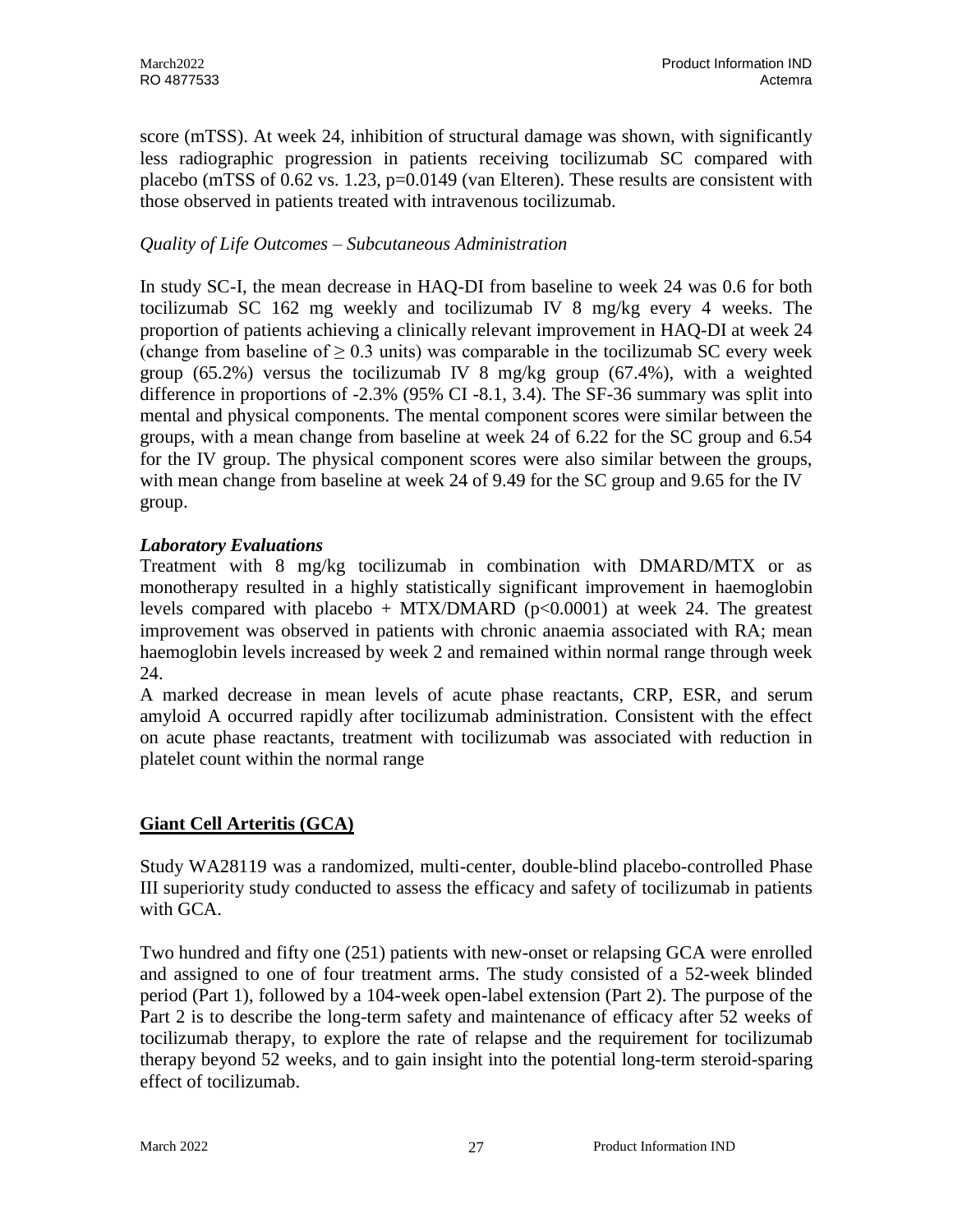Two subcutaneous (SC) doses of tocilizumab (162 mg every week and 162 mg every other week) were compared to two different placebo control groups randomized 2:1:1:1.

All patients received background glucocorticoid (prednisone) therapy. Each of the tocilizumab-treated groups and one of the placebo-treated groups followed a prespecified prednisone-taper regimen over 26 weeks, while the second placebo treated group followed a pre-specified prednisone-taper regimen over 52 weeks designed to be more in keeping with standard practice.

The primary efficacy endpoint, assessed by the proportion of patients achieving steroidfree sustained remission at Week 52 on tocilizumab plus 26 weeks prednisone taper compared with placebo plus 26 weeks prednisone taper, was met (Table 2).

The key secondary efficacy endpoint, also based on the proportion of patients achieving sustained remission at Week 52, comparing tocilizumab plus 26 weeks prednisone taper with the longer placebo plus 52 weeks prednisone taper, was also met (Table 2).

A statistically significant superior treatment effect was seen in favour of tocilizumab over placebo in achieving steroid-free sustained remission at Week 52 on tocilizumab plus 26 weeks prednisone taper compared with placebo plus 26 weeks prednisone taper and with placebo plus 52 weeks prednisone taper.

The percentage of patients achieving sustained remission at week 52 are shown in Table 2 below.

# *Secondary Endpoints*

The assessment of the time to first GCA flare showed a significantly lower risk of flare for the tocilizumab SC weekly group compared to placebo plus 26 weeks prednisone and placebo plus 52 weeks prednisone taper groups and for the tocilizumab SC every other weekly group compared to placebo plus 26 weeks prednisone (when compared at a 0.01 significance level). Tocilizumab SC weekly dose also showed a clinically meaningful decrease in the risk for flare compared to placebo plus 26 weeks prednisone in patients who entered the trial with relapsing GCA as well as those with new-onset disease (Table 2).

#### *Cumulative glucocorticoid dose*

The cumulative prednisone dose at Week 52 was significantly lower in the two tocilizumab dose groups compared to the two placebo groups (Table 2). In a separate analysis of the patients who received escape prednisone to treat GCA flare during the first 52 weeks, the cumulative prednisone dose varied greatly. The median doses for escape patients in the tocilizumab weekly and every other weekly groups were 3129.75 mg and 3847 mg, respectively – both considerably lower than in the placebo plus 26 weeks and the placebo plus 52 weeks prednisone taper groups, 4023.5 mg and 5389.5 mg respectively.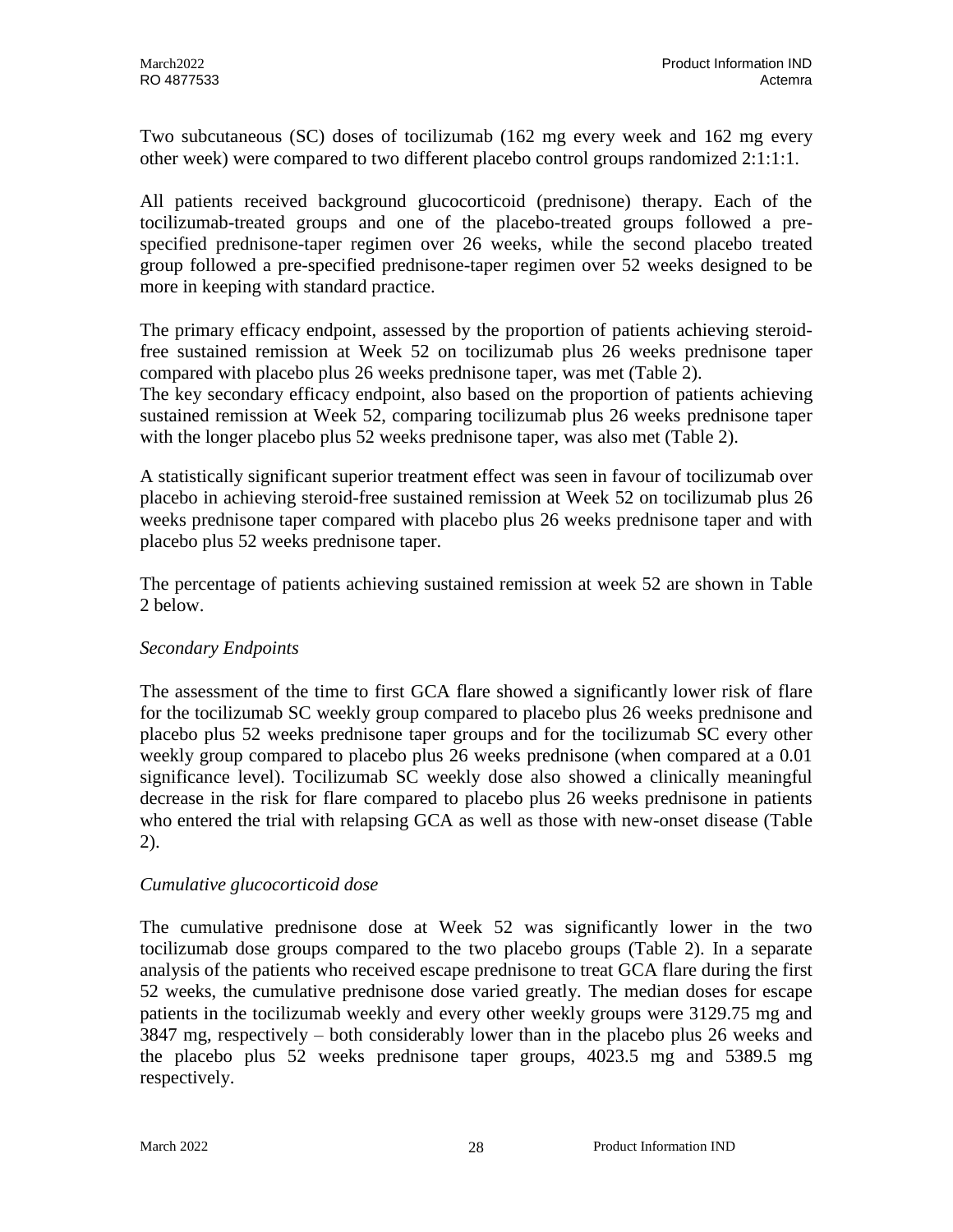### **Table 3: Efficacy Results from Study WA28119**

|                                                                                                     | $PBO + 26$<br>weeks<br>prednisone<br>taper<br>$N=50$ | $PBO + 52$<br>weeks<br>$\bf prednisone$<br>taper<br>$N=51$ | <b>TCZ 162mg</b><br>$SCQW + 26$<br>weeks<br>prednisone<br>taper<br>$N=100$ | <b>TCZ</b> 162 mg<br>$SC$ Q2W + 26<br>weeks<br>prednisone<br>taper<br>$N=49$ |
|-----------------------------------------------------------------------------------------------------|------------------------------------------------------|------------------------------------------------------------|----------------------------------------------------------------------------|------------------------------------------------------------------------------|
| <b>Primary Endpoint</b>                                                                             |                                                      |                                                            |                                                                            |                                                                              |
| Sustained remission (TCZ groups vs PBO+26)                                                          |                                                      |                                                            |                                                                            |                                                                              |
| Responders at Week 52, n (%)                                                                        | 7(14%)                                               | 9(17.6%)                                                   | 56 (56%)                                                                   | $26(53.1\%)$                                                                 |
| Unadjusted difference in proportions                                                                | N/A                                                  | N/A                                                        | $42%$ *                                                                    | 39.06%*                                                                      |
| $(99.5\% \text{ CI})$                                                                               |                                                      |                                                            | (18.00, 66.00)                                                             | (12.46, 65.66)                                                               |
| <b>Key Secondary Endpoint</b>                                                                       |                                                      |                                                            |                                                                            |                                                                              |
| Sustained remission (TCZ groups vs PBO+52)                                                          |                                                      |                                                            |                                                                            |                                                                              |
| Responders at Week 52, n (%)                                                                        | 7(14%)                                               | 9(17.6%)                                                   | 56 (56%)                                                                   | $26(53.1\%)$                                                                 |
| Unadjusted difference in proportions                                                                | N/A                                                  | N/A                                                        | 38.35%*                                                                    | 35.41%**                                                                     |
| $(99.5\% \text{ CI})$                                                                               |                                                      |                                                            | (17.89, 58.81)                                                             | (10.41, 60.41)                                                               |
| <b>Other Secondary Endpoints</b>                                                                    |                                                      |                                                            |                                                                            |                                                                              |
| Time to first GCA flare <sup>1</sup> (TCZ groups vs PBO+26)                                         | N/A                                                  | N/A                                                        | $0.23*$                                                                    | $0.28**$                                                                     |
| HR (99% CI)                                                                                         |                                                      |                                                            | (0.11, 0.46)                                                               | (0.12, 0.66)                                                                 |
| Time to first GCA flare <sup>1</sup> (TCZ groups vs PBO+52)                                         | N/A                                                  | N/A                                                        | $0.39**$                                                                   | 0.48                                                                         |
| HR (99% CI)                                                                                         |                                                      |                                                            | (0.18, 0.82)                                                               | (0.20, 1.16)                                                                 |
| Time to first GCA flare <sup>1</sup> (Relapsing patients; TCZ                                       | N/A                                                  | N/A                                                        | $0.23***$                                                                  | 0.42                                                                         |
| groups vs PBO +26) HR (99% CI)                                                                      |                                                      |                                                            | (0.09, 0.61)                                                               | (0.14, 1.28)                                                                 |
| Time to first GCA flare <sup>1</sup> (Relapsing patients; TCZ                                       | N/A                                                  | N/A                                                        | 0.36                                                                       | 0.67                                                                         |
| groups vs $PBO + 52$ ) HR (99% CI)<br>Time to first GCA flare <sup>1</sup> (New-onset patients; TCZ |                                                      |                                                            | (0.13, 1.00)                                                               | (0.21, 2.10)                                                                 |
| groups vs PBO +26) HR (99% CI)                                                                      | N/A                                                  | N/A                                                        | $0.25***$                                                                  | $0.20***$                                                                    |
| Time to first GCA flare <sup>1</sup> (New-onset patients; TCZ                                       |                                                      |                                                            | (0.09, 0.70)                                                               | (0.05, 0.76)                                                                 |
| groups vs $PBO + 52$ ) HR (99% CI)                                                                  | N/A                                                  | N/A                                                        | 0.44                                                                       | 0.35                                                                         |
|                                                                                                     |                                                      |                                                            | (0.14, 1.32)                                                               | (0.09, 1.42)                                                                 |
| Cumulative glucocorticoid dose (mg)                                                                 |                                                      |                                                            |                                                                            |                                                                              |
| median at Week 52 (TCZ groups vs $PBO+262$ )                                                        | 3296.00                                              | N/A                                                        | 1862.00*                                                                   | 1862.00**                                                                    |
| median at Week 52 (TCZ groups vs PBO $+52^2$ )                                                      | N/A                                                  | 3817.50                                                    | 1862.00*                                                                   | 1862.00*                                                                     |
| <b>Exploratory Endpoints</b>                                                                        |                                                      |                                                            |                                                                            |                                                                              |
| Annualized relapse rate, Week 52 <sup>§</sup>                                                       | 1.74                                                 | 1.30                                                       | 0.41                                                                       | 0.67                                                                         |
| Mean (SD)                                                                                           | (2.18)                                               | (1.84)                                                     | (0.78)                                                                     | (1.10)                                                                       |

\* p<0.0001

\*\* p<0.005 (threshold for significance for primary and key secondary tests of superiority)

\*\*\* descriptive p value <0.005

 $\frac{1}{2}$  analysis of the time (in days) between clinical remission and first disease flare

2 p-values are determined using a Van Elteren analysis for non-parametric data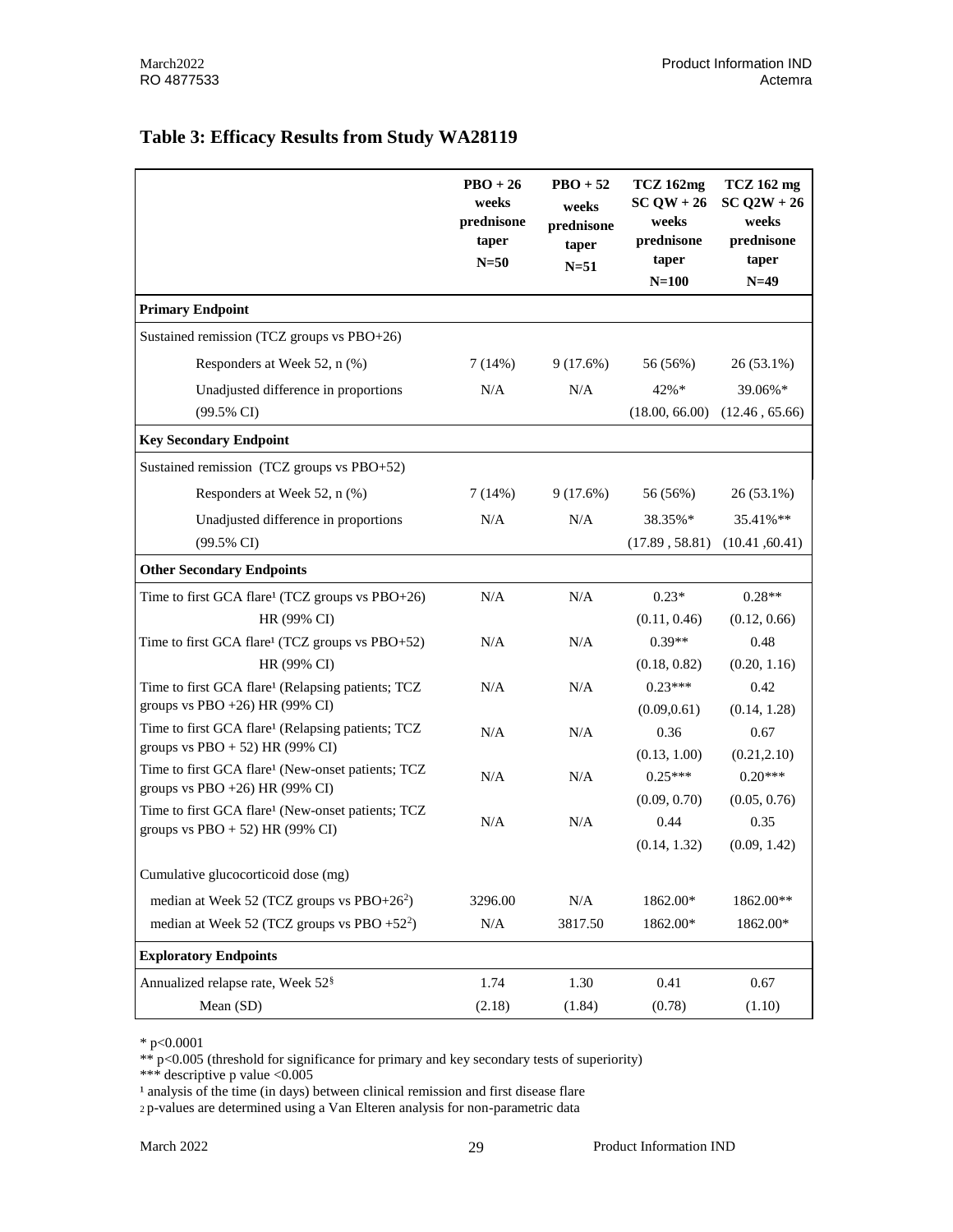§ statistical analyses has not been performed N/A= Not applicable  $HR = Hazard Ratio$ ;  $CI = Confidence Interval$ TCZ: Tocilizumab PBO: Placebo QW: every week dose Q2W: every other week dose

# *Quality of Life Outcomes*

In study WA28119, the SF-36 results were separated into the physical and mental component summary scores (PCS and MCS, respectively). The PCS mean change from baseline to week 52 was higher (showing more improvement) in the tocilizumab weekly and every other weekly dose groups [4.10, 2.76, respectively] than in the two placebo (PBO) groups [PBO plus 26 weeks; -0.28, PBO plus 52 weeks; -1.49], although only the comparison between tocilizumab weekly plus 26 weeks prednisone taper group and placebo plus 52 weeks prednisone taper group (5.59, 99% CI: 0.86 10.32) showed a statistically significant difference  $(p=0.0024)$ . For MCS, the mean change from baseline to week 52 for both tocilizumab weekly and every other weekly dose groups [7.28, 6.12, respectively] were higher than the placebo plus 52 weeks prednisone taper group [2.84] (although the differences were not statistically significant  $[p=0.0252$  for weekly, p=0.1468 for every other weekly]) and similar to the placebo plus 26 weeks prednisone taper group [6.67].

The Patient's Global Assessment of disease activity was assessed on a 0- 100mm Visual Analogue Scale (VAS). The mean change in Patient's global VAS from baseline at week 52 was lower (showing greater improvement) in the tocilizumab weekly and every other weekly dose groups [-19.0, -25.3, respectively] than in both placebo groups [PBO plus 26 weeks; -3.4, PBO plus 52 weeks; -7.2], although only the tocilizumab every other weekly plus 26 weeks prednisone taper group showed a statistically significance difference compared to placebo [PBO plus 26 weeks taper p=0.0059, and PBO plus 52 week taper p=0.0081].

FACIT-Fatigue change from baseline to Week 52 scores were calculated for all groups. The mean [SD] change scores were as follows: tocilizumab weekly plus 26 weeks 5.61 [10.115], tocilizumab every other weekly plus 26 weeks 1.81 [8.836], PBO plus 26 weeks 0.26 [10.702], and PBO plus 52 weeks -1.63 [6.753]. Change in EQ5D scores from baseline to week 52 were tocilizumab weekly plus 26 weeks 0.10 [0.198], tocilizumab every other weekly plus 26 weeks 0.05 [0.215], PBO plus 26 weeks 0.07 [0.293], and PBO plus 52 weeks -0.02 [0.159].

Higher scores signal improvement in both FACIT-Fatigue and EQ5D.

# **3.2 Pharmacokinetics Properties**

Pharmacokinetics (PK) of tocilizumab is characterized by nonlinear elimination which is a combination of linear clearance and Michaelis-Menten elimination. The nonlinear part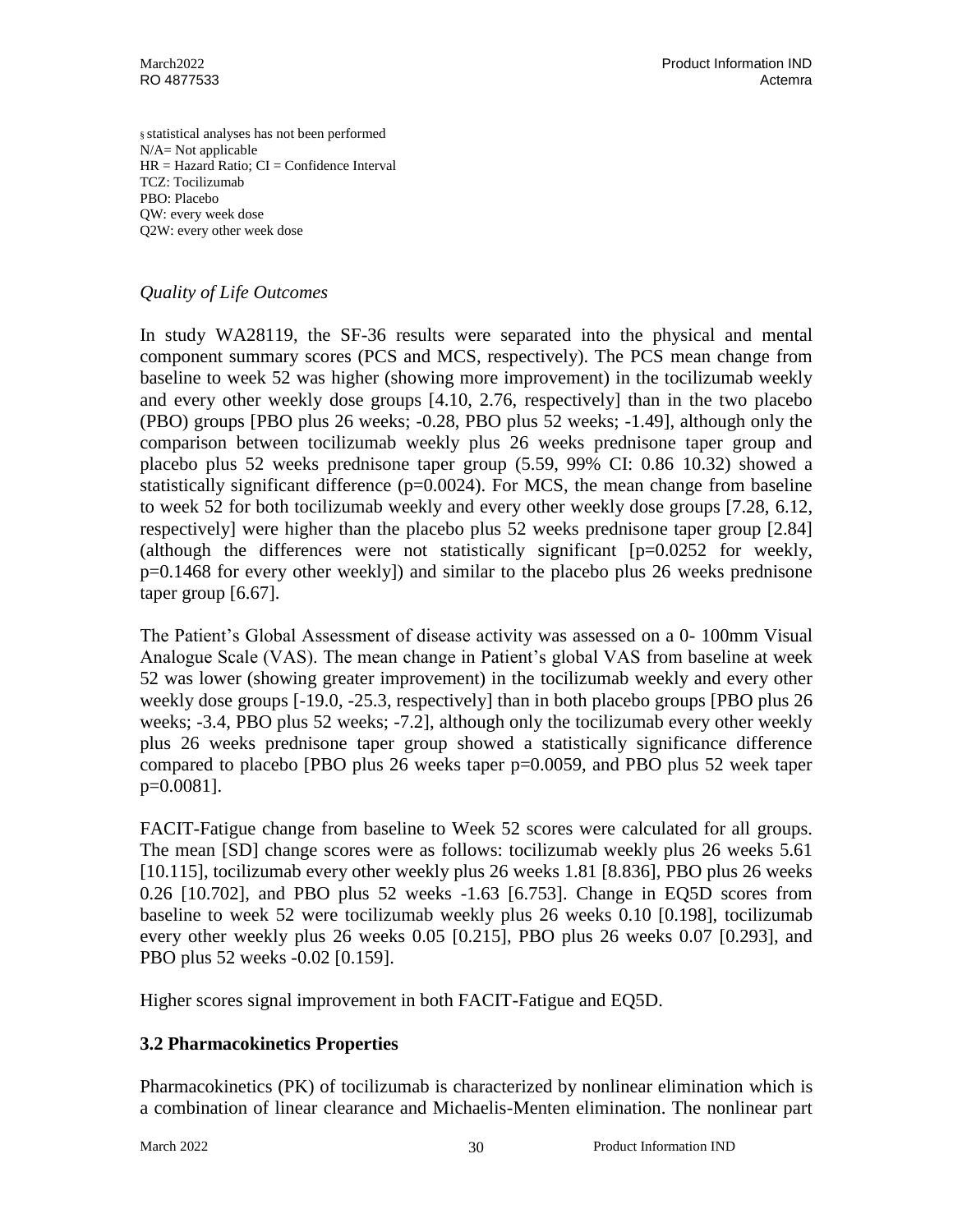of Tocilizumab elimination leads to an increase in exposure that is more than doseproportional. The pharmacokinetic parameters of tocilizumab do not change with time. Due to the dependence of total clearance on tocilizumab serum concentrations, the halflife of tocilizumab is also concentration-dependent and varies depending on the serum concentration level. Population pharmacokinetic analyses in any patient population tested so far indicate no relationship between apparent clearance and the presence of anti-drug antibodies.

### **Rheumatoid Arthritis**

The pharmacokinetics in healthy subjects and RA patients suggest that PK is similar between the two populations.

The table below shows model predicted secondary PK parameters at each of the four approved dose regimens. The population PK (popPK) model was developed from an analysis dataset composed of an IV dataset of 1793 patients from studies WA17822, WA17824, WA18062 and WA18063 and IV and SC dataset of 1759 patients from studies WA22762 and NA25220.  $C_{mean}$  is included in the table since for dosing regimens with different inter-dose interval, the mean concentration over the dosing period characterizes the comparative exposure better than  $AUC_{\tau}$ .

|                              | IV              |                 | <b>SC</b>      |                 |
|------------------------------|-----------------|-----------------|----------------|-----------------|
| <b>TCZ PK</b>                | 4 mg/kg Q4W     | 8 mg/kg Q4W     | 162 mg Q2W     | 162 mg QW       |
| <b>Parameter</b>             |                 |                 |                |                 |
| $C_{\text{max}}$ (mcg/mL)    | $83.8 \pm 23.1$ | $182 \pm 50.4$  | $13.2 \pm 8.8$ | $49.8 \pm 21.0$ |
| $C_{\text{trough}}$ (mcg/mL) | $0.5 \pm 1.5$   | $15.9 \pm 13.1$ | $5.7 \pm 6.8$  | $43.0 \pm 19.8$ |
| $C_{mean}$ (mcg/mL)          | $17.8 \pm 6.1$  | $56.6 \pm 19.3$ | $10.2 \pm 8.0$ | $47.4 \pm 20.5$ |
|                              |                 |                 |                |                 |
| Accumulation                 | 1.01            | 1.09            | 2.12           | 5.27            |
| $C_{\text{max}}$             |                 |                 |                |                 |
| Accumulation                 | 2.62            | 2.47            | 6.02           | 6.30            |
| $C_{\text{trough}}$          |                 |                 |                |                 |
| Accumulation                 | 1.09            | 1.32            | 2.67           | 6.32            |
| $C_{mean}$                   |                 |                 |                |                 |
| or AUC $\tau$ *              |                 |                 |                |                 |

### **Table 4: Predicted mean ± SD PK parameters at steady-state after IV and SC dosing in RA**

 $*\tau = 4$  weeks for IV regimens, 2 week or 1 week for the two SC regimens, respectively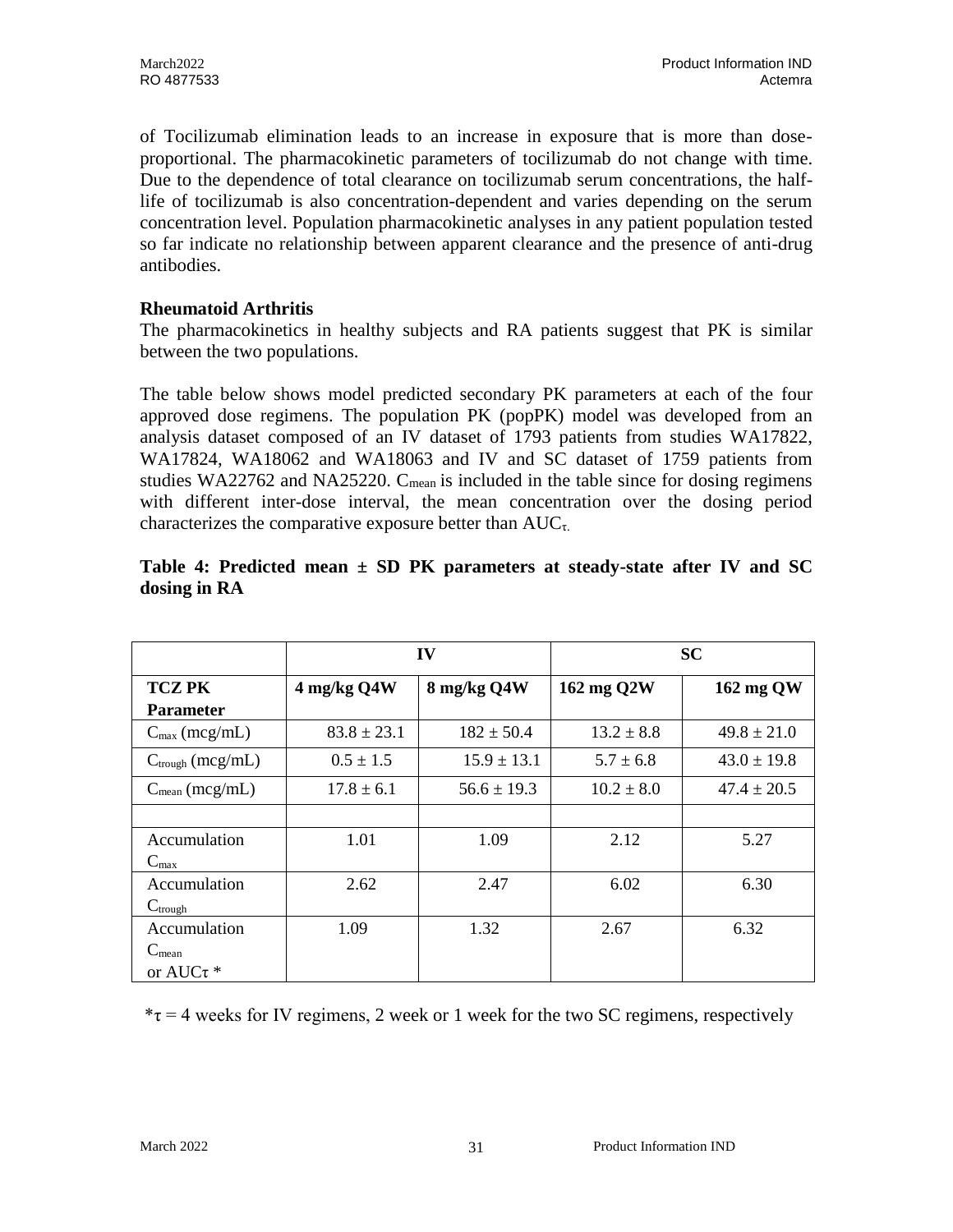At high serum concentrations, when total clearance of tocilizumab is dominated by linear clearance, a terminal half-life of approximately 21.5 days was derived from the population parameter estimates.

Exposures after the 162 mg SC QW regimen were greater by 4.6 ( $C_{mean}$ ) to 7.5 fold  $(C_{\text{trough}})$  compared to the 162 SC Q2W regimen.

Accumulation ratios after multiple doses of either SC regimen were higher with the highest ratios for  $C_{\text{trough}}$  (6.02 and 6.30). The higher accumulation for  $C_{\text{trough}}$  was expected based on the nonlinear clearance contribution at lower concentrations.

For C<sub>max</sub>, more than 90% of the steady-state was reached after the 12<sup>th</sup> SC and the 5<sup>th</sup> SC injection in QW and Q2W regimens respectively. For AUC $\tau$  and  $C_{mean}$ , 90% of the steady-state was reached after the  $6<sup>th</sup>$  and  $12<sup>th</sup>$  injections for the 162 mg SC Q2W and QW regimens respectively. For C<sub>trough</sub>, approximately 90% of the steady-state was reached after the  $6<sup>th</sup>$  and  $12<sup>th</sup>$  injections for the respective SC regimens.

Due to the flat dosing employed for SC administration of tocilizumab, no modifications are necessary by this dosing route.

# **Giant Cell Arteritis (GCA)**

The pharmacokinetics of tocilizumab in GCA patients were determined using a popPK model from an analysis dataset composed of 149 GCA patients treated with 162 mg SC every week or with 162 mg SC every other week. The developed model had the same structure as the population PK model developed earlier based on data from RA patients.

| <b>TCZ PK Parameter</b>                              | SC.             |                 |
|------------------------------------------------------|-----------------|-----------------|
|                                                      | 162 mg Q2W      | 162 mg QW       |
| $C_{\text{max}}$ (mcg/mL)                            | $19.3 \pm 12.8$ | $73 \pm 30.4$   |
| $C_{\text{trough}}$ (mcg/mL)                         | $11.1 \pm 10.3$ | $68.1 \pm 29.5$ |
| $C_{\text{mean}}$ (mcg/mL)                           | $16.2 \pm 11.8$ | $71.3 \pm 30.1$ |
| Accumulation $C_{\text{max}}$                        | 2.26            | 8.88            |
| Accumulation C <sub>trough</sub>                     | 5.61            | 9.59            |
| Accumulation C <sub>mean</sub><br>or AUC $_{\tau}$ * | 2.81            | 10.91           |

# **Table 5 : Predicted mean ± SD PK parameters at steady-state after SC dosing in GCA**

 $\tau^*$  = 2 week or 1 week for the two SC regimens, respectively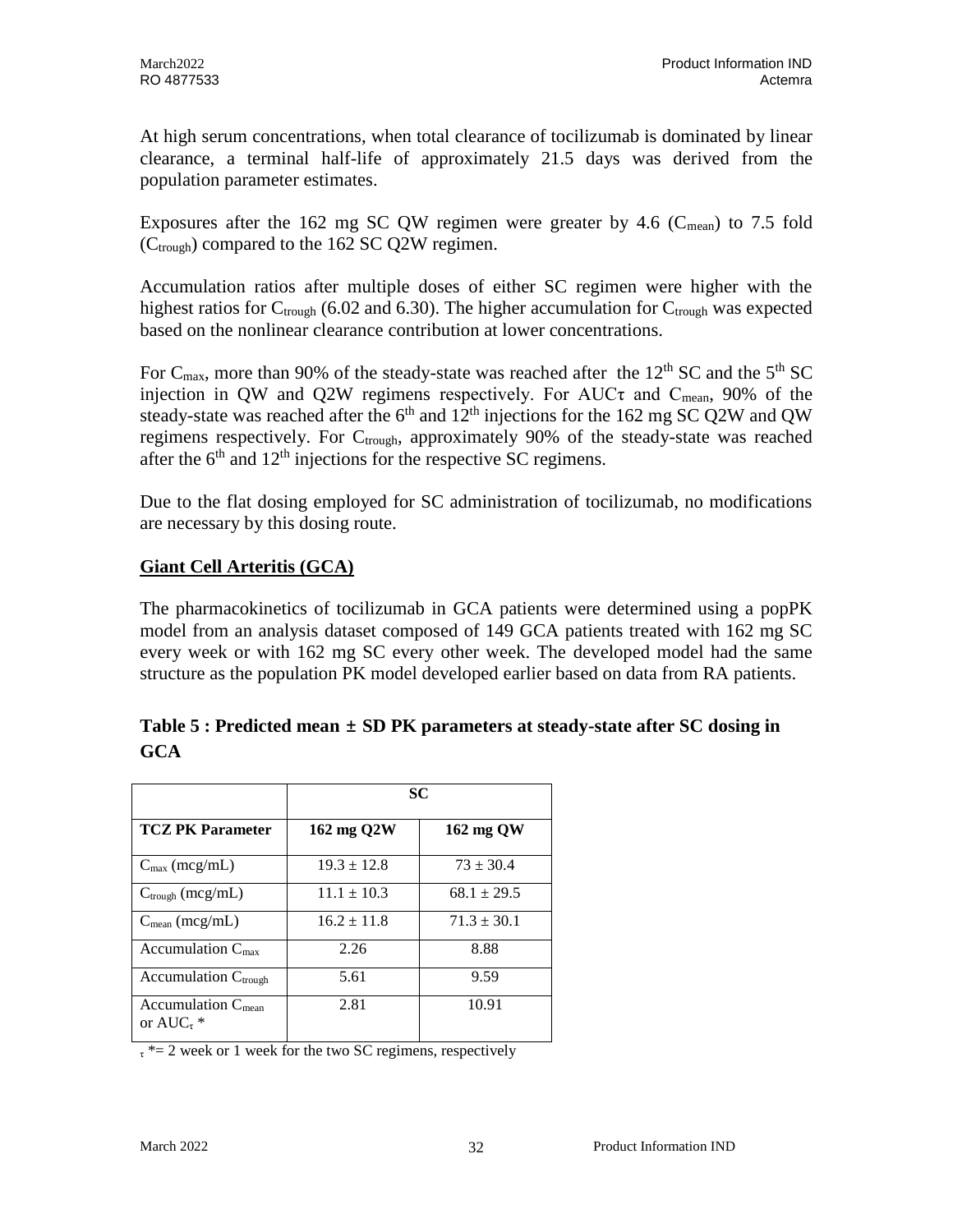The steady-state profile following the tocilizumab weekly dose was almost flat, with very little fluctuations between trough and peak values, while there were substantial fluctuations for the tocilizumab every other week dose. Approximately 90% of the steady-state  $(AUC\tau)$  was reached by Week 14 in the every other weekly and Week 17 in the weekly dose groups.

# **3.2.1 Absorption**

Following SC dosing in RA and GCA patients, the absorption half-life was around 4 days. The bioavailability for the SC formulation was 80%.

In GCA patients, the median values of  $T_{\text{max}}$  were 3 days after the tocilizumab weekly dose and 4.5 days after the tocilizumab every other week dose.

# **3.2.2 Distribution**

In GCA patients, the central volume of distribution was 4.09 L, the peripheral volume of distribution was 3.37 L resulting in a volume of distribution at stead state of 7.46 L.

# **3.2.3 Metabolism**

*No text.*

# **3.2.4 Elimination**

The total clearance of tocilizumab was concentration-dependent and is the sum of the linear clearance and the nonlinear clearance. The linear clearance was estimated as a parameter in the population pharmacokinetic analysis and was 12.5 mL/h in RA patients, 6.7 mL/h in RA patients, 5.8 mL/h in paediatric patients with polyarticular juvenile idiopathic arthritis and 5.7 mL/h in paediatric patients with systemic juvenile idiopathic arthritis. The concentration-dependent nonlinear clearance plays a major role at low tocilizumab concentrations. Once the nonlinear clearance pathway is saturated, at higher tocilizumab concentrations, clearance is mainly determined by the linear clearance. Due to dependence of total clearance on tocilizumab serum concentrations, t1/2 of tocilizumab is also concentration dependent and can only be calculated at a given serum concentration level.

In RA patients, for subcutaneous administration, the concentration-dependent apparent  $t_{1/2}$  is up to 13 days for 162 mg every week and 5 days for 162 mg every other week in patients with RA at steady-state. At high serum concentrations, when total clearance of tocilizumab is dominated by linear clearance, a terminal  $t_{1/2}$  of approximately 21.5 days was derived from the population parameter estimates.

In GCA patients, at steady state, the effective t1/2 of tocilizumab varied between 18.3 and 18.9 days for 162 mg weekly regimen, and between 4.2 and 7.9 days for 162 mg every other weekly regimen. At high serum concentrations, when total clearance of tocilizumab is dominated by linear clearance, an effective  $t_{1/2}$  of approximately 32 days was derived from the population parameter estimates.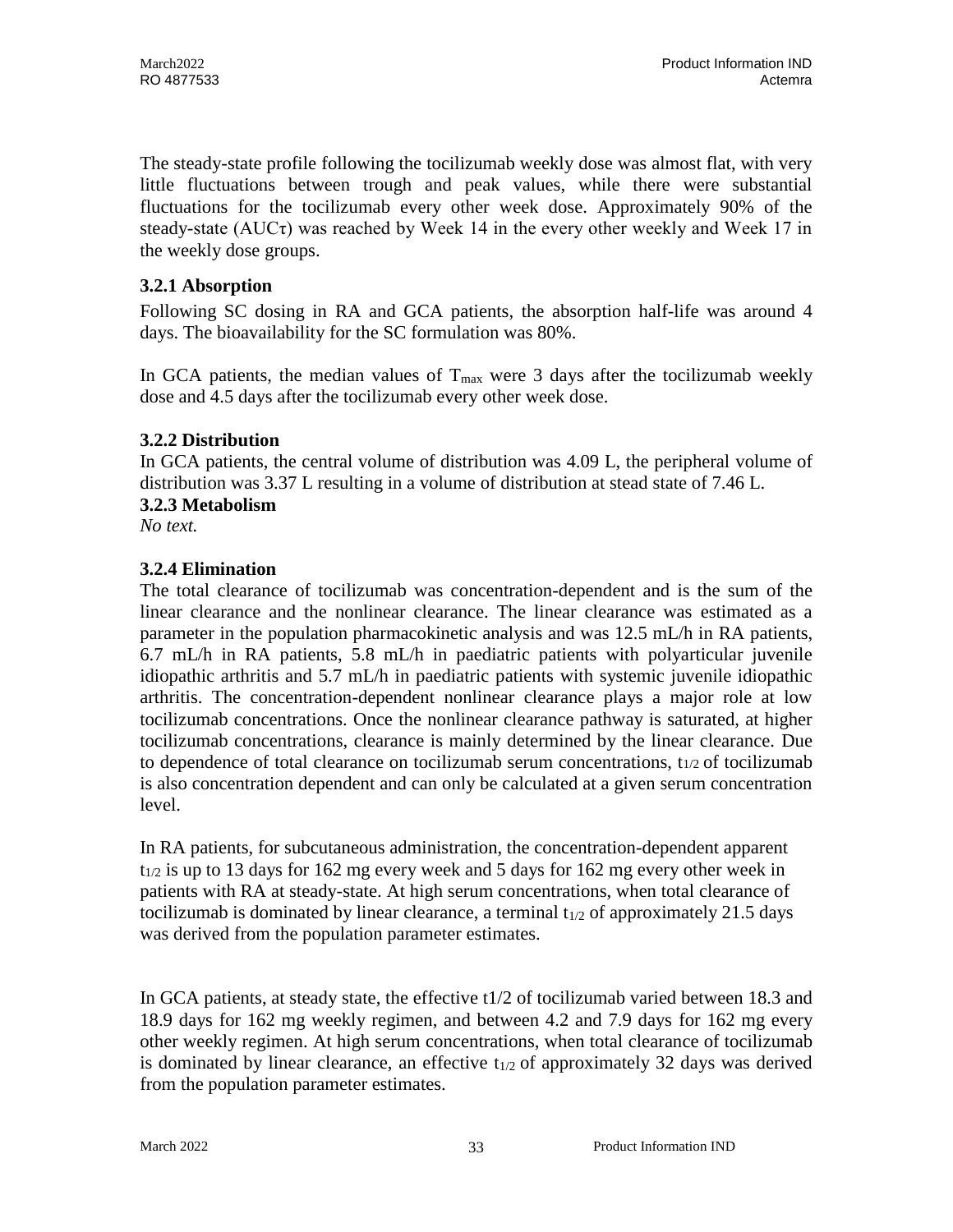# **3.2.5. Pharmacokinetics in Special Populations**

#### *Hepatic Impairment*

No formal study of the effect of hepatic impairment on the pharmacokinetics of tocilizumab was conducted*.*

#### *Renal impairment:*

No formal study of the effect of renal impairment on the pharmacokinetics of tocilizumab has been conducted.

Most of the patients in the GCA population pharmacokinetic analysis had normal renal function or mild renal impairment. Mild renal impairment (estimated creatinine clearance based on Cockcroft-Gault formula) did not impact the pharmacokinetics of tocilizumab.

Approximately one-third of the patients in the study WA28119 had moderate renal impairment at baseline (estimated creatinine clearance of 30-59 mL/min). No impact on tocilizumab exposure was noted in these patients.

No dose adjustment is required in patients with mild or moderate renal impairment.

#### *Other special populations*

Population pharmacokinetic analyses in GCA patients showed that age, sex and race did not affect pharmacokinetics of tocilizumab. No dose adjustment is necessary for these demographic factors.

# **3.3 Nonclinical Safety**

# **3.3.1 Carcinogenicity**

A carcinogenicity study of tocilizumab has not been conducted. Available preclinical data, showed the contribution of the pleiotropic cytokine IL-6 to malignant progression and apoptosis resistance of various cancer types. These data do not suggest a relevant risk for cancer initiation and progression under therapy with tocilizumab. Accordingly, proliferate lesions have not been observed in a chronic cynomolgus monkey 6-month toxicity study nor were they described in IL-6 knock-out mice under chronic IL-6 depletion.

#### **3.3.2 Genotoxicity**

Standard genotoxicity studies with tocilizumab in both prokaryotic and eukaryotic cells were all negative.

# **3.3.3 Impairment of Fertility**

Nonclinical data do not suggest an effect on fertility under treatment with an analogue of tocilizumab. Effects on endocrine active organs or on organs of the reproductive system were not seen in a chronic cynomolgus monkey toxicity study, nor was the reproductive performance affected in IL-6 deficient male and female mice.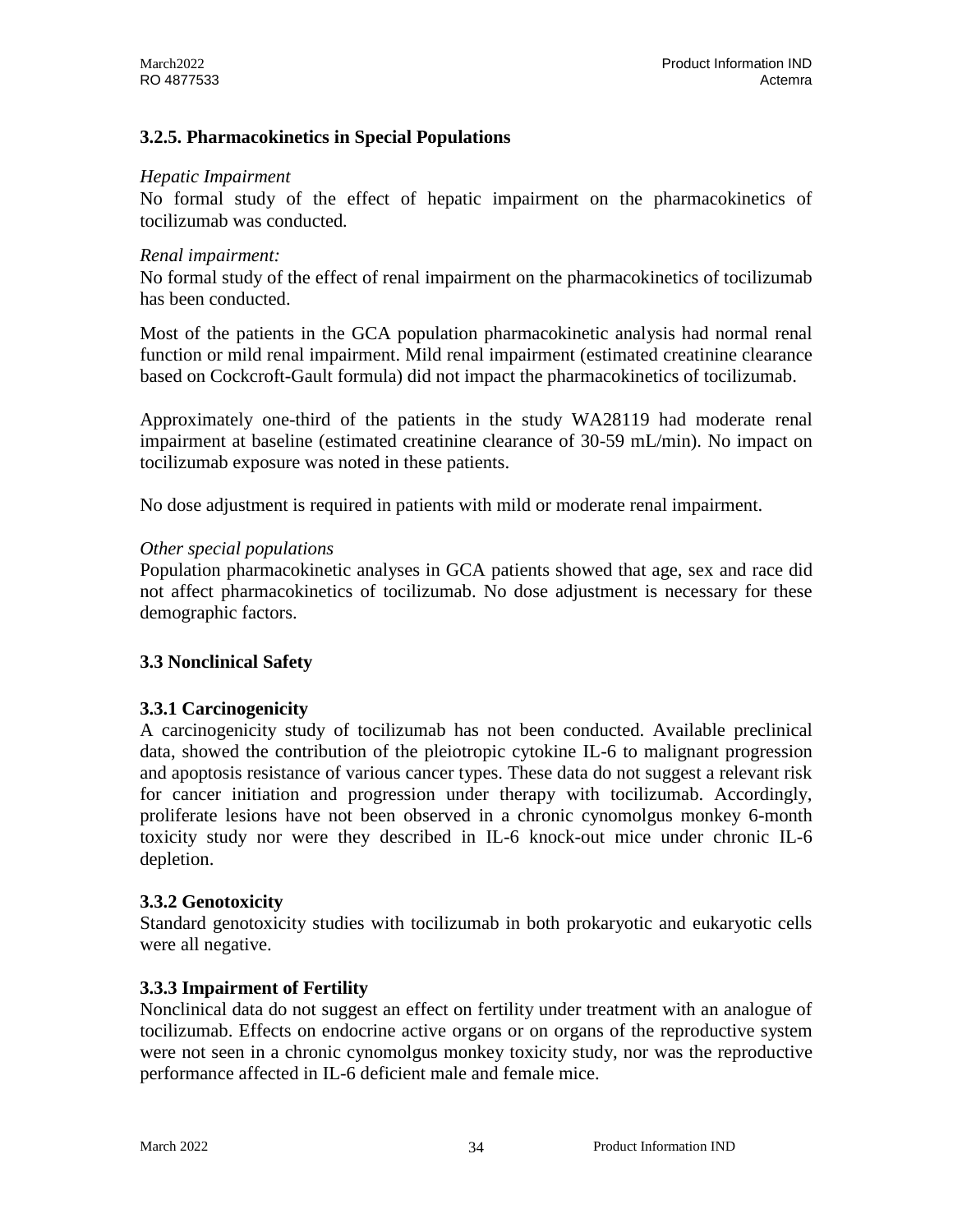# **3.3.4 Reproductive Toxicity**

When tocilizumab was administered intravenously to cynomolgus monkeys during early gestation, no direct or indirect harmful effects on pregnancy or embryo-foetal development were observed.

### **3.3.5 Other**

In an embryo-foetal toxicity study conducted in cynomolgus monkeys a slight increase of abortion/embryo-foetal death was observed with high systemic cumulative exposure (above 100 times human exposure) in the 50 mg/kg/day high-dose group compared to placebo and other low-dose groups. The abortion incidence was within the historical background for the cynomolgus monkey in captivity and the individual cases of abortions/embryo-foetal death did not show any consistent relationship to dosing or duration of dosing with tocilizumab. Although IL-6 does not seem to be a critical cytokine for either foetal growth or the immunological control of the maternal/foetal interface, a relation of this finding to tocilizumab cannot be excluded.

Transfer of a murine analogue of tocilizumab into the milk of lactating mice has been observed.

Treatment with a murine analogue did not exert toxicity in juvenile mice. In particular, there was no impairment of skeletal growth, immune function and sexual maturation.

The non-clinical safety profile of tocilizumab in the cynomolgus monkey does not suggest a difference between IV and SC routes of administration.

# **4. PHARMACEUTICAL PARTICULARS**

#### **4.1 Storage**

#### *Subcutaneous tocilizumab:*

The medicine should not be used after the expiry date shown on the PFS, and the pack. Store the PFS in a refrigerator at a temperature of 2-8°C. Do not freeze, keep in carton to protect from light, and keep dry.

#### **4.2 Special Instructions for Use, Handling and Disposal**

#### *Subcutaneous tocilizumab:*

Do not use if the medicine is cloudy or contains particles, is any colour besides colourless to yellowish, or any part of the PFS+NSD appears to be damaged.

Disposal of syringes/sharps:

The following points should be strictly adhered to regarding the use and disposal of the PFS+NSD: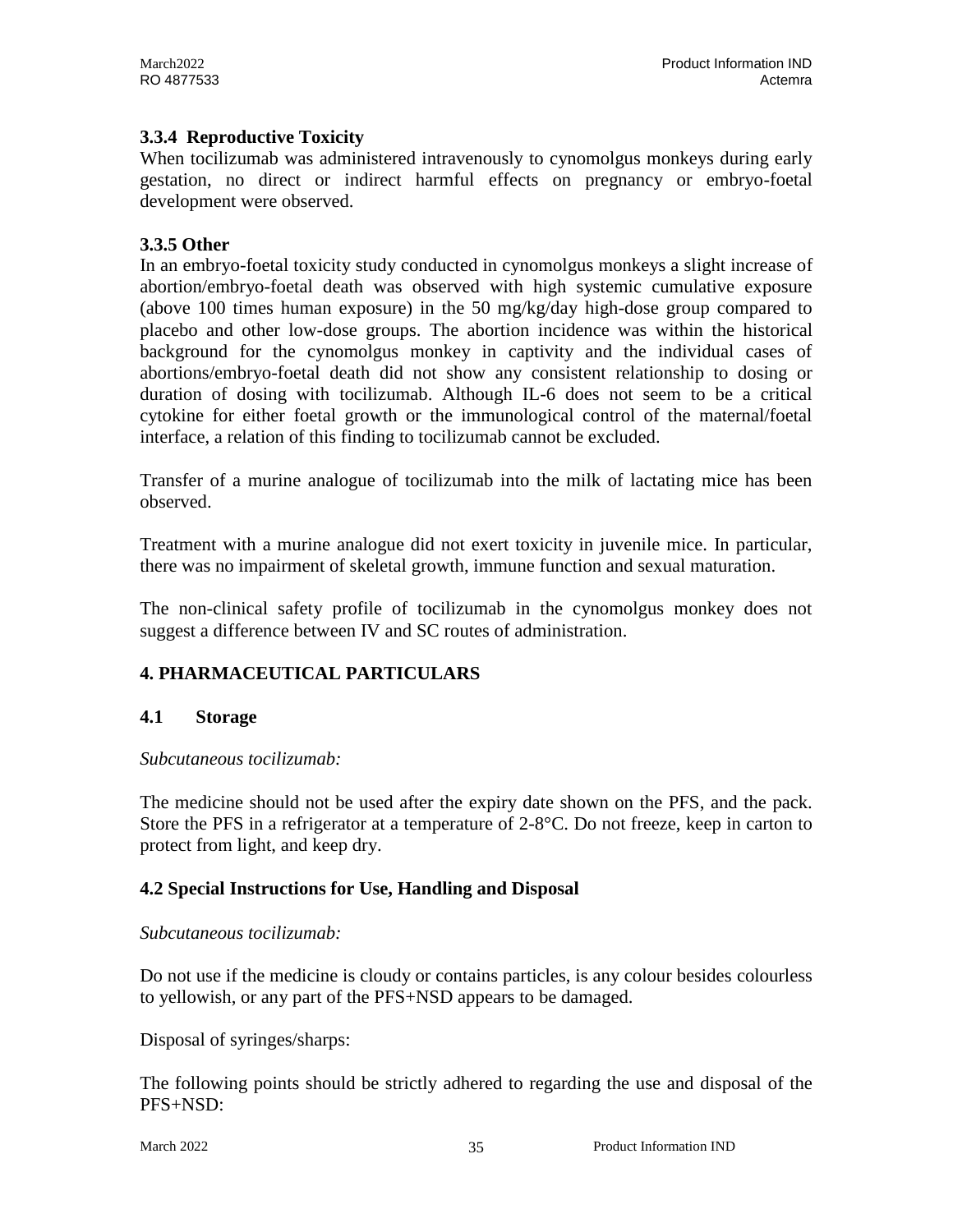- Syringes should never be reused.
- Place all used syringes into a sharps container (puncture-proof disposable container).
- Keep this container out of the reach of children.
- Placing used sharps containers in the household waste should be avoided.
- Dispose of the full container according to local requirements or as instructed by your healthcare provider.

For home use, patients should procure a puncture resistant container for the disposal of used syringes.

### *Disposal of unused/expired medicines*

The release of pharmaceuticals in the environment should be minimized. Medicines should not be disposed of via wastewater, and disposal through household waste should be avoided. Use established '*collection systems*' if available in your location.

### **4.3 Shelf Life**

24 months when stored at recommended storage conditions.

# **4.4 Pack Size**

| Presentation | Pack size |
|--------------|-----------|
| $PFS + NSD$  |           |
| PFS+NSD      |           |

# **4.5 Incompatibilities**

No text

# **5 DESCRIPTION**

Tocilizumab is a recombinant humanized anti-human interleukin 6 (IL-6) receptor monoclonal antibody of the immunoglobulin  $I_{\mathcal{B}}G1\kappa$  (gamma 1, kappa) subclass with a typical H2L2 polypeptide structure. Each light chain and heavy chain consists of 214 and 448 amino acids, respectively. The four polypeptide chains are linked intra and intermolecularly by disulfide bonds. Actemra has a molecular weight of approximately 148 kDa. The antibody is produced in mammalian (Chinese hamster ovary) cells.

# *Subcutaneous Injection*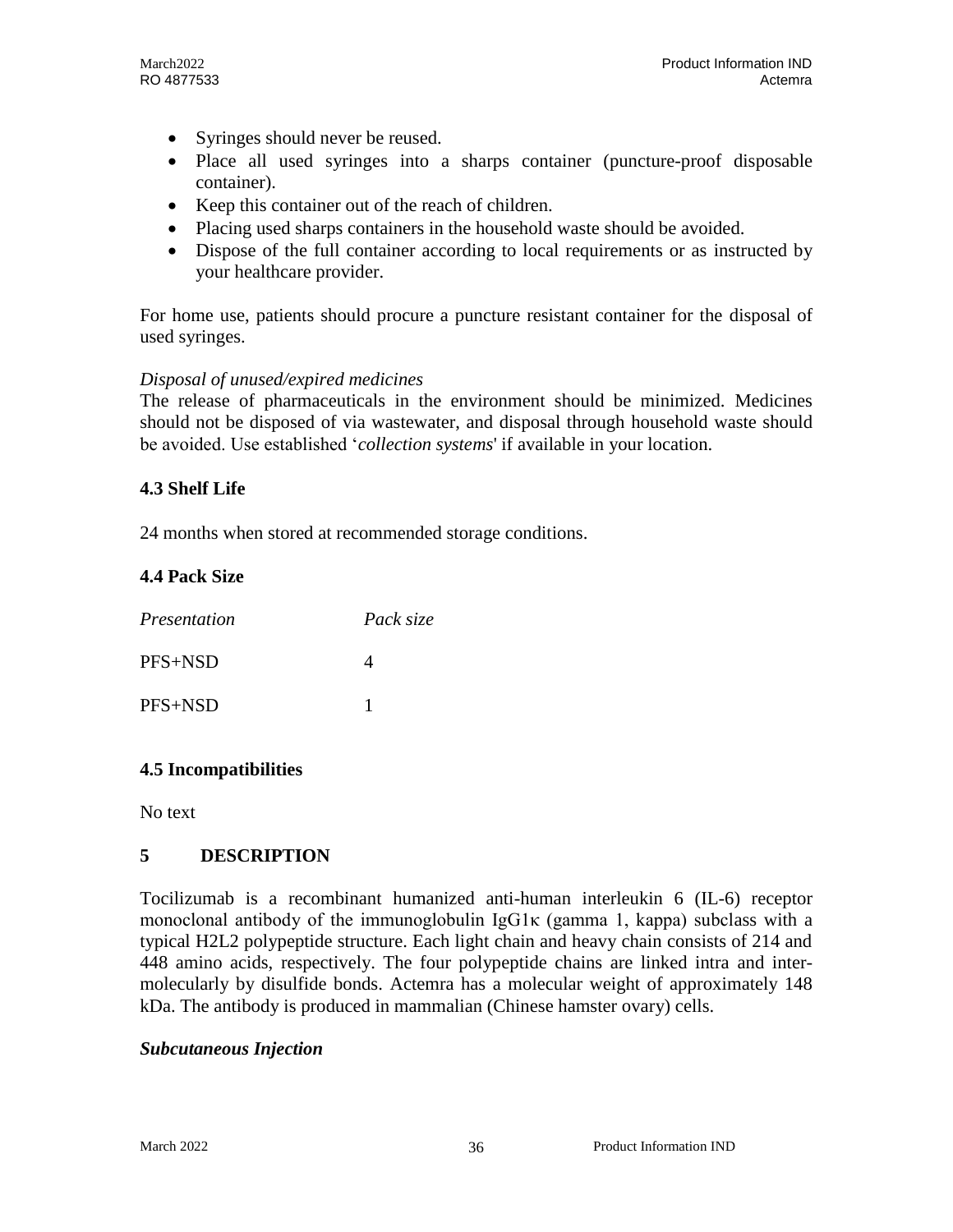Tocilizumab solution for subcutaneous (SC) injection is a yellowish, preservative free liquid supplied in a ready-to-use, single-use pre-filled syringe with needle safety device (PFS+NSD). Each 1mL prefilled syringe contains Tocilizumab 180 mg (162mg/0.9mL), Polysorbate 80 , L-arginine , L-arginine hydrochloride , L-methionine , L-histidine , Lhistidine hydrochloride monohydrate , and Water for Injection.

# **6 PATIENT COUNSELING INFORMATION**

# **Patient Counseling**

### **Infections**

Inform patients that Actemra may lower their resistance to infections. Instruct the patient of the importance of contacting their doctor immediately when symptoms suggesting infection appear in order to assure rapid evaluation and appropriate treatment.

### **Gastrointestinal Perforation**

Inform patients that some patients who have been treated with Actemra have had serious side effects in the stomach and intestines. Instruct the patient of the importance of contacting their doctor immediately when symptoms of severe, persistent abdominal pain appear to assure rapid evaluation and appropriate treatment.

#### **Hypersensitivity and Serious Allergic Reactions**

Assess patient suitability for home use for subcutaneous injection. Inform patients that some patients who have been treated with Actemra have developed serious allergic reactions, including anaphylaxis.

Advise patients to seek immediate medical attention if they experience any symptom of serious allergic reactions.

# **Instruction on Injection Technique**

Perform the first injection under the supervision of a qualified healthcare professional. If a patient or caregiver is to administer subcutaneous Actemra, instruct him/her in injection techniques and assess his/her ability to inject subcutaneously to ensure proper administration of subcutaneous Actemra and the suitability for home use.

Prior to use, remove the prefilled syringe (PFS) from the refrigerator and allow to sit at room temperature outside of the carton for 30 minutes (PFS) out of the reach of children. Do not warm Actemra in any other way.

Advise patients to consult their healthcare provider if the full dose is not received.

A puncture-resistant container for disposal of needles, syringes should be used and should be kept out of the reach of children. Instruct patients or caregivers in the technique as well as proper needle, syringe and disposal, and caution against reuse of these items.

#### **Pregnancy**